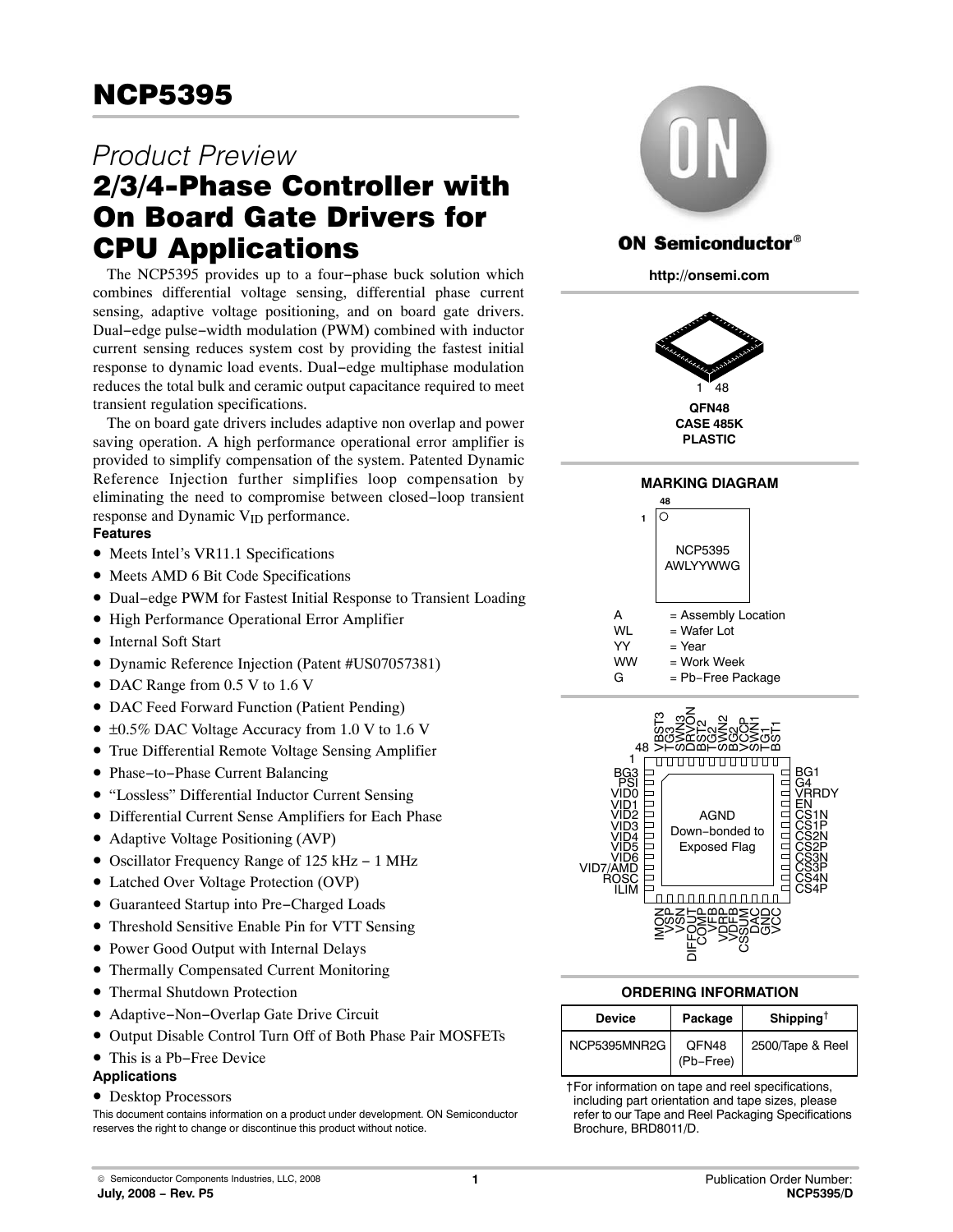

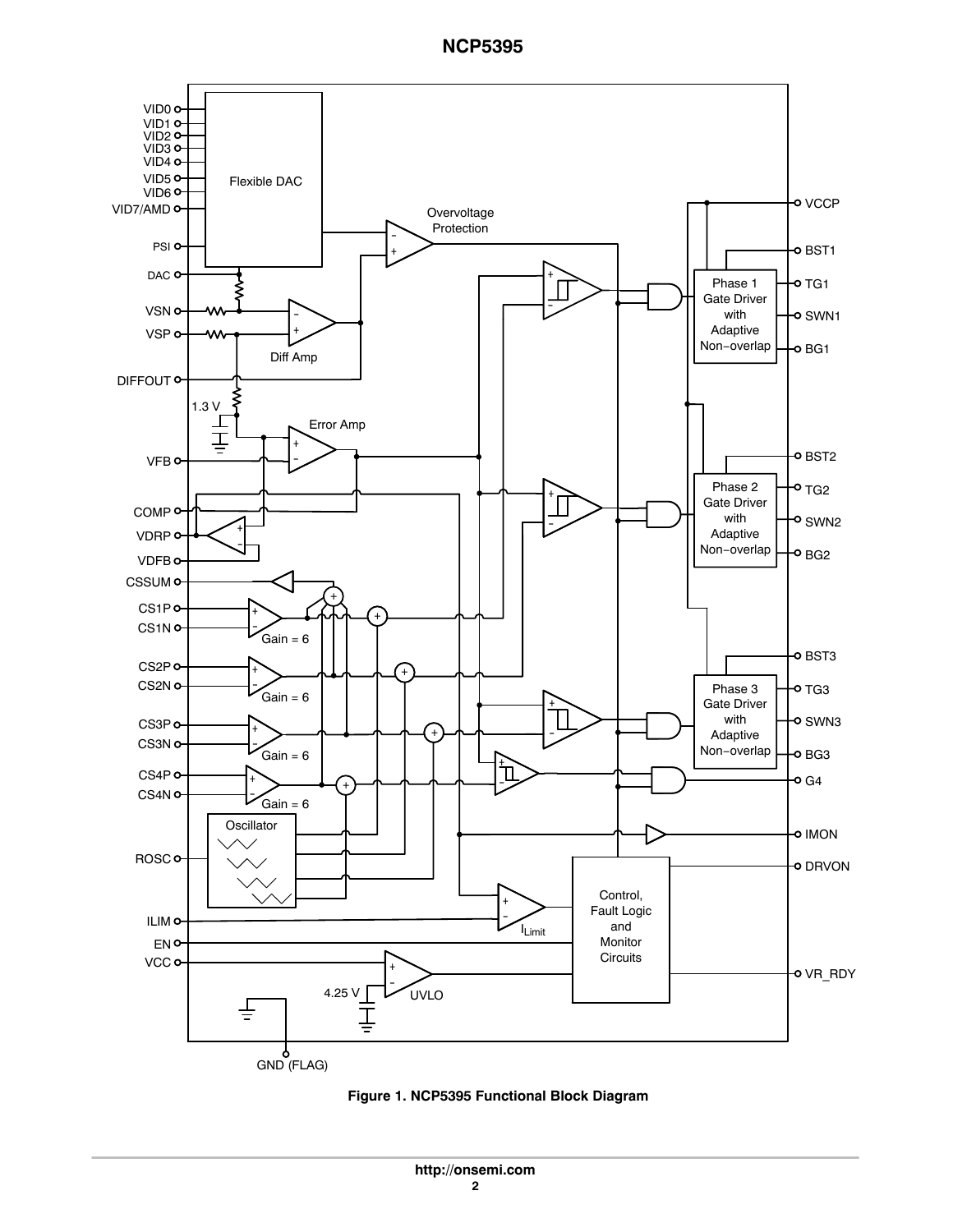

**Figure 2. Typical 2 Phase Application**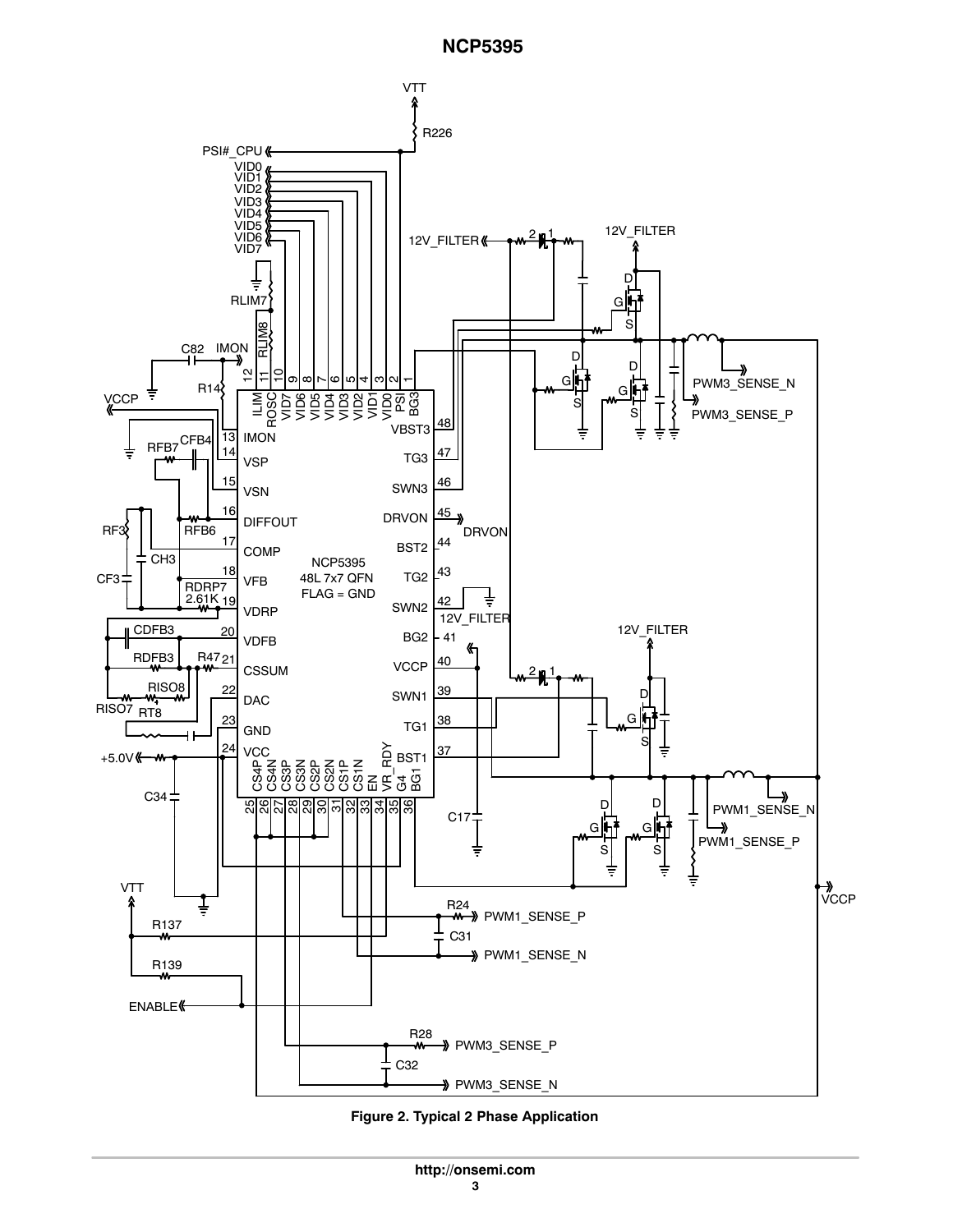

**Figure 3. Typical 3 Phase Application**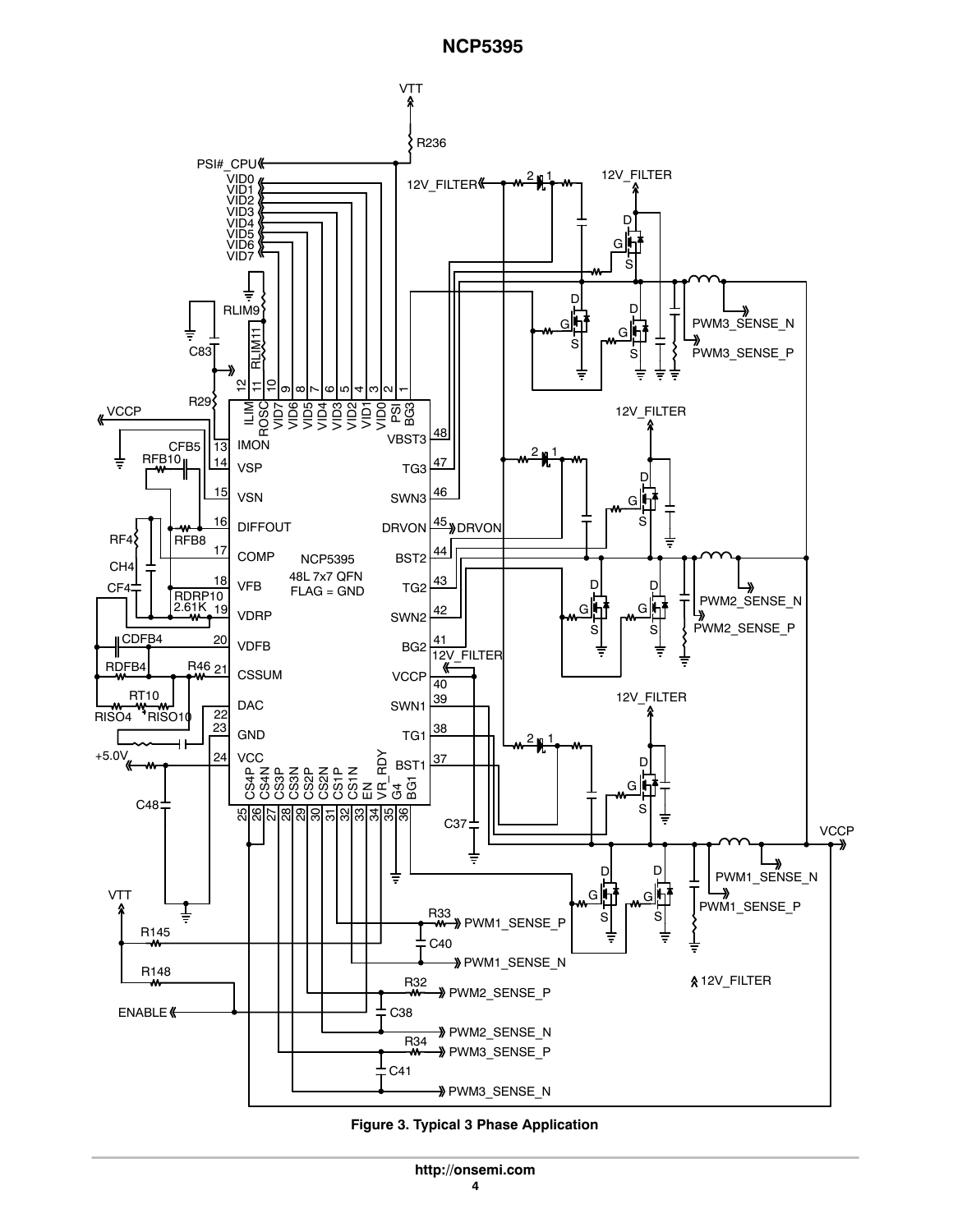

**Figure 4. Typical 4 Phase Application**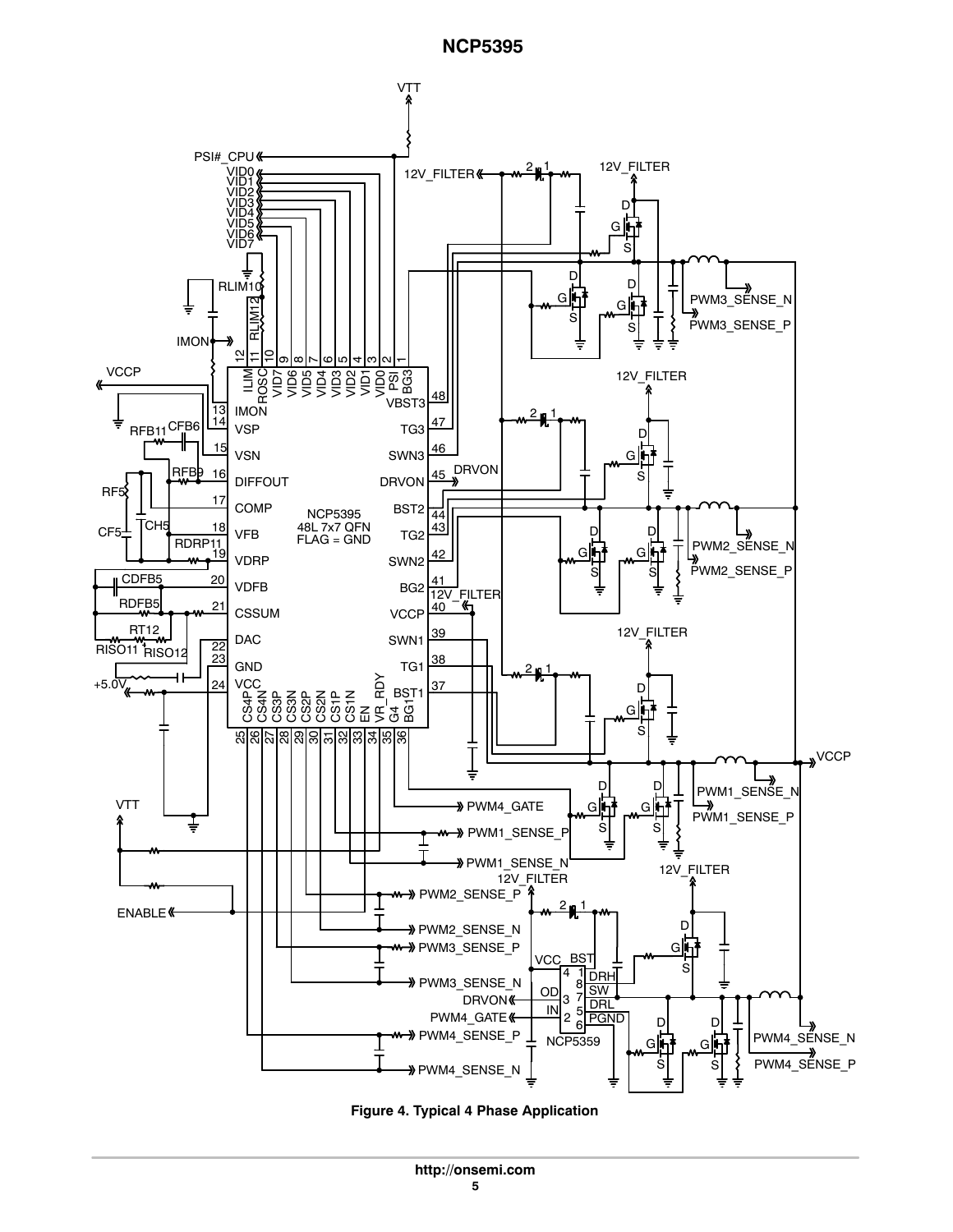### **Table 1. Pin Descriptions**

| Pin No.     | Symbol            | <b>Description</b>                                                                                                                       |
|-------------|-------------------|------------------------------------------------------------------------------------------------------------------------------------------|
| 1           | BG <sub>3</sub>   | Low side gate drive #3                                                                                                                   |
| 2           | PSI               | Selects DAC Decode.                                                                                                                      |
| 3           | VID <sub>0</sub>  | Voltage ID DAC input                                                                                                                     |
| 4           | VID1              | Voltage ID DAC input                                                                                                                     |
| 5           | VID <sub>2</sub>  | Voltage ID DAC input                                                                                                                     |
| 6           | VID <sub>3</sub>  | Voltage ID DAC input                                                                                                                     |
| 7           | VID <sub>4</sub>  | Voltage ID DAC input                                                                                                                     |
| 8           | VID <sub>5</sub>  | Voltage ID DAC input                                                                                                                     |
| 9           | VID <sub>6</sub>  | Voltage ID DAC input                                                                                                                     |
| 10          | VID7/AMD          | Voltage ID DAC input. Pull to V <sub>CC</sub> (5 V) to enable AMD 6-bit DAC code.                                                        |
| 11          | <b>ROSC</b>       | A resistance from this pin to ground programs the oscillator frequency and provides a 2 V reference<br>for programming the ILIM voltage. |
| 12          | <b>ILIM</b>       | Over current shutdown threshold setting. ILIM = VDRP - 1.3 V. Resistor divide ROSC to set threshold                                      |
| 13          | <b>IMON</b>       | 0 to 1 Volt analog signal proportional to the output load current. VSN referenced Clamped to 1.1 Vmax                                    |
| 14          | VSP               | Non-inverting input to the internal differential remote sense amplifier                                                                  |
| 15          | <b>VSN</b>        | Inverting input to the internal differential remote sense amplifier                                                                      |
| 16          | <b>DIFFOUT</b>    | Output of the differential remote sense amplifier                                                                                        |
| 17          | COMP              | Output of the compensation amplifier                                                                                                     |
| 18          | <b>VFB</b>        | Compensation amplifier voltage feedback                                                                                                  |
| 19          | <b>VDRP</b>       | Voltage output signal proportional to current used for current limit and output voltage droop                                            |
| 20          | <b>VDFB</b>       | Droop Amplifier Voltage Feedback                                                                                                         |
| 21          | <b>CSSUM</b>      | Inverted Sum of the Differential Current Sense inputs                                                                                    |
| 22          | <b>DAC</b>        | DAC output used to provide feed forward for dynamic VID                                                                                  |
| 23          | <b>GND</b>        | Ground                                                                                                                                   |
| 24          | <b>VCC</b>        | Power for the internal control circuits with UVLO monitor                                                                                |
| 25          | CS4P              | Non-inverting input to current sense amplifier #4                                                                                        |
| 26          | CS4N              | Inverting input to current sense amplifier #4                                                                                            |
| 27          | CS3P              | Non-inverting input to current sense amplifier #3                                                                                        |
| 28          | CS3N              | Inverting input to current sense amplifier #3                                                                                            |
| 29          | CS <sub>2</sub> P | Non–inverting input to current sense amplifier #2                                                                                        |
| 30          | CS <sub>2N</sub>  | Inverting input to current sense amplifier #2                                                                                            |
| 31          | CS1P              | Non-inverting input to current sense amplifier #1                                                                                        |
| 32          | CS <sub>1</sub> N | Inverting input to current sense amplifier #1                                                                                            |
| 33          | EN                | Threshold sensitive input. High = startup, Low = shutdown.                                                                               |
| 34          | VR_RDY            | Open collector output. High indicates that the output is regulating                                                                      |
| 35          | G4                | PWM output pulse to gate driver.                                                                                                         |
| 36          | BG <sub>1</sub>   | Low side gate drive #1                                                                                                                   |
| 37          | BST <sub>1</sub>  | Upper MOSFET floating bootstrap supply for driver#1                                                                                      |
| 38          | TG1               | High side gate drive #1                                                                                                                  |
| 39          | SWN1              | Switch Node #1                                                                                                                           |
| 40          | <b>VCCP</b>       | Power V <sub>CC</sub> for gate drivers with UVLO monitor                                                                                 |
| 41          | BG <sub>2</sub>   | Low side gate drive #2                                                                                                                   |
| 42          | SWN <sub>2</sub>  | Switch Node #2                                                                                                                           |
| 43          | TG <sub>2</sub>   | High side gate drive #2                                                                                                                  |
| 44          | BST <sub>2</sub>  | Upper MOSFET floating bootstrap supply for driver#2                                                                                      |
| 45          | <b>DRVON</b>      | <b>Bidirectional Gate Drive Enable</b>                                                                                                   |
| 46          | SWN3              | Switch Node #3                                                                                                                           |
| 47          | TG3               | High side gate drive #3                                                                                                                  |
| 48          | BST3              | Upper MOSFET floating bootstrap supply for driver#3                                                                                      |
| <b>FLAG</b> | <b>GND</b>        | Power supply return (QFN Flag)                                                                                                           |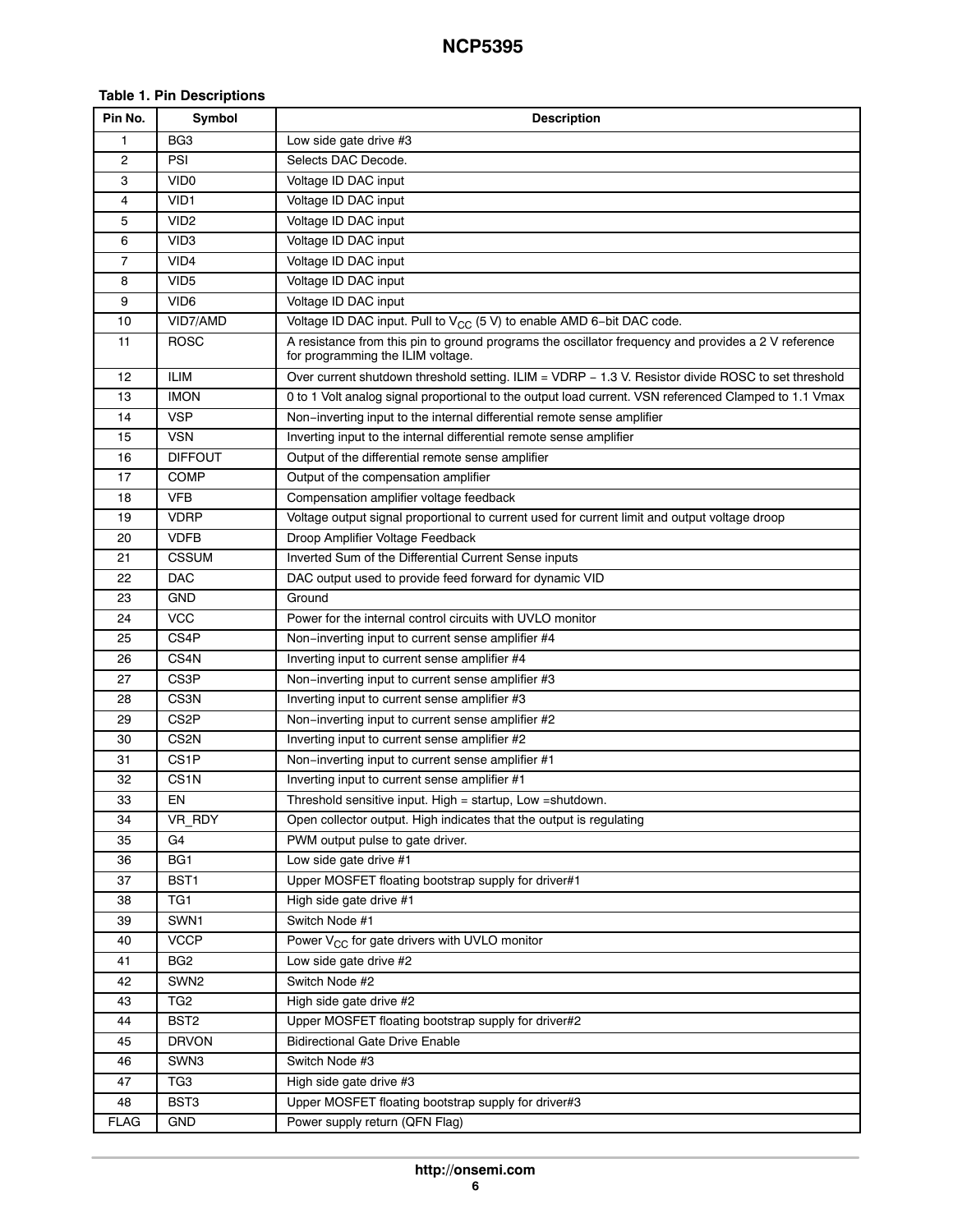### **ABSOLUTE MAXIMUM RATINGS**

| Rating                                          | Symbol                            | Value                                                                                | Unit   |
|-------------------------------------------------|-----------------------------------|--------------------------------------------------------------------------------------|--------|
| <b>ELECTRICAL INFORMATION</b>                   |                                   |                                                                                      |        |
| Controller Power Supply Voltages to GND         | $V_{\rm CC}$                      | $-0.3, 7$                                                                            | $\vee$ |
| Driver Power Supply Voltages to GND             | <b>V<sub>CCP</sub></b>            | $-0.3, 15$                                                                           | $\vee$ |
| High-Side Gate Driver Supplies: BSTx to SWNx    | $V_{\text{BST}} - V_{\text{SWN}}$ | 35 V wrt/GND<br>40 $V \le 50$ ns wrt/GND<br>$-0.3$ , 15 wrt/SWN                      | $\vee$ |
| High-Side FET Gate Driver Voltages: TGx to SWNx | $V_{TG} - V_{SWN}$                | $BOOT + 0.3 V$<br>35 $V \le 50$ ns wrt/GND<br>$-0.3$ , 15 wrt/SWN<br>$-2$ V (200 ns) | V      |
| Switch Node: SWNx                               | <b>V<sub>SWN</sub></b>            | 35<br>40 $V \le 50$ ns wrt/GND<br>$-5$ VDC<br>$-10 V (200 ns)$                       | $\vee$ |
| Low-Side Gate Drive: BGx                        | $V_{BG}$ – AGND                   | $V_{\text{CC}} + 0.3 V$<br>$-0.3$ VDC (200 ns)                                       | $\vee$ |
| Logic Inputs                                    | VLOGIC                            | $-0.3, 6$                                                                            | $\vee$ |
| <b>GND</b>                                      | <b>V<sub>GND</sub></b>            | 0                                                                                    | $\vee$ |
| $V -$                                           |                                   | $GND + 300$                                                                          | mV     |
| Imon Out                                        | <b>V<sub>IMON</sub></b>           | 1.1                                                                                  | $\vee$ |
| All Other Pins                                  |                                   | $-0.3, 5.5$                                                                          | $\vee$ |
| <b>THERMAL INFORMATION</b>                      |                                   |                                                                                      |        |

| <b>Thermal Characteristic</b><br>QFN Package (Note 1) | $R_{\theta,JA}$           | <b>TBD</b>      | $\rm ^{\circ}$ C/W |
|-------------------------------------------------------|---------------------------|-----------------|--------------------|
| Operating Junction Temperature Range (Note 2)         |                           | 0 to 125        | °C                 |
| Operating Ambient Temperature Range                   | Т <sub>АМВ</sub>          | 0 to $+70$      | °C                 |
| Maximum Storage Temperature Range                     | $\mathsf{T}_{\text{STG}}$ | $-55$ to $+150$ | °C                 |
| Moisture Sensitivity Level<br>QFN Package             | <b>MSL</b>                |                 |                    |

Stresses exceeding Maximum Ratings may damage the device. Maximum Ratings are stress ratings only. Functional operation above the Recommended Operating Conditions is not implied. Extended exposure to stresses above the Recommended Operating Conditions may affect device reliability.

\*All signals referenced to GND unless noted otherwise.

\*The maximum package power dissipation must be observed.

1. JESD 51−5 (1S2P Direct−Attach Method) with 0 LFM

2. Operation at −40°C to 0°C guaranteed by design, not production tested.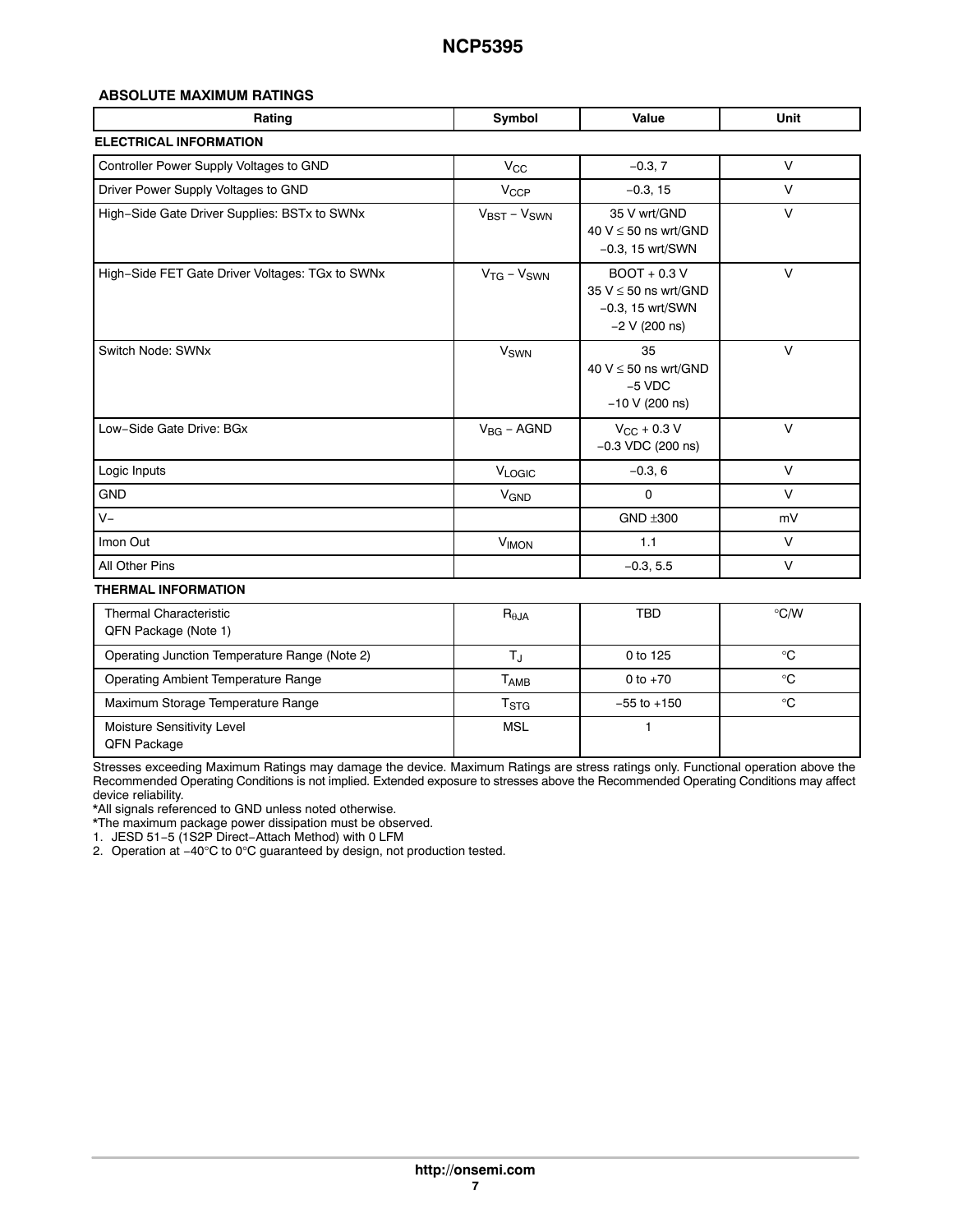#### **ELECTRICAL CHARACTERISTICS**

 $0^{\circ}$ C < T<sub>A</sub> < 70 $^{\circ}$ C; 0 $^{\circ}$ C < T<sub>J</sub> < 125 $^{\circ}$ C; 4.75 < V<sub>CC</sub> < 5.25 V; All DAC Codes; C<sub>VCC</sub> = 0.1 µF unless otherwise noted.

| <b>Parameter</b>                           | <b>Test Conditions</b>                                                                                                                              | Min                           | Typ                      | Max                                 | Unit       |
|--------------------------------------------|-----------------------------------------------------------------------------------------------------------------------------------------------------|-------------------------------|--------------------------|-------------------------------------|------------|
| <b>ERROR AMPLIFIER</b>                     |                                                                                                                                                     |                               |                          |                                     |            |
| Input Bias Current                         |                                                                                                                                                     | $-200$                        | $\equiv$                 | 200                                 | nA         |
| Open Loop DC Gain                          | $C_L = 60$ pF to GND,<br>$R_L = 10 k\Omega$ to GND                                                                                                  | $\equiv$                      | 100                      | $\overline{\phantom{0}}$            | dB         |
| Open Loop Unity Gain Bandwidth             | $C_1 = 60$ pF to GND,<br>$R_L$ = 10 k $\Omega$ to GND                                                                                               | $\equiv$                      | 18                       | $\equiv$                            | <b>MHz</b> |
| Open Loop Phase Margin                     | $C_L = 60$ pF to GND,<br>$R_1 = 10 k\Omega$ to GND                                                                                                  | $\overline{\phantom{0}}$      | 70                       | $\overline{\phantom{a}}$            | $\circ$    |
| Slew Rate                                  | $\Delta V_{in}$ = 100 mV, G = -10V/V,<br>$\Delta V_{\text{out}} = 1.5 V - 2.5 V,$<br>$C_L = 60$ pF to GND,<br>$D\bar{C}$ Load = $\pm 125$ µA to GND | $\overline{a}$                | 10                       |                                     | $V/\mu s$  |
| Maximum Output Voltage                     | 10 mV of Overdrive,<br>$I_{\text{SOLIRCF}}$ = 2.0 mA                                                                                                | 3.0                           | $\overline{\phantom{m}}$ | $\equiv$                            | $\vee$     |
| Minimum Output Voltage                     | 10 mV of Overdrive,<br>$I_{SINK}$ = 500 µA                                                                                                          | $\overline{\phantom{0}}$      | $\qquad \qquad -$        | 75                                  | mV         |
| <b>Output Source Current</b>               | 10 mV of Overdrive,<br>$V_{\text{out}} = 3.5 V$                                                                                                     | 1.5                           | 2.0                      | $\equiv$                            | mA         |
| <b>Output Sink Current</b>                 | 10 mV of Overdrive.<br>$V_{\text{out}} = 0.1 V$                                                                                                     | 0.75                          | 1.0                      | $\equiv$                            | mA         |
| DIFFERENTIAL SUMMING AMPLIFIER             |                                                                                                                                                     |                               |                          |                                     |            |
| V+ Input Pull down Resistance              | $DRVON = low$<br>$DRVON = high$                                                                                                                     | $\qquad \qquad -$<br>$\equiv$ | 0.6<br>6.0               | $\qquad \qquad -$<br>$\overline{a}$ | $k\Omega$  |
| V+ Input Bias Voltage                      | $DRVON = low$<br>$DRVON = high$                                                                                                                     | $\overline{\phantom{0}}$      | 0.5<br>0.86              | $\overline{\phantom{a}}$            | $\vee$     |
| Input Voltage Range (Note 4)               |                                                                                                                                                     | $-0.3$                        | $\equiv$                 | 3.0                                 | $\vee$     |
| -3 dB Bandwidth                            | $C_L = 80$ pF to GND,<br>$R_L = 10 k\Omega$ to GND                                                                                                  |                               | 15                       |                                     | <b>MHz</b> |
| Closed Loop DC gain VS to Diffout (Note 4) | $VS$ + to $VS$ – = 0.5 V to 1.6 V                                                                                                                   | 0.98                          | 1.0                      | 1.02                                | V/V        |
| Maximum Output Voltage                     | 10 mV of Overdrive,<br>$I_{\text{SOURCE}} = 2 \text{ mA}$                                                                                           | 3.0                           | $\qquad \qquad -$        |                                     | $\vee$     |
| Minimum Output Voltage                     | 10 mV of Overdrive,<br>$I_{SINK} = 1 mA$                                                                                                            | $\overline{a}$                | $\overline{\phantom{0}}$ | 0.5                                 | $\vee$     |
| Output Source Current                      | 10 mV of Overdrive,<br>$V_{\text{out}} = 3 V$                                                                                                       | 1.5                           | 2.0                      | $\equiv$                            | mA         |
| Output Sink Current                        | 10 mV of Overdrive,<br>$V_{\text{out}} = 0.2 V$                                                                                                     | 1.0                           | 1.5                      | $\equiv$                            | mA         |
| <b>INTERNAL OFFSET VOLTAGE</b>             |                                                                                                                                                     |                               |                          |                                     |            |

| Offset Voltage to the (+) Pin of the Error Amp & the<br><b>VDRP Pin</b> |  |  | mV |
|-------------------------------------------------------------------------|--|--|----|
|                                                                         |  |  |    |

[3.](#page-13-0) Design guaranteed.

[4.](#page-13-0) For propagation delays, "tpdh" refers to the specified signal going high "tpdl" refers to it going low. Reference Gate Timing Diagram.

[5.](#page-13-0) Guaranteed by design; not tested in production.

[6.](#page-13-0) Internal DAC voltage is centered 19 mV below the listed Voltage. For VR11.1/VR11.0/VR10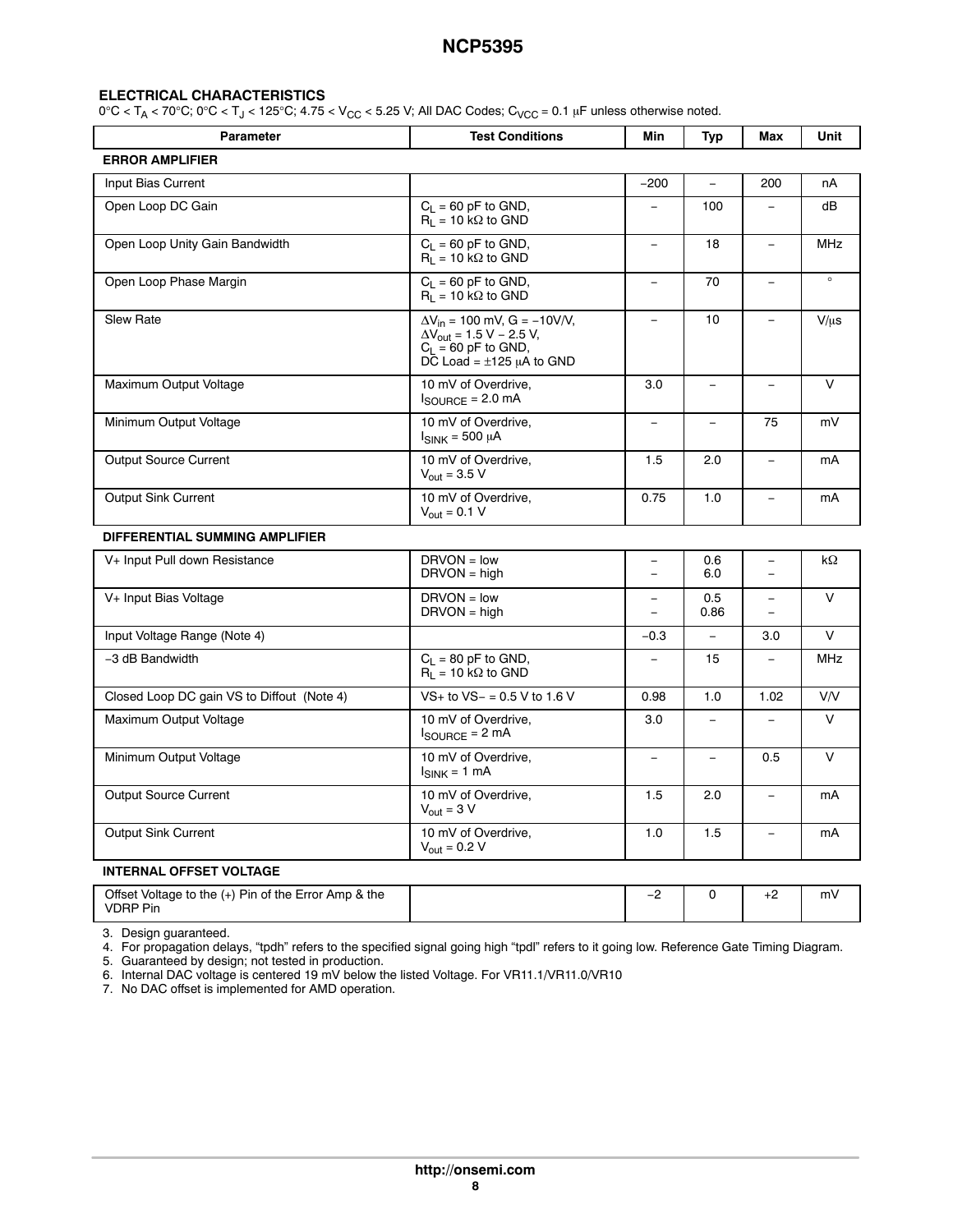┑

#### **ELECTRICAL CHARACTERISTICS**

 $\mathbf{r}$ 

 $0^{\circ}C < T_A < 70^{\circ}C$ ;  $0^{\circ}C < T_J < 125^{\circ}C$ ;  $4.75 < V_{CC} < 5.25$  V; All DAC Codes;  $C_{VCC} = 0.1$  µF unless otherwise noted.

| <b>Parameter</b>                                        | <b>Test Conditions</b>                                                   | Min                      | Typ                      | Max                      | Unit               |
|---------------------------------------------------------|--------------------------------------------------------------------------|--------------------------|--------------------------|--------------------------|--------------------|
| <b>VDROOP AMPLIFIER</b>                                 |                                                                          |                          |                          |                          |                    |
| Input Bias Current                                      |                                                                          | $-200$                   | $\overline{\phantom{a}}$ | 200                      | пA                 |
| Inverting Voltage Range                                 |                                                                          | 0                        | 1.3                      | 3.0                      | V                  |
| Open Loop DC Gain                                       | $C_L$ = 20 pF to GND including ESD<br>$R_1 = 1 k\Omega$ to GND           | $\overline{\phantom{a}}$ | 100                      | $\overline{\phantom{m}}$ | dB                 |
| Open Loop Unity Gain Bandwidth                          | $C_L$ = 20 pF to GND including ESD<br>$R_1 = 1 k\Omega$ to GND           | $\equiv$                 | 18                       | $\equiv$                 | MHz                |
| Open Loop Phase Margin                                  | $C_L$ = 20 pF to GND including ESD<br>$R_1 = 1 k\Omega$ to GND           | $\overline{\phantom{m}}$ | 70                       | $\qquad \qquad -$        | $\circ$            |
| <b>Slew Rate</b>                                        | $C_L$ = 20 pF to GND including ESD<br>$R_1 = 1 k\Omega$ to GND           | $\equiv$                 | 10                       | ÷,                       | $V/\mu s$          |
| Maximum Output Voltage                                  | 10 mV of Overdrive,<br>$I_{\text{SOURCE}} = 4.0 \text{ mA}$              | 3.0                      | $\equiv$                 | L,                       | $\vee$             |
| Minimum Output Voltage                                  | 10 mV of Overdrive,<br>$I_{SINK}$ = 1.0 mA                               | $\equiv$                 | $\overline{\phantom{0}}$ | 1.0                      | $\vee$             |
| Output Source Current                                   | 10 mV of Overdrive,<br>$V_{\text{out}} = 3.0 V$                          | 4.0                      |                          |                          | mA                 |
| Output Sink Current                                     | 10 mV of Overdrive,<br>$V_{\text{out}} = 1.0 V$                          | 1.0                      |                          |                          | mA                 |
| <b>CSSUM AMPLIFIER</b>                                  |                                                                          |                          |                          |                          |                    |
| Current Sense Input to CSSUM Gain                       | $-75$ mV $<$ CS $<$ 75 mV                                                | $-3.793$                 | $-3.70$                  | $-3.608$                 | V/V                |
| Current Sense Input to V <sub>DRP</sub> -3 dB Bandwidth | $C_L = 10$ pF to GND,<br>$R_L$ = 10 k $\Omega$ to GND                    | $\equiv$                 | 12                       |                          | <b>MHz</b>         |
| Current Summing Amp Output Offset Voltage               | $CSx - CSNx = 0$ , $CSx = 1$ V                                           | $-8.0$                   | $\equiv$                 | $+8.0$                   | mV                 |
| Maximum CSSUM Output Voltage                            | $CSx - CSxN = -0.2 V$<br>(all phases) $I_{\text{SOURCE}} = 1 \text{ mA}$ | 3.0                      | $\overline{\phantom{a}}$ |                          | V                  |
| Minimum CSSUM Output Voltage                            | $CSx - CSxN = 0.7 V$<br>(all phases) $I_{SINK} = 1$ mA                   | $\overline{\phantom{a}}$ | $\equiv$                 | 0.3                      | $\vee$             |
| Output Source Current                                   | $V_{\text{out}} = 3.0 V$                                                 | 1.0                      | $\equiv$                 | $\equiv$                 | mA                 |
| <b>Output Sink Current</b>                              | $V_{\text{out}} = 0.3 V$                                                 | 4.0                      |                          |                          | mA                 |
| <b>PSI</b>                                              |                                                                          |                          |                          |                          |                    |
| Enable High Input Leakage Current                       | External 1k Pull-up to 3.3 V                                             | $\equiv$                 | $\qquad \qquad -$        | 1.0                      | μA                 |
| Threshold                                               |                                                                          | 450                      | 600                      | 770                      | mV                 |
| Delay                                                   |                                                                          |                          | 100                      |                          | ns                 |
| <b>DRVON</b>                                            |                                                                          |                          |                          |                          |                    |
| Output High Voltage                                     | Sourcing 500 µA                                                          | 3.0                      | $\overline{\phantom{a}}$ |                          | $\vee$             |
| Output Low Voltage                                      | Sinking 500 µA                                                           | $\equiv$                 | $\overline{\phantom{0}}$ | 0.7                      | V                  |
| Delay Time                                              | Propagation delays                                                       | $\overline{\phantom{m}}$ | 10                       |                          | ns                 |
| Rise Time                                               | $C_L$ (PCB) = 20 pF,<br>$\Delta\overline{V}$ o = 10% to 90%              | $\qquad \qquad -$        | 10                       | $\qquad \qquad -$        | ns                 |
| <b>Fall Time</b>                                        | $C_L$ (PCB) = 20 pF,<br>$\Delta$ Vo = 10% to 90%                         | $\overline{\phantom{a}}$ | 10                       | $\overline{\phantom{a}}$ | ns                 |
| Internal Pull-Down Resistance                           |                                                                          | 35                       | 70                       | 140                      | $\mathsf{k}\Omega$ |
| V <sub>CC</sub> Voltage when DRVON Output Valid         |                                                                          |                          |                          | 2.0                      | V                  |
|                                                         |                                                                          |                          |                          |                          |                    |

[3.](#page-13-0) Design guaranteed.

[4.](#page-13-0) For propagation delays, "tpdh" refers to the specified signal going high "tpdl" refers to it going low. Reference Gate Timing Diagram.

[5.](#page-13-0) Guaranteed by design; not tested in production.

[6.](#page-13-0) Internal DAC voltage is centered 19 mV below the listed Voltage. For VR11.1/VR11.0/VR10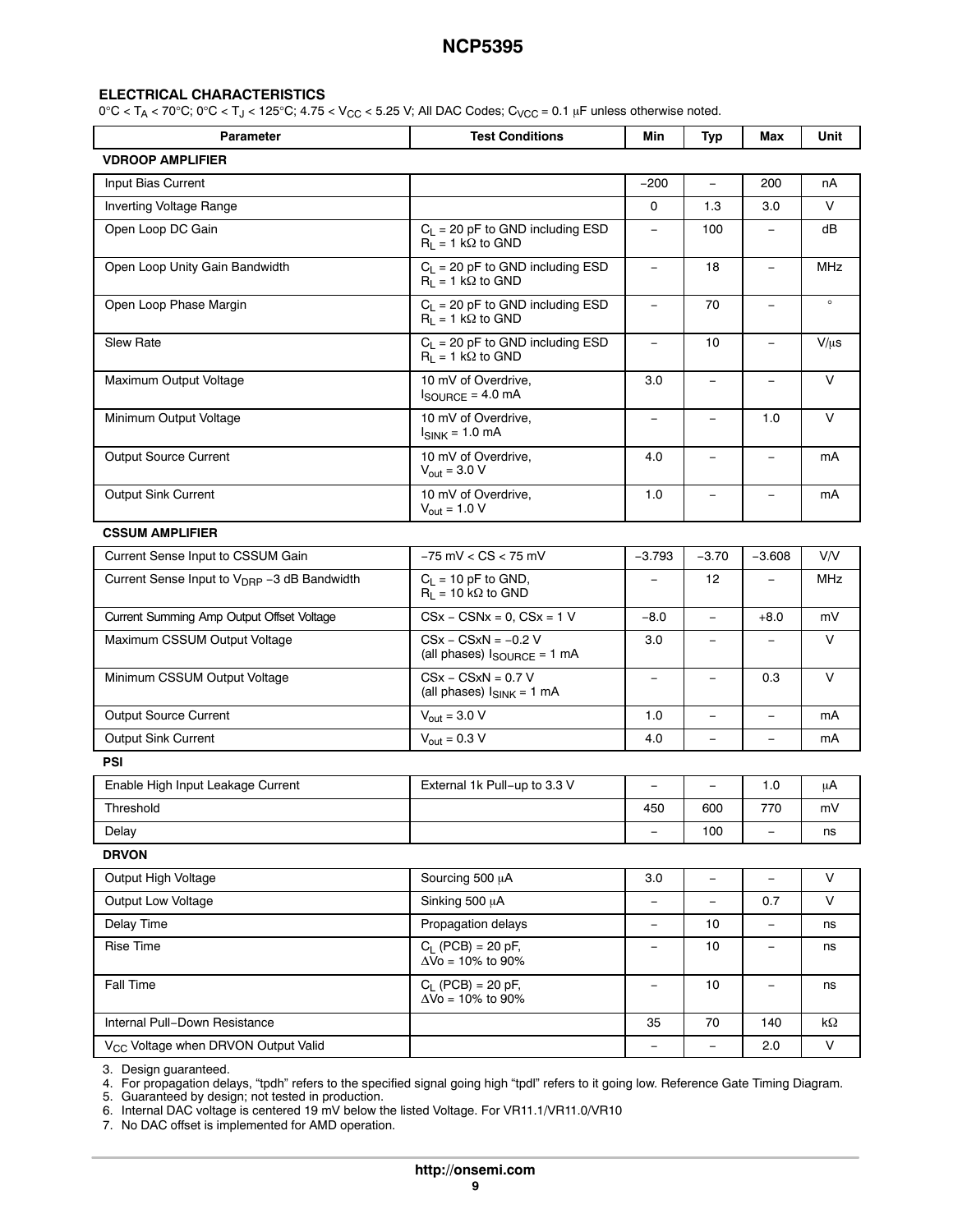#### **ELECTRICAL CHARACTERISTICS**

 $0^{\circ}$ C < T<sub>A</sub> < 70 $^{\circ}$ C; 0 $^{\circ}$ C < T<sub>J</sub> < 125 $^{\circ}$ C; 4.75 < V<sub>CC</sub> < 5.25 V; All DAC Codes; C<sub>VCC</sub> = 0.1 µF unless otherwise noted.

|                                                                |                          |                          |                          | Unit       |
|----------------------------------------------------------------|--------------------------|--------------------------|--------------------------|------------|
|                                                                |                          |                          |                          |            |
| $CSx = CSxN = 1.4 V$                                           | -50                      | $\overline{\phantom{m}}$ | 50                       | nA         |
|                                                                | $-0.3$                   |                          | 2.0                      | $\vee$     |
|                                                                | $-120$                   | $\overline{\phantom{a}}$ | 120                      | mV         |
| $CSx = CSxN = 1.00 V,$                                         | $-TBD$                   |                          | TBD                      | mV         |
| $0 V < C S x - C S x N < 0.1 V,$                               | 5.4                      | 5.7                      | 6.0                      | V/V        |
| $0 V < C S x - C S x N < 0.1 V$                                | $-3.793$                 | $-3.7$                   | $-3.608$                 | V/V        |
|                                                                |                          |                          |                          |            |
| 1.325 $V > V_{DRP} > 1.75 V$                                   | 1.89                     | 2.0                      | 2.02                     | <b>V/V</b> |
| $C_1 = 30$ pF to GND,<br>$R_1 = 100 k\Omega$ to GND            |                          | 4.0                      |                          | MHz        |
| $C_L$ = 30 pF to GND,<br>Load = $100k$ to GND                  | $\overline{\phantom{m}}$ | TBD                      | $\overline{\phantom{a}}$ | $V/\mu s$  |
| $V_{\text{DRP}} = 1.5 V$ , $I_{\text{SOURCE}} = 0 \text{ mA}$  | $-TBD$                   | $\overline{\phantom{a}}$ | TBD                      | mV         |
| $V_{\text{DRP}} = 1.3 V, I_{\text{SINK}} = 25 \mu A$           |                          |                          | 0.1                      | V          |
| $I_{\text{out}} = 300 \mu A$                                   | 1.0                      | -                        |                          | V          |
| $V_{\text{out}} = 0.3 V$                                       | 175                      |                          |                          | μA         |
| $IMON - VSN V_{DRP} = HIGH$<br>$R_{\text{LOAD}} = \text{Open}$ | 1.1                      | $\overline{\phantom{m}}$ | 1.15                     | V          |
|                                                                |                          |                          |                          |            |
|                                                                | 100                      |                          | 1100                     | kHz        |
| 200 kHz < $F_{SW}$ < 600 kHz                                   | $\qquad \qquad -$        | $\overline{\phantom{0}}$ | 5.0                      | %          |
| 100 kHz < $F_{SW}$ < 1 MHz                                     | $\equiv$                 | $\overline{\phantom{0}}$ | 10                       | $\%$       |
| $R_{\text{OSC}} = 69.8k$                                       | TBD                      | $\overline{\phantom{0}}$ | TBD                      | kHz        |
| $R_{\text{OSC}}$ = 16.2k                                       | 475                      | ÷,                       | 525                      |            |
| $ROSC = 7.5k$                                                  | TBD                      | $\overline{\phantom{0}}$ | TBD                      |            |
| $ROSC = 69.8k$                                                 | TBD                      | $\overline{\phantom{m}}$ | TBD                      | kHz        |
| $R_{\text{OSC}} = 16.2k$                                       | 494                      | $\overline{\phantom{0}}$ | 546                      |            |
| $ROSC = 7.5k$                                                  | TBD                      |                          | TBD                      |            |
|                                                                | 1.93                     | 2.00                     | 2.05                     | V          |
|                                                                |                          |                          |                          |            |
| $Fsw = 800$ kHz                                                |                          | 30                       | $\equiv$                 | ns         |
|                                                                | TBD                      | 1.0                      | <b>TBD</b>               | V          |
| COMP Voltage when the PWM<br>Outputs Remain LO                 | TBD                      | 150                      | TBD                      | mV         |
| COMP Voltage when the PWM<br>Outputs Remain HI                 | $\qquad \qquad -$        | 1.15                     | $\overline{\phantom{0}}$ | V          |
| <b>Between Adjacent Phases</b>                                 | $-TBD$                   | $\equiv$                 | <b>TBD</b>               | $\circ$    |
|                                                                |                          |                          |                          |            |
| $I_{PGD} = 10$ mA                                              |                          |                          | 0.4                      | V          |
|                                                                | <b>Test Conditions</b>   | Min                      | Typ                      | Max        |

[3.](#page-13-0) Design guaranteed.

[4.](#page-13-0) For propagation delays, "tpdh" refers to the specified signal going high "tpdl" refers to it going low. Reference Gate Timing Diagram.

[5.](#page-13-0) Guaranteed by design; not tested in production.

[6.](#page-13-0) Internal DAC voltage is centered 19 mV below the listed Voltage. For VR11.1/VR11.0/VR10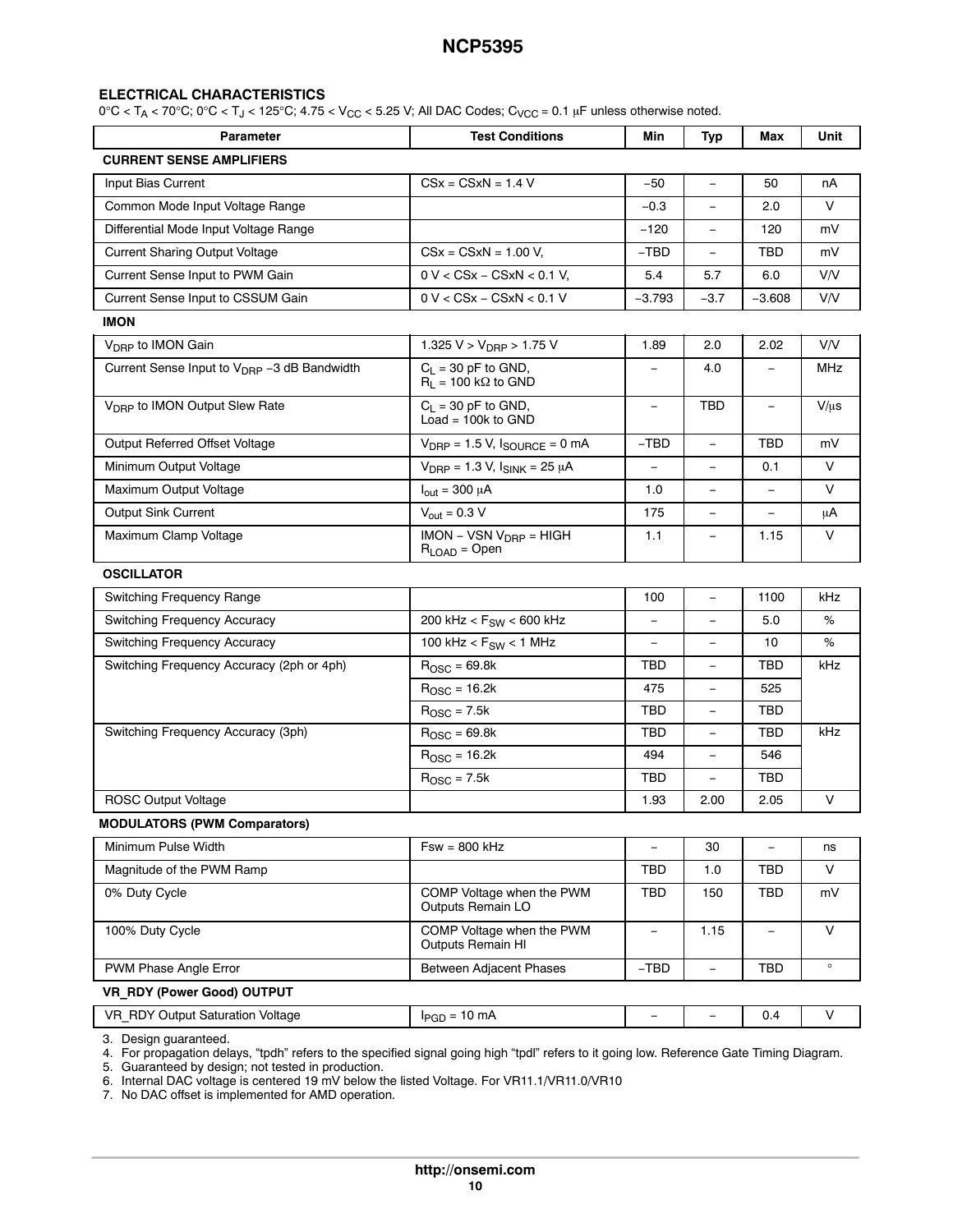#### **ELECTRICAL CHARACTERISTICS**

 $0^{\circ}$ C < T<sub>A</sub> < 70 $^{\circ}$ C;  $0^{\circ}$ C < T<sub>J</sub> < 125 $^{\circ}$ C; 4.75 < V<sub>CC</sub> < 5.25 V; All DAC Codes; C<sub>VCC</sub> = 0.1 µF unless otherwise noted.

| <b>Parameter</b>                                   | <b>Test Conditions</b>                                                                                                                   | Min                      | Typ                      | Max        | Unit                 |
|----------------------------------------------------|------------------------------------------------------------------------------------------------------------------------------------------|--------------------------|--------------------------|------------|----------------------|
| VR RDY (Power Good) OUTPUT                         |                                                                                                                                          |                          |                          |            |                      |
| VR RDY Rise Time                                   | External pull-up of 1 $K\Omega$ to 1.25 V,<br>$C_{TOT}$ = 45 pF, $\Delta \text{Vo}$ = 10% to 90%                                         | $\overline{\phantom{a}}$ | 100                      | 150        | ns                   |
| VR RDY Output Voltage at Power-up                  | VR RDY pulled up to 5 V via 2 $k\Omega$ ,<br>$t_{R(VCC)} \leq 3 \times t_{R(5V)}$<br>100 $\mu$ s $\leq$ t <sub>R(VCC)</sub> $\leq$ 20 ms | $\equiv$                 | $\equiv$                 | 1.0        | $\vee$               |
| VR RDY High - Output Leakage Current               | VR $RDY = 5.5 V$ via 1 K                                                                                                                 | $\equiv$                 | $\overline{\phantom{0}}$ | 0.1        | μA                   |
| VR RDY Upper Threshold Voltage (INTEL)             | VCore Increasing, DAC = $1.3$ V                                                                                                          | $\qquad \qquad -$        | 300                      | 250        | mV<br>(below<br>DAC) |
| VR_RDY Lower Threshold Voltage (INTEL)             | VCore Decreasing, DAC = $1.3$ V                                                                                                          | 390                      | 350                      | 300        | mV<br>(below<br>DAC) |
| VR_RDY Lower Threshold Voltage (AMD)               | VCore Increasing, DAC = 1.3 V                                                                                                            | $\overline{\phantom{0}}$ | <b>TBD</b>               | <b>TBD</b> | mV<br>(below<br>DAC) |
| VR RDY Lower Threshold Voltage (AMD)               | VCore Decreasing, DAC = $1.3$ V                                                                                                          | <b>TBD</b>               | <b>TBD</b>               | <b>TBD</b> | mV<br>(below<br>DAC) |
| VR RDY Rising Delay                                | VCore Increasing                                                                                                                         | $\equiv$                 | <b>TBD</b>               | Ξ.         | μs                   |
| VR RDY Falling Delay                               | <b>VCore Decreasing</b>                                                                                                                  | $\qquad \qquad -$        | 5.0                      | Ξ.         | μs                   |
| <b>PWM G4 OUTPUT</b>                               |                                                                                                                                          |                          |                          |            |                      |
| Output High Voltage                                | Sourcing 500 µA                                                                                                                          | 3.0                      | $\equiv$                 | $\equiv$   | $\vee$               |
| Mid Output Voltage                                 |                                                                                                                                          | 1.4                      | 1.5                      | 1.6        |                      |
| <b>Output Low Voltage</b>                          | Sinking 500 µA                                                                                                                           | $\equiv$                 | $\equiv$                 | 0.7        | V                    |
| Delay + Rise Time                                  | $C_L$ (PCB) = 50 pF,<br>$\Delta \overline{V}$ o = $V_{CC}$ to GND                                                                        |                          | 10                       | 15         | ns                   |
| Delay + Fall Time                                  | $C_L$ (PCB) = 50 pF,<br>$\Delta$ Vo = GND to V <sub>CC</sub>                                                                             | $\equiv$                 | 10                       | 15         | ns                   |
| Tri-State Output Leakage                           | $Gx = 2.5 V, x = 1-4$                                                                                                                    | $\overline{\phantom{0}}$ |                          | 1.5        | μA                   |
| Output Impedance -<br>HI or LO State               | Max Resistance to V <sub>CC</sub> (HI) or<br>GND (LO)                                                                                    | $\equiv$                 | 75                       | 150        | Ω                    |
| Minimum V <sub>CC</sub> for Valid PWM Output Level |                                                                                                                                          | $\equiv$                 | $\qquad \qquad -$        | 2.0        | $\vee$               |
| PWM 4 2/3/4 Phase Detection                        |                                                                                                                                          |                          |                          |            |                      |
| 2 Phase Mode                                       | Note Gate 4 tied to $V_{CC}$                                                                                                             | 3.2                      | $-$                      | $V_{CC}$   | V                    |
| 4 Phase Mode                                       | Note Gate Driver will pull to 1.5 V                                                                                                      | 1.2                      |                          | 2.8        | V                    |
| 3 Phase Mode                                       | Note Gate 4 tied to GND                                                                                                                  | 0                        | $\qquad \qquad -$        | 0.8        | V                    |
| <b>DIGITAL SOFT-START</b>                          |                                                                                                                                          |                          |                          |            |                      |
| Soft-Start Ramp Time                               | $DAC = 0$ to $DAC = 1.1$ V                                                                                                               | 1.0                      | ÷                        | 1.3        | ms                   |
| VR11 V <sub>boot</sub> time                        | Not used in Legacy Startup                                                                                                               | 400                      | 500                      | 600        | μs                   |
| VID7/VR11/AMD/LEGACY INPUT                         |                                                                                                                                          |                          |                          |            |                      |
| <b>VID Threshold</b>                               |                                                                                                                                          | 450                      | 600                      | 770        | mV                   |
| VR11 Input Bias Current                            |                                                                                                                                          | $-100$                   | $\overline{\phantom{a}}$ | 100        | nA                   |

[3.](#page-13-0) Design guaranteed.

[4.](#page-13-0) For propagation delays, "tpdh" refers to the specified signal going high "tpdl" refers to it going low. Reference Gate Timing Diagram.

[5.](#page-13-0) Guaranteed by design; not tested in production.

[6.](#page-13-0) Internal DAC voltage is centered 19 mV below the listed Voltage. For VR11.1/VR11.0/VR10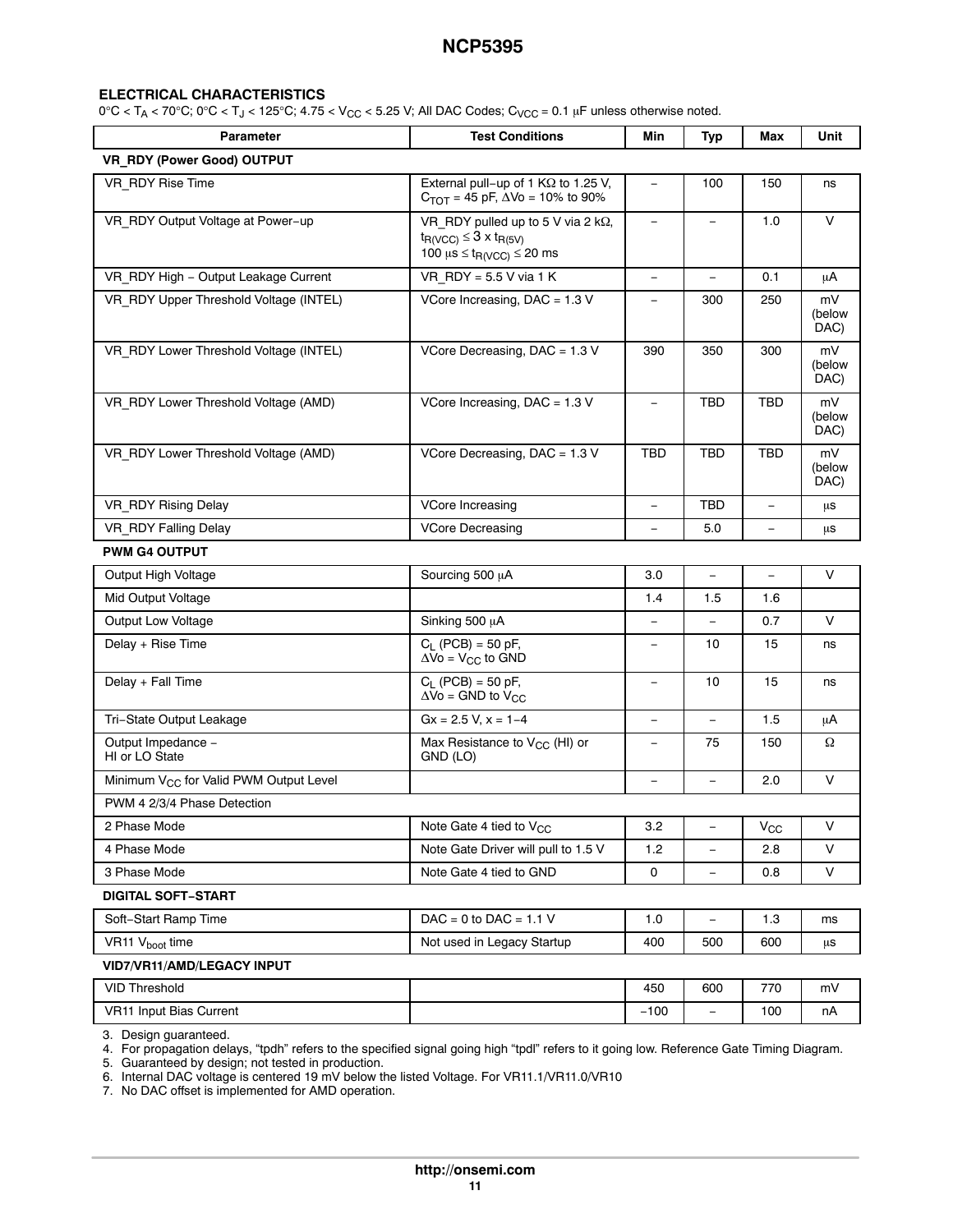#### **ELECTRICAL CHARACTERISTICS**

 $0^{\circ}$ C < T<sub>A</sub> < 70°C; 0°C < T<sub>J</sub> < 125°C; 4.75 < V<sub>CC</sub> < 5.25 V; All DAC Codes; C<sub>VCC</sub> = 0.1 µF unless otherwise noted.

| <b>Parameter</b>                                 | <b>Test Conditions</b>                                                                                               | Min                      | <b>Typ</b>               | Max                      | Unit       |
|--------------------------------------------------|----------------------------------------------------------------------------------------------------------------------|--------------------------|--------------------------|--------------------------|------------|
| <b>VID7/VR11/AMD/LEGACY INPUT</b>                |                                                                                                                      |                          |                          |                          |            |
| Delay Before Latching VID Change (VID Deskewing) | Measured from the Edge of the 1st<br>VID Change                                                                      | 200                      | $\qquad \qquad -$        | 300                      | ns         |
| <b>AMD Upper Threshold</b>                       | Note: When above this threshold<br>the controller will ramp directly to<br>VID without stopping at V <sub>boot</sub> | $\qquad \qquad -$        |                          | 2.9                      | V          |
| <b>AMD Lower Threshold</b>                       |                                                                                                                      | 2.4                      | $\qquad \qquad -$        | $\equiv$                 | $\vee$     |
| <b>ENABLE INPUT</b>                              |                                                                                                                      |                          |                          |                          |            |
| Enable High Input Leakage Current                | Pull-up to 1.3 V                                                                                                     | $\equiv$                 | $\qquad \qquad -$        | 200                      | nA         |
| VR11.1 Threshold                                 |                                                                                                                      | 450                      | 600                      | 770                      | mV         |
| <b>AMD Upper Threshold</b>                       |                                                                                                                      | $\equiv$                 | 1.3                      | 1.5                      | $\vee$     |
| <b>AMD Lower Threshold</b>                       |                                                                                                                      | 0.9                      | 1.1                      |                          | V          |
| <b>AMD Total Hysteresis</b>                      | Rising-Falling Threshold                                                                                             | $\equiv$                 | 200                      | $\equiv$                 | mV         |
| <b>Enable Delay Time</b>                         | Measure time from Enable<br>transitioning HI to when SS begins                                                       | $\equiv$                 | 3.5                      |                          | ms         |
| <b>CURRENT LIMIT</b>                             |                                                                                                                      |                          |                          |                          |            |
| ILIM to VDRP Gain                                |                                                                                                                      | 0.99                     | 1.00                     | 1.01                     | <b>V/V</b> |
| ILIM to VRDP Gain in PSI 4 Phase                 |                                                                                                                      |                          | 0.25                     |                          | <b>V/V</b> |
| ILIM to VDRP Gain in PSI 3 Phase                 |                                                                                                                      | $\equiv$                 | 0.333                    | $\overline{\phantom{m}}$ | V/V        |
| ILIM to VDRP Gain in PSI 2 Phase                 |                                                                                                                      |                          | 0.5                      |                          | <b>VN</b>  |
| ILIM Pin Input Bias Current                      |                                                                                                                      | $\qquad \qquad -$        | 0.1                      | 1.0                      | μA         |
| ILIM Pin Working Voltage Range                   |                                                                                                                      | 0.1                      | $\overline{\phantom{0}}$ | 2.0                      | V          |
| ILIM accuracy                                    | Measured with respect to the ILIM<br>setting                                                                         | $-10$                    | $\overline{\phantom{0}}$ | 10                       | mV         |
| Delay                                            |                                                                                                                      | $\overline{\phantom{a}}$ | $\equiv$                 | 120                      | ns         |
| <b>OVERVOLTAGE PROTECTION</b>                    |                                                                                                                      |                          |                          |                          |            |
| VR11 Over Voltage Threshold                      |                                                                                                                      | DAC+<br>160              | DAC+<br>190              | DAC+<br>210              | mV         |
| AMD Over Voltage Threshold                       |                                                                                                                      | DAC+<br>210              | $DAC+$<br>235            | DAC+<br>260              | mV         |
| Delay                                            |                                                                                                                      | $\equiv$                 | $\equiv$                 | 100                      | ns         |
| UNDERVOLTAGE PROTECTION                          |                                                                                                                      |                          |                          |                          |            |
| V <sub>CC</sub> UVLO Start Threshold             |                                                                                                                      | 4.0                      | 4.25                     | 4.5                      | V          |
| V <sub>CC</sub> UVLO Stop Threshold              |                                                                                                                      | 3.8                      | 4.05                     | 4.3                      | V          |
| V <sub>CC</sub> UVLO Hysteresis                  |                                                                                                                      | $\qquad \qquad -$        | 200                      | $\overline{\phantom{a}}$ | mV         |
| <b>DAC OUTPUT</b>                                |                                                                                                                      |                          |                          |                          |            |
| <b>DAC Output Variation</b>                      | $I_{\text{SOURCE}}$ = 200 µA, All VIDs                                                                               | $-3.0$                   | 0                        | 3.0                      | $\%$       |
| <b>DAC Output Variation</b>                      | $I_{SINK}$ = 200 µA, All VIDs                                                                                        | $-3.0$                   | 0                        | 3.0                      | %          |
| Output Source Current                            | $V_{\text{out}} = 1.6 \overline{V}$                                                                                  | 0                        | $\qquad \qquad -$        | 5.0                      | mA         |
| Output Sink Current                              | $V_{\text{out}} = 0.3 \overline{V}$                                                                                  | 5.0                      | $\overline{\phantom{0}}$ | 16                       | mA         |
| 3 Decian augmenteed                              |                                                                                                                      |                          |                          |                          |            |

[3.](#page-13-0) Design guaranteed.

[4.](#page-13-0) For propagation delays, "tpdh" refers to the specified signal going high "tpdl" refers to it going low. Reference Gate Timing Diagram.

[5.](#page-13-0) Guaranteed by design; not tested in production.

[6.](#page-13-0) Internal DAC voltage is centered 19 mV below the listed Voltage. For VR11.1/VR11.0/VR10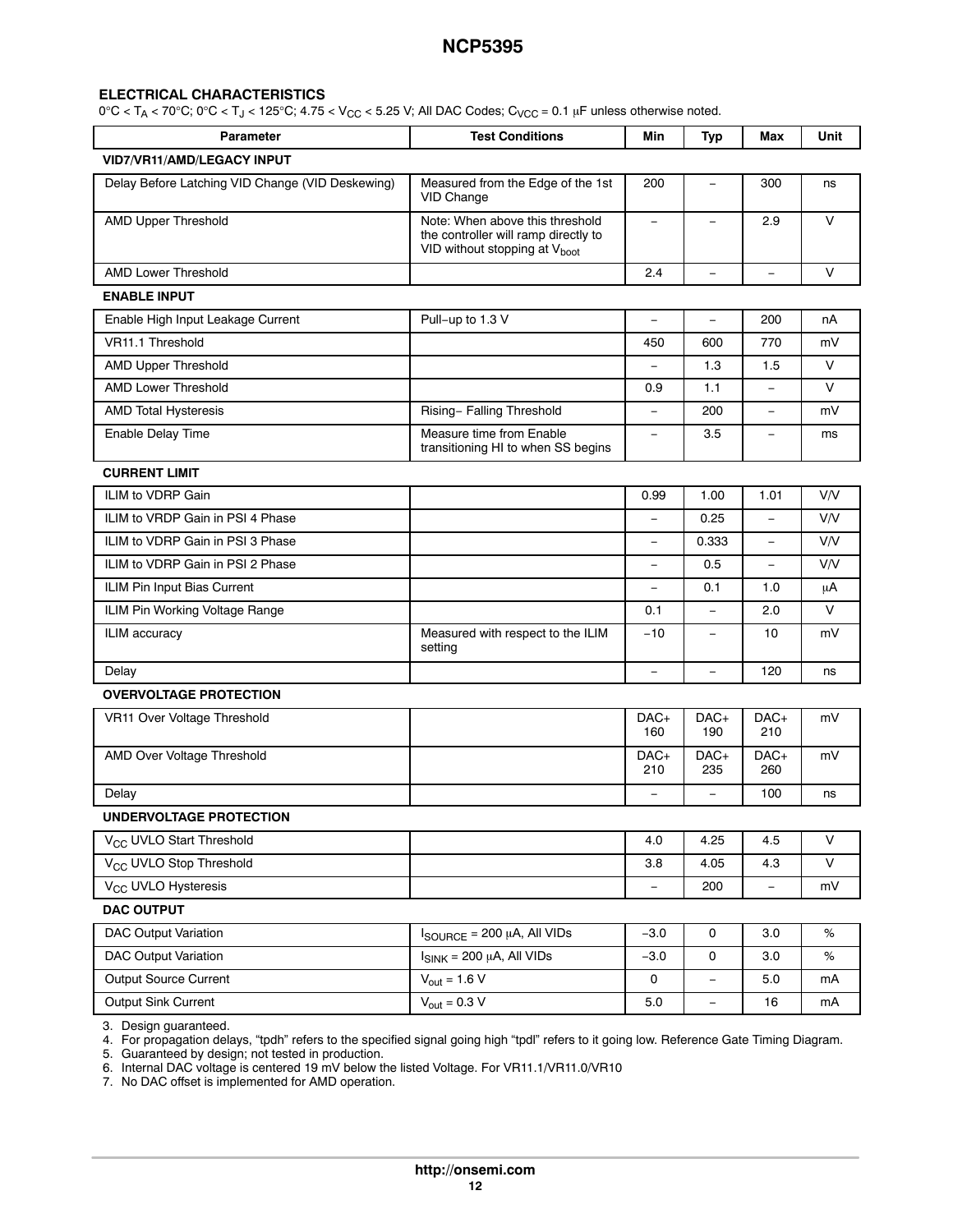#### **ELECTRICAL CHARACTERISTICS**

 $0^{\circ}$ C < T<sub>A</sub> < 70 $^{\circ}$ C;  $0^{\circ}$ C < T<sub>J</sub> < 125 $^{\circ}$ C; 4.75 < V<sub>CC</sub> < 5.25 V; All DAC Codes; C<sub>VCC</sub> = 0.1 µF unless otherwise noted.

| <b>Parameter</b>                                                           | <b>Test Conditions</b>                                                            | Min                      | <b>Typ</b>               | Max                      | Unit       |
|----------------------------------------------------------------------------|-----------------------------------------------------------------------------------|--------------------------|--------------------------|--------------------------|------------|
| <b>VID INPUTS</b>                                                          |                                                                                   |                          |                          |                          |            |
| Threshold                                                                  |                                                                                   | 450                      | 600                      | 770                      | mV         |
| VR11 Mode Leakage                                                          |                                                                                   | $-100$                   | $\equiv$                 | 100                      | nA         |
| AMD Mode Input Bias Current                                                |                                                                                   | 10                       |                          | 25                       | μA         |
| Delay before Latching VID Change<br>(VID Deskewing)                        | Measured from the edge of the 1st<br>VID change                                   | 200                      | $\overline{\phantom{0}}$ | 300                      | ns         |
| Delay Before Responding to Invalid or Shutdown<br>Codes (Remove Spec)      | Note: DAC must hold the last valid<br>VID during this period                      | $\overline{\phantom{a}}$ | $\qquad \qquad -$        | $\overline{\phantom{a}}$ | μs         |
| <b>DIGITAL DAC SLEW RATE LIMITER</b>                                       |                                                                                   |                          |                          |                          |            |
| Slew Rate Limit (Intel Mode)                                               |                                                                                   | 12.5                     | $\equiv$                 | 15                       | $mV/\mu s$ |
| Slew Rate Limit (AMD Mode)                                                 |                                                                                   | 3.125                    | $\equiv$                 | 3.75                     | mV/us      |
| Soft-Start Slew Rate                                                       |                                                                                   | $\overline{\phantom{a}}$ | 0.84                     |                          | $mV/\mu s$ |
| <b>INPUT SUPPLY CURRENT</b>                                                |                                                                                   |                          |                          |                          |            |
| V <sub>CC</sub> Operating Current                                          | EN Low, No PWM                                                                    | 20                       | $\overline{\phantom{0}}$ | 40                       | mA         |
| <b>PHASE SHEDDING</b>                                                      |                                                                                   |                          |                          |                          |            |
| CS referred ph shed bias                                                   | CS2 through CS4                                                                   | $\equiv$                 | 66                       | $\equiv$                 | mV         |
| V <sub>CCP</sub> SUPPLY VOLTAGE                                            |                                                                                   |                          |                          |                          |            |
| V <sub>CCP</sub> UVLO Start Threshold                                      |                                                                                   | 8.2                      | 9.0                      | 9.5                      | V          |
| V <sub>CCP</sub> UVLO Stop Threshold                                       |                                                                                   | 7.2                      | 8.0                      | 8.5                      | $\vee$     |
| V <sub>CCP</sub> UVLO Hysteresis                                           |                                                                                   |                          | 1.0                      |                          | $\vee$     |
| V <sub>CCP</sub> POR                                                       | Voltage at which the Driver OVP<br>becomes active                                 | TBD                      | 3.2                      | TBD                      |            |
| <b>BOOST PIN UVLO</b>                                                      |                                                                                   |                          |                          |                          |            |
| BOOST V <sub>CC</sub> UVLO Start Threshold                                 |                                                                                   | 3.5                      |                          | 4.0                      | V          |
| BOOST V <sub>CC</sub> UVLO Stop Threshold                                  |                                                                                   | 3.3                      |                          | 3.8                      | $\vee$     |
| BOOST V <sub>CC</sub> UVLO Hysteresis                                      |                                                                                   |                          | 200                      |                          | mV         |
| <b>BOOST SUPPLY CURRENT</b>                                                |                                                                                   |                          |                          |                          |            |
| <b>IVCCP NORM Quiescent Supply Current in Normal</b><br>Operation          | $EN = V_{CC}$ , PWM = OSC, $F_{SW}$ =<br>100k, $C_{LOAD} = 0$ p, $V_{CCP} = 12$ V | $\overline{\phantom{0}}$ | $\qquad \qquad -$        | 42                       | mA         |
| <b>I<sub>VCC</sub></b> sBc Standby Current                                 | $EN = GND$ ; No switching,<br>$V_{CCP} = 12 V$                                    | 20                       |                          | 40                       | mA         |
| IBST1 Quiescent Supply Current in Normal Operation                         | $IN = V_{CCP}$ , $V_{CCP} = 12$ V                                                 | $\qquad \qquad -$        | 10                       | <b>TBD</b>               | mA         |
| IBST <sub>2</sub> Quiescent Supply Current in Normal Operation             | $IN = GND$ , $V_{CCP} = 12 V$                                                     | $\qquad \qquad -$        | 10                       | <b>TBD</b>               | mA         |
| IBST3 Quiescent Supply Current in Normal Operation                         | $IN = GND$ , $V_{CCP} = 12V$                                                      | $\overline{\phantom{a}}$ | 10                       | <b>TBD</b>               |            |
| IBST1_SD Standby Current                                                   | $IN = V_{CCP}$ , $V_{CCP} = 12$ V                                                 | $\overline{\phantom{a}}$ | 0.25                     | $\equiv$                 | mA         |
| IBST2 SD Standby Current                                                   | $IN = GND$ , $V_{CCP} = 12 V$                                                     | $\qquad \qquad -$        | 0.25                     |                          | mA         |
| IBST3 SD Standby Current                                                   | IN = GND, $V_{CCP}$ = 12 V                                                        | $\qquad \qquad -$        | 0.25                     | $\overline{\phantom{a}}$ | mA         |
| STARTUP HIGH SIDE SHORT TRIP (Active only during 1 <sup>st</sup> power on) |                                                                                   |                          |                          |                          |            |
| V <sub>swx</sub> Output Overvoltage Trip Threshold at Startup              | Power Startup time, V <sub>CC</sub> > 9 V                                         | 1.75                     | $\overline{\phantom{a}}$ | 2.0                      | V          |

[3.](#page-13-0) Design guaranteed.

[4.](#page-13-0) For propagation delays, "tpdh" refers to the specified signal going high "tpdl" refers to it going low. Reference Gate Timing Diagram.

[5.](#page-13-0) Guaranteed by design; not tested in production.

[6.](#page-13-0) Internal DAC voltage is centered 19 mV below the listed Voltage. For VR11.1/VR11.0/VR10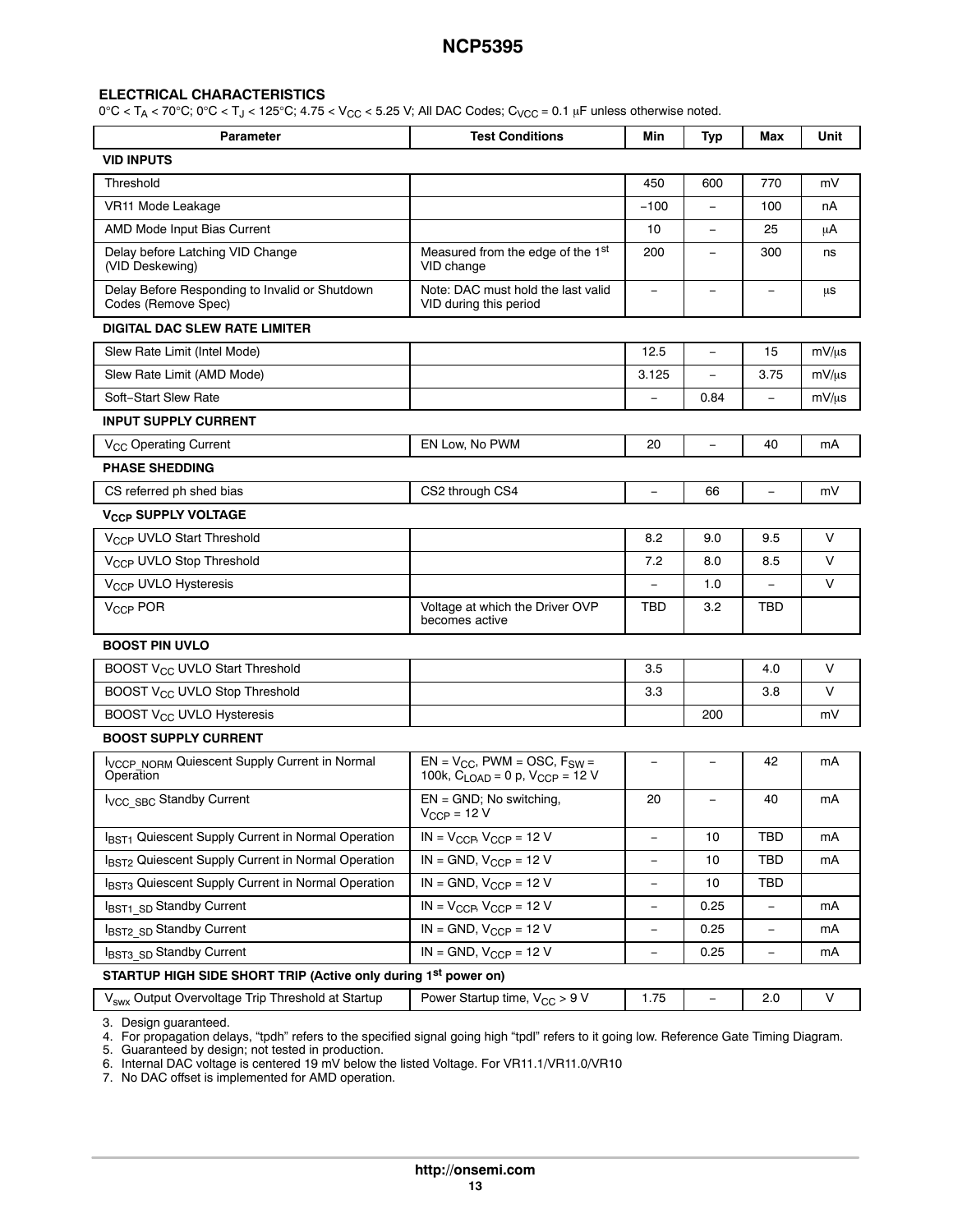### <span id="page-13-0"></span>**ELECTRICAL CHARACTERISTICS**

 $0^{\circ}$ C < T<sub>A</sub> < 70 $^{\circ}$ C;  $0^{\circ}$ C < T<sub>J</sub> < 125 $^{\circ}$ C; 4.75 < V<sub>CC</sub> < 5.25 V; All DAC Codes; C<sub>VCC</sub> = 0.1 µF unless otherwise noted.

| Parameter                                             | <b>Test Conditions</b>                                                        | Min                      | Typ        | Max                      | <b>Unit</b>   |
|-------------------------------------------------------|-------------------------------------------------------------------------------|--------------------------|------------|--------------------------|---------------|
| <b>HIGH SIDE DRIVER</b>                               |                                                                               |                          |            |                          |               |
| R <sub>H TG</sub> Output Resistance, Sourcing         | $V_{BST} - V_{SW} = 12 V$                                                     | $\overline{\phantom{m}}$ | 1.8        | 4.2                      | Ω             |
| R <sub>H TG</sub> Output Resistance, Sinking          | $V_{BST} - V_{SW} = 12 V$                                                     | $\overline{\phantom{m}}$ | 1.0        | 2.2                      |               |
| Tr <sub>DRVH</sub> Transition Time                    | $C_{LOAD} = 3$ nF, $V_{BST} - V_{SW} = 12$ V                                  | $\equiv$                 | 16         | $\equiv$                 | ns            |
| Tf <sub>DBVH</sub> Transition Time                    | $C_{1 \text{ OAD}}$ = 3 nF, $V_{RST}$ – $V_{SW}$ = 12 V                       | $\equiv$                 | 11         | $\equiv$                 | ns            |
| Tpdh <sub>DRVH</sub> Propagation Delay (Note 4)       | Driving High, C <sub>LOAD</sub> = 3 nF,<br>$V_{\text{CCP}} = 12 V$            | $\overline{\phantom{a}}$ | 20         | $\qquad \qquad -$        | ns            |
| Tpdh <sub>DRVH</sub> Propagation Delay (Note 4)       | Driving Low, $C_{\text{LOAD}} = 3$ nF,<br>$V_{CCP} = 12 V$                    | $\overline{\phantom{a}}$ | 20         | $\overline{\phantom{a}}$ | ns            |
| <b>LOW SIDE DRIVER</b>                                |                                                                               |                          |            |                          |               |
| R <sub>H BG</sub> Output Resistance, Sourcing         | $SW = GND$                                                                    | $\equiv$                 | <b>TBD</b> | 4.2                      | Ω             |
| R <sub>L BG</sub> Output Resistance, Sinking          | $SW = V_{CC}$                                                                 | ÷,                       | <b>TBD</b> | 2.2                      | Ω             |
| Tr <sub>DRVH</sub> Transition Time                    | $C1$ $\cap$ AD = 3 nF                                                         | $\equiv$                 | 16         | $\equiv$                 | ns            |
| Tf <sub>DRVH</sub> Transition Time                    | $C_{LOAD} = 3 nF$                                                             | $\equiv$                 | 11         | $\equiv$                 | ns            |
| Tpdh <sub>DBVH</sub> Propagation Delay (Note 4)       | Driving High, $C_{\text{LOAD}} = 3 \text{ nF}$ ,<br>$V_{CCP}$ = 12 V          | $\overline{\phantom{m}}$ | 20         |                          | ns            |
| Tpdh <sub>DRVH</sub> Propagation Delay (Note 4)       | Driving Low, $C_{\text{LOAD}} = 3 \text{ nF}$ ,<br>$V_{CCP} = 12 V$           | $\overline{\phantom{a}}$ | 20         | $\overline{\phantom{a}}$ | ns            |
| V <sub>NCDT</sub> Negative Current Detector Threshold | (Note 3)                                                                      | $\equiv$                 | $-1.0$     | $\equiv$                 | mV            |
| <b>THERMAL SHUTDOWN</b>                               |                                                                               |                          |            |                          |               |
| Tsd Thermal Shutdown (Note 3)                         |                                                                               | 150                      | 170        | $\equiv$                 | $^{\circ}C$   |
| Tsdhys Thermal Shutdown Hysteresis (Note 3)           |                                                                               | $\equiv$                 | 20         | $\equiv$                 | $^{\circ}C$   |
| <b>VRM 11 DAC</b>                                     |                                                                               |                          |            |                          |               |
| System Voltage Accuracy                               | $1.0 V <$ DAC $< 1.6 V$<br>$0.8 V <$ DAC $< 1.0 V$<br>$0.5 V <$ DAC $< 0.8 V$ |                          |            | ±0.5<br>±5.0<br>±8.0     | %<br>mV<br>mV |

3. Design guaranteed.

4. For propagation delays, "tpdh" refers to the specified signal going high "tpdl" refers to it going low. Reference Gate Timing Diagram.

5. Guaranteed by design; not tested in production.

6. Internal DAC voltage is centered 19 mV below the listed Voltage. For VR11.1/VR11.0/VR10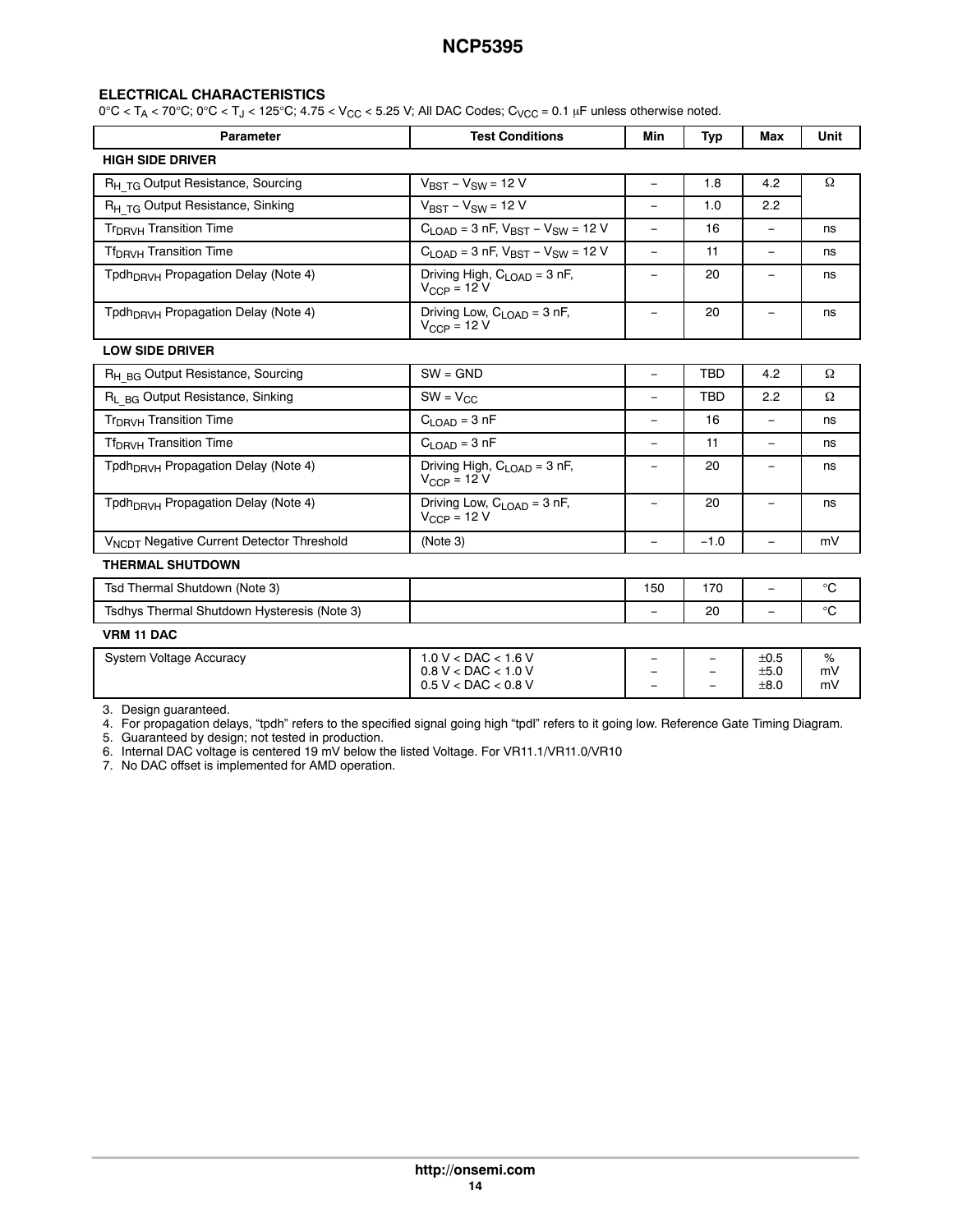

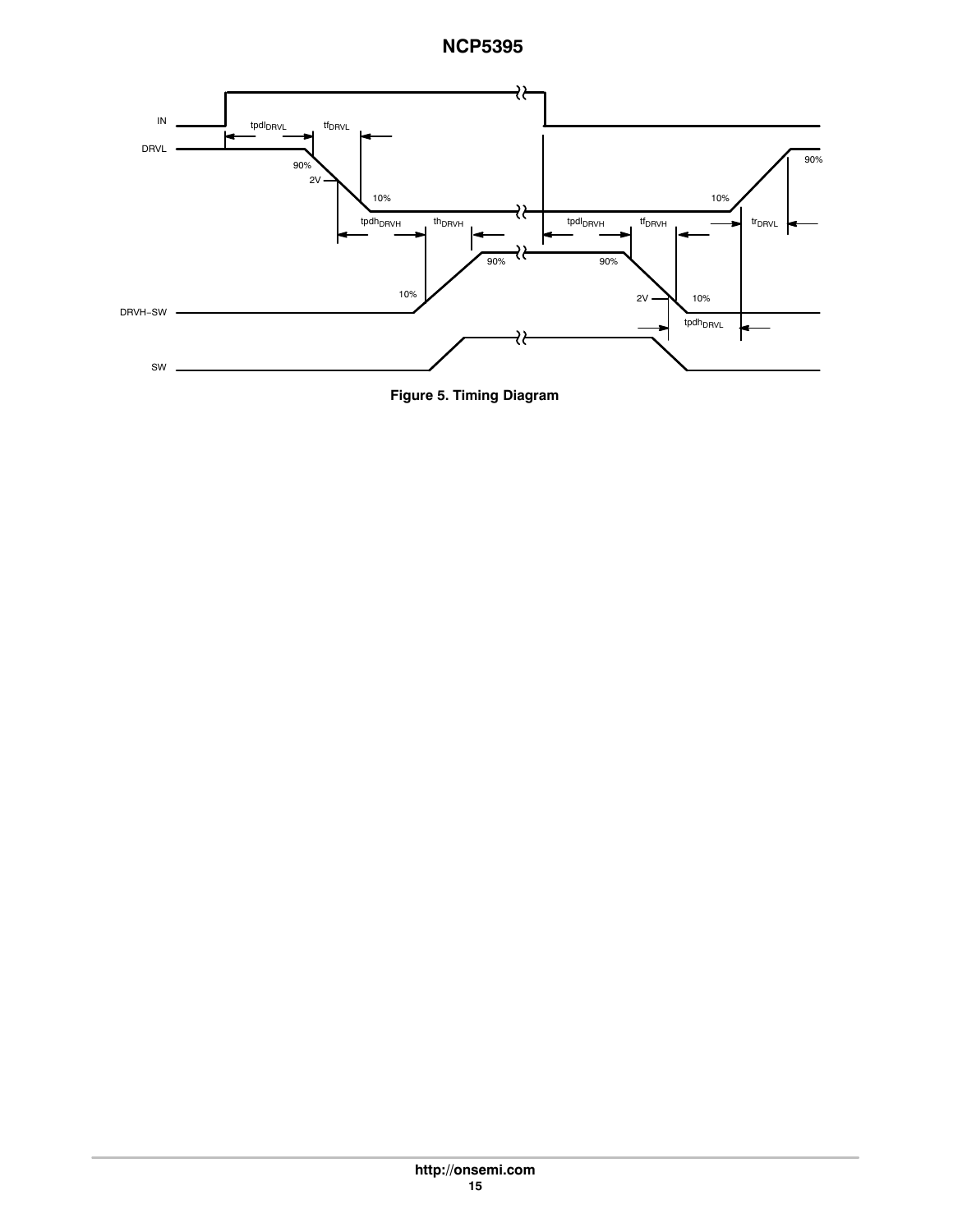# <span id="page-15-0"></span>Table 2. VRM11 V<sub>ID</sub> CODES

| V <sub>1D7</sub><br>800 mV | V <sub>ID6</sub><br>400 mV | V <sub>ID5</sub><br>200 mV | V <sub>ID4</sub><br>100 mV | V <sub>ID3</sub><br>50 mV | V <sub>ID2</sub><br>25 mV | $V_{ID1}$<br>$12.5$ mV | V <sub>ID0</sub><br>$6.25$ mV | Voltage (V) | <b>HEX</b> |
|----------------------------|----------------------------|----------------------------|----------------------------|---------------------------|---------------------------|------------------------|-------------------------------|-------------|------------|
| 0                          | 0                          | 0                          | 0                          | 0                         | 0                         | 0                      | 0                             |             | 00         |
| 0                          | 0                          | 0                          | 0                          | 0                         | 0                         | 0                      | 1                             |             | 01         |
| 0                          | 0                          | 0                          | 0                          | 0                         | 0                         | $\mathbf{1}$           | 0                             | 1.60000     | 02         |
| 0                          | 0                          | 0                          | 0                          | 0                         | $\mathsf{O}\xspace$       | $\mathbf{1}$           | $\mathbf{1}$                  | 1.59375     | 03         |
| 0                          | 0                          | 0                          | 0                          | 0                         | $\mathbf{1}$              | 0                      | 0                             | 1.58750     | 04         |
| 0                          | 0                          | 0                          | 0                          | 0                         | $\mathbf{1}$              | 0                      | 1                             | 1.58125     | 05         |
| 0                          | 0                          | 0                          | 0                          | 0                         | $\mathbf{1}$              | $\mathbf{1}$           | 0                             | 1.57500     | 06         |
| 0                          | 0                          | 0                          | 0                          | 0                         | 1                         | $\mathbf{1}$           | $\mathbf{1}$                  | 1.56875     | 07         |
| 0                          | 0                          | 0                          | 0                          | $\mathbf{1}$              | 0                         | $\mathsf 0$            | 0                             | 1.56250     | 08         |
| 0                          | 0                          | 0                          | 0                          | 1                         | 0                         | 0                      | 1                             | 1.55625     | 09         |
| 0                          | 0                          | 0                          | 0                          | $\mathbf{1}$              | 0                         | 1                      | 0                             | 1.55000     | 0A         |
| 0                          | 0                          | 0                          | $\mathsf{O}\xspace$        | $\mathbf{1}$              | $\mathsf{O}\xspace$       | $\mathbf{1}$           | 1                             | 1.54375     | 0B         |
| 0                          | 0                          | 0                          | 0                          | $\mathbf{1}$              | $\mathbf{1}$              | $\mathsf{O}$           | $\mathsf{O}$                  | 1.53750     | 0C         |
| 0                          | 0                          | 0                          | $\mathsf{O}\xspace$        | $\mathbf{1}$              | $\mathbf{1}$              | $\mathsf 0$            | $\mathbf{1}$                  | 1.53125     | 0D         |
| 0                          | 0                          | 0                          | 0                          | $\mathbf{1}$              | 1                         | 1                      | 0                             | 1.52500     | 0E         |
| 0                          | 0                          | 0                          | 0                          | 1                         | 1                         | $\mathbf{1}$           | 1                             | 1.51875     | 0F         |
| 0                          | 0                          | 0                          | 1                          | 0                         | $\mathsf{O}\xspace$       | 0                      | 0                             | 1.51250     | 10         |
| 0                          | 0                          | 0                          | 1                          | 0                         | 0                         | 0                      | 1                             | 1.50625     | 11         |
| 0                          | 0                          | 0                          | 1                          | $\mathsf{O}$              | $\mathsf{O}\xspace$       | $\mathbf{1}$           | 0                             | 1.50000     | 12         |
| 0                          | 0                          | 0                          | 1                          | 0                         | 0                         | $\mathbf{1}$           | 1                             | 1.49375     | 13         |
| 0                          | 0                          | 0                          | $\mathbf{1}$               | 0                         | $\mathbf{1}$              | 0                      | 0                             | 1.48750     | 14         |
| $\mathsf{O}\xspace$        | 0                          | 0                          | 1                          | 0                         | $\mathbf{1}$              | 0                      | 1                             | 1.48125     | 15         |
| 0                          | 0                          | 0                          | 1                          | 0                         | $\mathbf{1}$              | $\mathbf{1}$           | 0                             | 1.47500     | 16         |
| 0                          | 0                          | 0                          | 1                          | $\mathsf 0$               | 1                         | $\mathbf{1}$           | 1                             | 1.46875     | 17         |
| 0                          | 0                          | 0                          | 1                          | 1                         | 0                         | 0                      | 0                             | 1.46250     | 18         |
| 0                          | 0                          | 0                          | 1                          | 1                         | 0                         | $\mathsf{O}\xspace$    | 1                             | 1.45625     | 19         |
| 0                          | 0                          | 0                          | 1                          | $\mathbf{1}$              | 0                         | $\mathbf{1}$           | 0                             | 1.45000     | 1A         |
| 0                          | 0                          | 0                          | 1                          | $\mathbf{1}$              | 0                         | $\mathbf{1}$           | 1                             | 1.44375     | 1B         |
| $\mathsf{O}\xspace$        | 0                          | 0                          | 1                          | $\mathbf{1}$              | 1                         | 0                      | 0                             | 1.43750     | 1C         |
| 0                          | 0                          | 0                          | 1                          | 1                         | 1                         | 0                      | 1                             | 1.43125     | 1D         |
| 0                          | 0                          | 0                          | 1                          | 1                         | 1                         | 1                      | 0                             | 1.42500     | 1E         |
| 0                          | 0                          | 0                          | $\mathbf{1}$               | $\mathbf{1}$              | 1                         | $\mathbf{1}$           | $\mathbf{1}$                  | 1.41875     | 1F         |
| 0                          | 0                          | $\mathbf{1}$               | 0                          | 0                         | 0                         | 0                      | 0                             | 1.41250     | 20         |
| $\mathsf{O}\xspace$        | 0                          | $\mathbf{1}$               | 0                          | 0                         | 0                         | $\mathsf{O}$           | $\mathbf{1}$                  | 1.40625     | 21         |
| 0                          | 0                          | $\mathbf{1}$               | 0                          | 0                         | $\mathbf 0$               | $\mathbf{1}$           | $\mathsf{o}$                  | 1.40000     | 22         |
| 0                          | 0                          | $\mathbf{1}$               | 0                          | 0                         | 0                         | $\mathbf{1}$           | $\mathbf{1}$                  | 1.39375     | 23         |
| 0                          | 0                          | $\mathbf{1}$               | 0                          | 0                         | $\mathbf{1}$              | 0                      | 0                             | 1.38750     | 24         |
| 0                          | 0                          | $\mathbf{1}$               | 0                          | 0                         | $\mathbf{1}$              | $\mathsf{O}$           | $\mathbf{1}$                  | 1.38125     | 25         |
| $\mathsf{O}\xspace$        | 0                          | $\mathbf{1}$               | 0                          | 0                         | $\mathbf{1}$              | $\mathbf{1}$           | $\mathsf{o}\,$                | 1.37500     | 26         |
| 0                          | 0                          | $\mathbf{1}$               | 0                          | 0                         | $\mathbf{1}$              | $\mathbf{1}$           | $\mathbf{1}$                  | 1.36875     | 27         |
| 0                          | 0                          | $\mathbf{1}$               | 0                          | $\mathbf{1}$              | 0                         | 0                      | $\mathsf{O}$                  | 1.36250     | 28         |
| 0                          | 0                          | $\mathbf{1}$               | 0                          | $\mathbf{1}$              | 0                         | $\mathsf{o}$           | $\mathbf{1}$                  | 1.35625     | 29         |
| 0                          | 0                          | $\mathbf{1}$               | 0                          | $\mathbf{1}$              | $\mathsf{O}$              | $\mathbf{1}$           | 0                             | 1.35000     | 2A         |
| 0                          | 0                          | $\mathbf{1}$               | 0                          | $\mathbf{1}$              | 0                         | $\mathbf{1}$           | $\mathbf{1}$                  | 1.34375     | 2B         |
| 0                          | $\mathsf{O}$               | $\mathbf{1}$               | 0                          | $\mathbf{1}$              | $\mathbf{1}$              | 0                      | 0                             | 1.33750     | 2C         |
| 0                          | $\mathsf{O}$               | $\mathbf{1}$               | 0                          | $\mathbf{1}$              | $\mathbf{1}$              | 0                      | $\mathbf{1}$                  | 1.33125     | 2D         |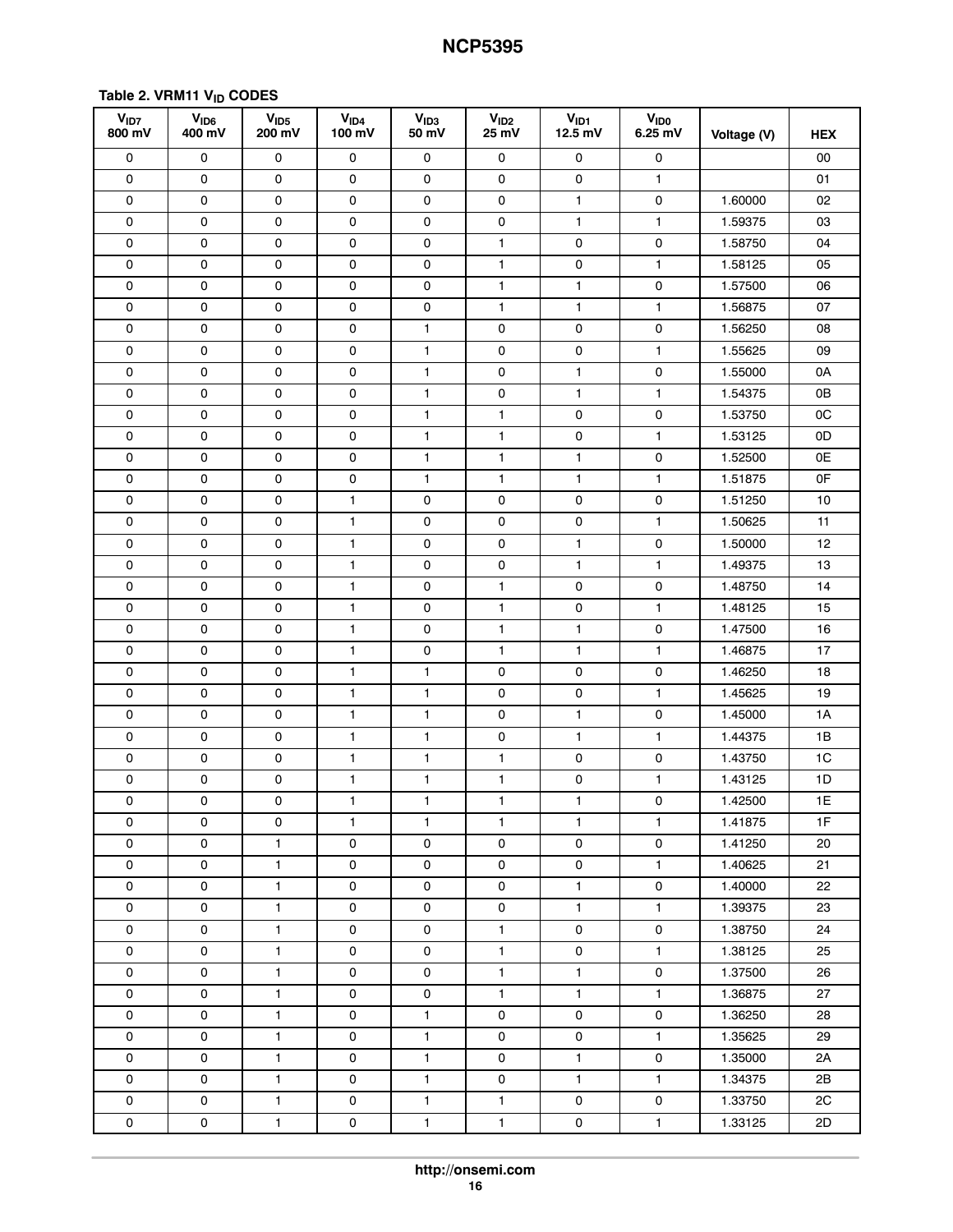# **Table [2](#page-15-0). VRM11 VID CODES**

| V <sub>1D7</sub><br>800 mV | V <sub>ID6</sub><br>400 mV | V <sub>ID5</sub><br>200 mV | V <sub>ID4</sub><br>100 mV | V <sub>ID3</sub><br>50 mV | V <sub>ID2</sub><br>25 mV | V <sub>ID1</sub><br>$12.5$ mV | <b>VIDO</b><br>$6.25$ mV | Voltage (V) | <b>HEX</b> |
|----------------------------|----------------------------|----------------------------|----------------------------|---------------------------|---------------------------|-------------------------------|--------------------------|-------------|------------|
| $\mathsf{O}\xspace$        | 0                          | 1                          | $\mathsf{O}\xspace$        | $\mathbf{1}$              | $\mathbf{1}$              | $\mathbf{1}$                  | 0                        | 1.32500     | 2E         |
| 0                          | 0                          | $\mathbf{1}$               | 0                          | $\mathbf{1}$              | $\mathbf{1}$              | $\mathbf{1}$                  | $\mathbf{1}$             | 1.31875     | 2F         |
| 0                          | 0                          | 1                          | 1                          | 0                         | 0                         | 0                             | 0                        | 1.31250     | 30         |
| 0                          | 0                          | 1                          | 1                          | 0                         | 0                         | 0                             | $\mathbf{1}$             | 1.30625     | 31         |
| 0                          | 0                          | 1                          | 1                          | 0                         | 0                         | $\mathbf{1}$                  | 0                        | 1.30000     | 32         |
| 0                          | 0                          | 1                          | $\mathbf{1}$               | $\mathsf 0$               | $\mathsf{O}\xspace$       | $\mathbf{1}$                  | $\mathbf{1}$             | 1.29375     | 33         |
| 0                          | 0                          | $\mathbf{1}$               | 1                          | 0                         | $\mathbf{1}$              | 0                             | 0                        | 1.28750     | 34         |
| 0                          | 0                          | $\mathbf{1}$               | $\mathbf{1}$               | 0                         | $\mathbf{1}$              | 0                             | $\mathbf{1}$             | 1.28125     | 35         |
| 0                          | 0                          | 1                          | 1                          | 0                         | $\mathbf{1}$              | $\mathbf{1}$                  | 0                        | 1.27500     | 36         |
| 0                          | 0                          | 1                          | 1                          | 0                         | $\mathbf{1}$              | $\mathbf{1}$                  | 1                        | 1.26875     | 37         |
| 0                          | 0                          | 1                          | 1                          | $\mathbf{1}$              | $\mathsf{O}\xspace$       | 0                             | $\mathsf 0$              | 1.26250     | 38         |
| 0                          | 0                          | 1                          | 1                          | 1                         | 0                         | 0                             | $\mathbf{1}$             | 1.25625     | 39         |
| 0                          | 0                          | 1                          | 1                          | $\mathbf{1}$              | 0                         | $\mathbf{1}$                  | 0                        | 1.25000     | ЗΑ         |
| 0                          | 0                          | $\mathbf{1}$               | 1                          | 1                         | 0                         | $\mathbf{1}$                  | $\mathbf{1}$             | 1.24375     | ЗB         |
| 0                          | 0                          | $\mathbf{1}$               | 1                          | $\mathbf{1}$              | $\mathbf{1}$              | 0                             | 0                        | 1.23750     | 3C         |
| 0                          | 0                          | 1                          | 1                          | $\mathbf{1}$              | 1                         | 0                             | 1                        | 1.23125     | 3D         |
| 0                          | 0                          | $\mathbf{1}$               | 1                          | $\mathbf{1}$              | $\mathbf{1}$              | $\mathbf{1}$                  | 0                        | 1.22500     | ЗE         |
| 0                          | 0                          | $\mathbf{1}$               | 1                          | $\mathbf{1}$              | $\mathbf{1}$              | $\mathbf{1}$                  | $\mathbf{1}$             | 1.21875     | 3F         |
| 0                          | 1                          | 0                          | 0                          | 0                         | 0                         | 0                             | 0                        | 1.21250     | 40         |
| 0                          | $\mathbf{1}$               | 0                          | 0                          | $\mathsf{O}\xspace$       | 0                         | $\mathsf 0$                   | $\mathbf{1}$             | 1.20625     | 41         |
| 0                          | $\mathbf{1}$               | 0                          | 0                          | 0                         | 0                         | $\mathbf{1}$                  | 0                        | 1.20000     | 42         |
| 0                          | $\mathbf{1}$               | 0                          | 0                          | 0                         | 0                         | $\mathbf{1}$                  | $\mathbf{1}$             | 1.19375     | 43         |
| 0                          | 1                          | 0                          | 0                          | 0                         | $\mathbf{1}$              | 0                             | 0                        | 1.18750     | 44         |
| 0                          | $\mathbf{1}$               | 0                          | 0                          | 0                         | $\mathbf{1}$              | 0                             | $\mathbf{1}$             | 1.18125     | 45         |
| 0                          | $\mathbf{1}$               | 0                          | 0                          | $\mathsf{O}\xspace$       | $\mathbf{1}$              | $\mathbf{1}$                  | 0                        | 1.17500     | 46         |
| 0                          | 1                          | 0                          | 0                          | 0                         | $\mathbf{1}$              | $\mathbf{1}$                  | 1                        | 1.16875     | 47         |
| 0                          | $\mathbf{1}$               | 0                          | 0                          | $\mathbf{1}$              | 0                         | 0                             | 0                        | 1.16250     | 48         |
| 0                          | $\mathbf{1}$               | 0                          | 0                          | $\mathbf{1}$              | 0                         | 0                             | $\mathbf{1}$             | 1.15625     | 49         |
| 0                          | 1                          | 0                          | 0                          | 1                         | 0                         | 1                             | 0                        | 1.15000     | 4A         |
| 0                          | $\mathbf{1}$               | 0                          | 0                          | 1                         | 0                         | $\mathbf{1}$                  | 1                        | 1.14375     | 4B         |
| 0                          | 1                          | 0                          | 0                          | $\mathbf{1}$              | $\mathbf{1}$              | $\mathsf 0$                   | 0                        | 1.13750     | 4C         |
| 0                          | $\mathbf{1}$               | 0                          | 0                          | $\mathbf{1}$              | $\mathbf{1}$              | 0                             | $\mathbf{1}$             | 1.13125     | 4D         |
| 0                          | $\mathbf{1}$               | 0                          | 0                          | $\mathbf{1}$              | $\mathbf{1}$              | $\mathbf{1}$                  | 0                        | 1.12500     | 4E         |
| 0                          | $\mathbf{1}$               | 0                          | 0                          | $\mathbf{1}$              | $\mathbf{1}$              | $\mathbf{1}$                  | 1.                       | 1.11875     | 4F         |
| 0                          | $\mathbf{1}$               | 0                          | $\mathbf{1}$               | 0                         | $\mathsf{O}$              | 0                             | 0                        | 1.11250     | 50         |
| 0                          | $\mathbf{1}$               | 0                          | $\mathbf{1}$               | $\mathsf{o}$              | $\mathsf{O}$              | $\mathsf{o}$                  | $\mathbf{1}$             | 1.10625     | 51         |
| 0                          | $\mathbf{1}$               | 0                          | $\mathbf{1}$               | $\mathsf{o}$              | $\mathsf{O}$              | $\mathbf{1}$                  | 0                        | 1.10000     | 52         |
| 0                          | $\mathbf{1}$               | $\mathsf{o}\,$             | $\mathbf{1}$               | 0                         | $\mathsf{O}$              | $\mathbf{1}$                  | $\mathbf{1}$             | 1.09375     | 53         |
| 0                          | $\mathbf{1}$               | 0                          | $\mathbf{1}$               | 0                         | $\mathbf{1}$              | 0                             | 0                        | 1.08750     | 54         |
| 0                          | $\mathbf{1}$               | 0                          | $\mathbf{1}$               | 0                         | $\mathbf{1}$              | 0                             | $\mathbf{1}$             | 1.08125     | 55         |
| 0                          | $\mathbf{1}$               | 0                          | $\mathbf{1}$               | 0                         | $\mathbf{1}$              | $\mathbf{1}$                  | 0                        | 1.07500     | 56         |
| 0                          | $\mathbf{1}$               | 0                          | $\mathbf{1}$               | 0                         | $\mathbf{1}$              | $\mathbf{1}$                  | $\mathbf{1}$             | 1.06875     | 57         |
| $\mathsf{O}\xspace$        | $\mathbf{1}$               | 0                          | $\mathbf{1}$               | $\mathbf{1}$              | $\mathsf{O}$              | 0                             | $\mathsf{O}$             | 1.06250     | 58         |
| 0                          | $\mathbf{1}$               | 0                          | $\mathbf{1}$               | $\mathbf{1}$              | 0                         | 0                             | $\mathbf{1}$             | 1.05625     | 59         |
| 0                          | $\mathbf{1}$               | 0                          | $\mathbf{1}$               | $\mathbf{1}$              | 0                         | $\mathbf{1}$                  | $\mathbf 0$              | 1.05000     | 5A         |
| 0                          | $\mathbf{1}$               | 0                          | $\mathbf{1}$               | $\mathbf{1}$              | $\mathsf{O}$              | $\mathbf{1}$                  | $\mathbf{1}$             | 1.04375     | 5B         |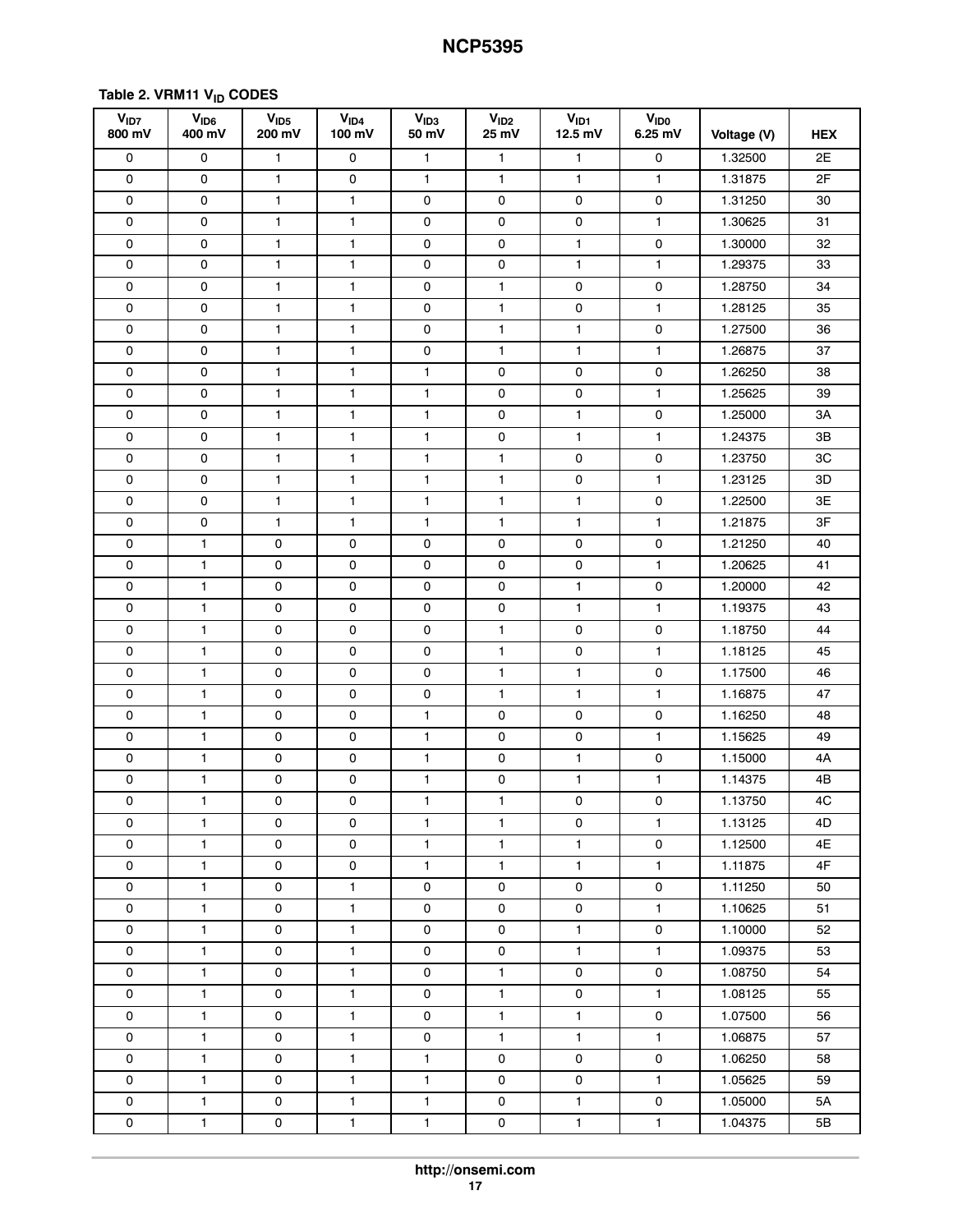# **Table [2](#page-15-0). VRM11 VID CODES**

| V <sub>1D7</sub><br>800 mV | V <sub>ID6</sub><br>400 mV | V <sub>ID5</sub><br>200 mV | V <sub>ID4</sub><br>100 mV | V <sub>ID3</sub><br>50 mV | V <sub>ID2</sub><br>25 mV | V <sub>ID1</sub><br>$12.5$ mV | <b>V<sub>IDO</sub></b><br>$6.25$ mV | Voltage (V) | <b>HEX</b> |
|----------------------------|----------------------------|----------------------------|----------------------------|---------------------------|---------------------------|-------------------------------|-------------------------------------|-------------|------------|
| 0                          | $\mathbf{1}$               | 0                          | $\mathbf{1}$               | $\mathbf{1}$              | $\mathbf{1}$              | 0                             | 0                                   | 1.03750     | 5C         |
| 0                          | $\mathbf{1}$               | 0                          | 1                          | 1                         | $\mathbf{1}$              | 0                             | $\mathbf{1}$                        | 1.03125     | 5D         |
| 0                          | 1                          | 0                          | 1                          | $\mathbf{1}$              | $\mathbf{1}$              | $\mathbf{1}$                  | 0                                   | 1.02500     | 5E         |
| 0                          | $\mathbf{1}$               | 0                          | $\mathbf{1}$               | $\mathbf{1}$              | $\mathbf{1}$              | $\mathbf{1}$                  | 1                                   | 1.01875     | 5F         |
| 0                          | $\mathbf{1}$               | 1                          | 0                          | 0                         | 0                         | 0                             | 0                                   | 1.01250     | 60         |
| 0                          | 1                          | 1                          | 0                          | 0                         | 0                         | 0                             | 1                                   | 1.00625     | 61         |
| 0                          | $\mathbf{1}$               | $\mathbf{1}$               | 0                          | 0                         | 0                         | $\mathbf{1}$                  | 0                                   | 1.00000     | 62         |
| 0                          | $\mathbf{1}$               | $\mathbf{1}$               | 0                          | 0                         | 0                         | $\mathbf{1}$                  | $\mathbf{1}$                        | 0.99375     | 63         |
| 0                          | 1                          | 1                          | 0                          | 0                         | $\mathbf{1}$              | 0                             | 0                                   | 0.98750     | 64         |
| 0                          | $\mathbf{1}$               | 1                          | 0                          | 0                         | $\mathbf{1}$              | 0                             | 1                                   | 0.98125     | 65         |
| 0                          | $\mathbf{1}$               | 1                          | 0                          | 0                         | $\mathbf{1}$              | $\mathbf{1}$                  | 0                                   | 0.97500     | 66         |
| 0                          | $\mathbf{1}$               | 1                          | 0                          | 0                         | $\mathbf{1}$              | $\mathbf{1}$                  | 1                                   | 0.96875     | 67         |
| 0                          | $\mathbf{1}$               | 1                          | 0                          | $\mathbf{1}$              | 0                         | 0                             | 0                                   | 0.96250     | 68         |
| 0                          | $\mathbf{1}$               | 1                          | 0                          | $\mathbf{1}$              | 0                         | 0                             | $\mathbf{1}$                        | 0.95625     | 69         |
| 0                          | $\mathbf{1}$               | $\mathbf{1}$               | 0                          | 1                         | 0                         | $\mathbf{1}$                  | 0                                   | 0.95000     | 6A         |
| 0                          | 1                          | 1                          | $\mathsf{O}\xspace$        | $\mathbf{1}$              | 0                         | $\mathbf{1}$                  | $\mathbf{1}$                        | 0.94375     | 6B         |
| 0                          | $\mathbf{1}$               | 1                          | 0                          | 1                         | 1                         | 0                             | 0                                   | 0.93750     | 6C         |
| 0                          | $\mathbf{1}$               | $\mathbf{1}$               | 0                          | $\mathbf{1}$              | $\mathbf{1}$              | 0                             | $\mathbf{1}$                        | 0.93125     | 6D         |
| 0                          | 1                          | 1                          | $\mathsf{O}\xspace$        | $\mathbf{1}$              | 1                         | $\mathbf{1}$                  | 0                                   | 0.92500     | 6E         |
| 0                          | $\mathbf{1}$               | 1                          | 0                          | $\mathbf{1}$              | $\mathbf{1}$              | $\mathbf{1}$                  | $\mathbf{1}$                        | 0.91875     | 6F         |
| 0                          | $\mathbf{1}$               | $\mathbf{1}$               | $\mathbf{1}$               | $\mathsf 0$               | $\mathsf{O}\xspace$       | $\mathsf 0$                   | $\mathsf 0$                         | 0.91250     | 70         |
| 0                          | 1                          | 1                          | 1                          | 0                         | 0                         | 0                             | 1                                   | 0.90625     | 71         |
| 0                          | $\mathbf{1}$               | 1                          | 1                          | 0                         | 0                         | $\mathbf{1}$                  | 0                                   | 0.90000     | 72         |
| 0                          | 1                          | 1                          | 1                          | $\mathsf 0$               | $\mathsf{O}\xspace$       | $\mathbf{1}$                  | 1                                   | 0.89375     | 73         |
| 0                          | $\mathbf{1}$               | 1                          | 1                          | 0                         | $\mathbf{1}$              | 0                             | 0                                   | 0.88750     | 74         |
| 0                          | $\mathbf{1}$               | 1                          | 1                          | $\mathsf{O}\xspace$       | $\mathbf{1}$              | $\mathsf 0$                   | 1                                   | 0.88125     | 75         |
| 0                          | $\mathbf{1}$               | $\mathbf{1}$               | 1                          | 0                         | $\mathbf{1}$              | $\mathbf{1}$                  | 0                                   | 0.87500     | 76         |
| 0                          | $\mathbf{1}$               | $\mathbf{1}$               | $\mathbf{1}$               | 0                         | $\mathbf{1}$              | $\mathbf{1}$                  | $\mathbf{1}$                        | 0.86875     | 77         |
| 0                          | 1                          | 1                          | 1                          | 1                         | 0                         | 0                             | 0                                   | 0.86250     | 78         |
| 0                          | $\mathbf{1}$               | 1                          | 1                          | $\mathbf{1}$              | $\mathsf{O}\xspace$       | $\mathsf 0$                   | 1                                   | 0.85625     | 79         |
| 0                          | $\mathbf{1}$               | $\mathbf{1}$               | 1                          | $\mathbf{1}$              | 0                         | $\mathbf{1}$                  | 0                                   | 0.85000     | 7A         |
| 0                          | $\mathbf{1}$               | $\mathbf{1}$               | $\mathbf{1}$               | $\mathbf{1}$              | 0                         | $\mathbf{1}$                  | $\mathbf{1}$                        | 0.84375     | 7B         |
| 0                          | $\mathbf{1}$               | $\mathbf{1}$               | $\mathbf{1}$               | $\mathbf{1}$              | $\mathbf{1}$              | 0                             | 0                                   | 0.83750     | 7C         |
| 0                          | $\mathbf{1}$               | $\mathbf{1}$               | $\mathbf{1}$               | $\mathbf{1}$              | $\mathbf{1}$              | 0                             | $\mathbf{1}$                        | 0.83125     | 7D         |
| 0                          | $\mathbf{1}$               | $\mathbf{1}$               | $\mathbf{1}$               | $\mathbf{1}$              | $\mathbf{1}$              | $\mathbf{1}$                  | 0                                   | 0.82500     | 7E         |
| $\mathsf{O}\xspace$        | $\mathbf{1}$               | $\mathbf{1}$               | $\mathbf{1}$               | $\mathbf{1}$              | $\mathbf{1}$              | $\mathbf{1}$                  | $\mathbf{1}$                        | 0.81875     | 7F         |
| $\mathbf{1}$               | 0                          | 0                          | 0                          | 0                         | 0                         | 0                             | 0                                   | 0.81250     | 80         |
| $\mathbf{1}$               | 0                          | 0                          | 0                          | 0                         | $\mathsf{O}$              | 0                             | $\mathbf{1}$                        | 0.80625     | 81         |
| $\mathbf{1}$               | 0                          | 0                          | 0                          | 0                         | 0                         | $\mathbf{1}$                  | 0                                   | 0.80000     | 82         |
| $\mathbf{1}$               | 0                          | 0                          | 0                          | 0                         | 0                         | $\mathbf{1}$                  | $\mathbf{1}$                        | 0.79375     | 83         |
| $\mathbf{1}$               | 0                          | 0                          | 0                          | 0                         | $\mathbf{1}$              | 0                             | $\mathsf{O}$                        | 0.78750     | 84         |
| $\mathbf{1}$               | 0                          | 0                          | 0                          | 0                         | $\mathbf{1}$              | $\mathsf{o}$                  | $\mathbf{1}$                        | 0.78125     | 85         |
| $\mathbf{1}$               | 0                          | 0                          | 0                          | 0                         | $\mathbf{1}$              | $\mathbf{1}$                  | $\mathsf{O}$                        | 0.77500     | 86         |
| $\mathbf{1}$               | 0                          | 0                          | 0                          | 0                         | $\mathbf{1}$              | $\mathbf{1}$                  | $\mathbf{1}$                        | 0.76875     | 87         |
| $\mathbf{1}$               | $\mathsf{O}$               | 0                          | 0                          | $\mathbf{1}$              | $\mathsf{O}$              | 0                             | 0                                   | 0.76250     | 88         |
| $\mathbf{1}$               | 0                          | 0                          | 0                          | $\mathbf{1}$              | $\mathbf 0$               | $\mathsf{O}$                  | $\mathbf{1}$                        | 0.75625     | 89         |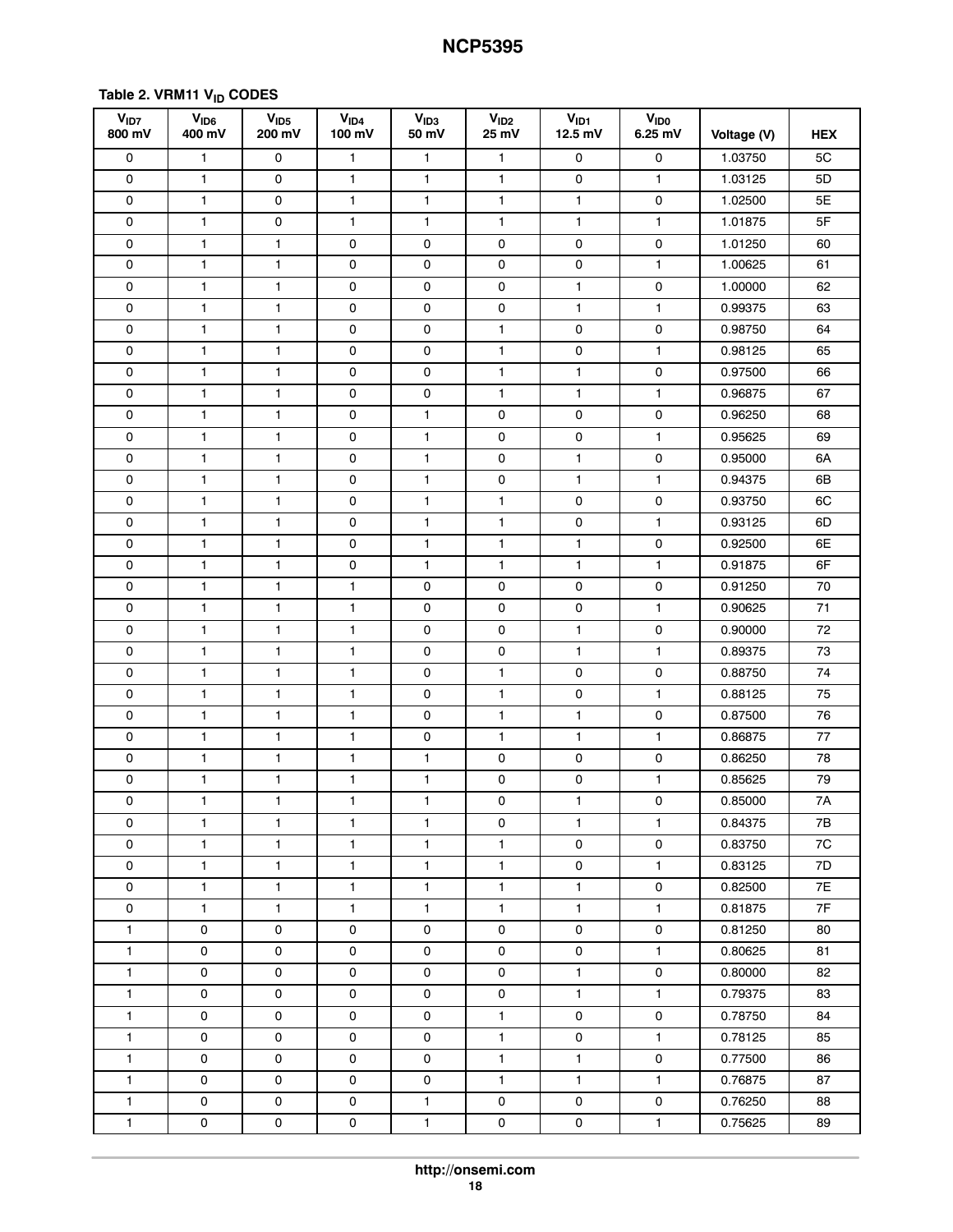# **Table [2](#page-15-0). VRM11 VID CODES**

| V <sub>ID7</sub><br>800 mV | V <sub>ID6</sub><br>400 mV | V <sub>ID5</sub><br>200 mV | V <sub>ID4</sub><br>100 mV | V <sub>ID3</sub><br>50 mV | V <sub>ID2</sub><br>25 mV | V <sub>ID1</sub><br>12.5 mV | <b>VIDO</b><br>6.25 mV | Voltage (V) | <b>HEX</b>     |
|----------------------------|----------------------------|----------------------------|----------------------------|---------------------------|---------------------------|-----------------------------|------------------------|-------------|----------------|
| 1                          | 0                          | 0                          | 0                          | $\mathbf{1}$              | 0                         | $\mathbf{1}$                | 0                      | 0.75000     | 8A             |
| $\mathbf{1}$               | 0                          | $\mathsf 0$                | 0                          | $\mathbf{1}$              | 0                         | $\mathbf{1}$                | $\mathbf{1}$           | 0.74375     | 8B             |
| 1                          | 0                          | 0                          | 0                          | 1                         | $\mathbf{1}$              | 0                           | 0                      | 0.73750     | 8C             |
| 1                          | 0                          | 0                          | 0                          | $\mathbf{1}$              | $\mathbf{1}$              | 0                           | $\mathbf{1}$           | 0.73125     | 8D             |
| 1                          | $\mathsf{O}\xspace$        | 0                          | $\mathsf{O}\xspace$        | $\mathbf{1}$              | 1                         | $\mathbf{1}$                | 0                      | 0.72500     | 8E             |
| 1                          | 0                          | $\mathsf 0$                | 0                          | $\mathbf{1}$              | $\mathbf{1}$              | $\mathbf{1}$                | $\mathbf{1}$           | 0.71875     | 8F             |
| 1                          | 0                          | 0                          | $\mathbf{1}$               | 0                         | $\mathsf 0$               | 0                           | 0                      | 0.71250     | 90             |
| 1                          | 0                          | 0                          | $\mathbf{1}$               | 0                         | 0                         | 0                           | $\mathbf{1}$           | 0.70625     | 91             |
| 1                          | 0                          | 0                          | 1                          | 0                         | $\mathsf 0$               | 1                           | $\mathsf 0$            | 0.70000     | 92             |
| 1                          | 0                          | 0                          | $\mathbf{1}$               | 0                         | $\mathsf{O}\xspace$       | $\mathbf{1}$                | $\mathbf{1}$           | 0.69375     | 93             |
| 1                          | 0                          | 0                          | $\mathbf{1}$               | 0                         | $\mathbf{1}$              | 0                           | 0                      | 0.68750     | 94             |
| $\mathbf{1}$               | 0                          | $\mathsf 0$                | 1                          | 0                         | 1                         | $\mathsf{o}$                | 1                      | 0.68125     | 95             |
| 1                          | 0                          | 0                          | 1                          | 0                         | $\mathbf{1}$              | $\mathbf{1}$                | 0                      | 0.67500     | 96             |
| 1                          | 0                          | 0                          | 1                          | 0                         | $\mathbf{1}$              | $\mathbf{1}$                | $\mathbf{1}$           | 0.66875     | 97             |
| $\mathbf{1}$               | 0                          | 0                          | $\mathbf{1}$               | 1                         | 0                         | 0                           | 0                      | 0.66250     | 98             |
| 1                          | 0                          | $\mathsf 0$                | $\mathbf{1}$               | $\mathbf{1}$              | $\mathsf 0$               | $\mathsf 0$                 | 1                      | 0.65625     | 99             |
| 1                          | $\mathsf{O}\xspace$        | 0                          | $\mathbf{1}$               | $\mathbf{1}$              | $\mathsf{O}\xspace$       | $\mathbf{1}$                | 0                      | 0.65000     | 9A             |
| 1                          | 0                          | 0                          | $\mathbf{1}$               | 1                         | 0                         | $\mathbf{1}$                | $\mathbf{1}$           | 0.64375     | 9B             |
| 1                          | 0                          | $\mathsf 0$                | 1                          | $\mathbf{1}$              | 1                         | $\mathsf{o}$                | $\mathsf{o}$           | 0.63750     | 9C             |
| 1                          | 0                          | 0                          | $\mathbf{1}$               | 1                         | $\mathbf{1}$              | 0                           | $\mathbf{1}$           | 0.63125     | 9D             |
| 1                          | 0                          | $\mathsf 0$                | 1                          | 1                         | 1                         | $\mathbf{1}$                | 0                      | 0.62500     | 9E             |
| 1                          | 0                          | 0                          | $\mathbf{1}$               | $\mathbf{1}$              | 1                         | $\mathbf{1}$                | $\mathbf{1}$           | 0.61875     | 9F             |
| 1                          | 0                          | 1                          | 0                          | 0                         | 0                         | 0                           | 0                      | 0.61250     | A0             |
| 1                          | 0                          | 1                          | 0                          | 0                         | 0                         | 0                           | $\mathbf{1}$           | 0.60625     | A1             |
| 1                          | 0                          | 1                          | 0                          | $\mathsf 0$               | $\mathsf 0$               | $\mathbf{1}$                | 0                      | 0.60000     | A <sub>2</sub> |
| 1                          | 0                          | 1                          | 0                          | $\mathsf 0$               | $\mathsf 0$               | $\mathbf{1}$                | 1                      | 0.59375     | AЗ             |
| $\mathbf{1}$               | $\mathsf{O}\xspace$        | $\mathbf{1}$               | 0                          | 0                         | $\mathbf{1}$              | $\mathsf{o}$                | 0                      | 0.58750     | A4             |
| 1                          | 0                          | 1                          | 0                          | 0                         | 1                         | 0                           | $\mathbf{1}$           | 0.58125     | A5             |
| 1                          | 0                          | 1                          | 0                          | 0                         | 1                         | 1                           | 0                      | 0.57500     | A6             |
| 1                          | 0                          | 1                          | 0                          | 0                         | 1                         | 1                           | $\mathbf{1}$           | 0.56875     | A7             |
| 1                          | 0                          | 1                          | 0                          | $\mathbf{1}$              | 0                         | 0                           | $\pmb{0}$              | 0.56250     | A8             |
| $\mathbf{1}$               | 0                          | $\mathbf{1}$               | 0                          | $\mathbf{1}$              | 0                         | 0                           | $\mathbf{1}$           | 0.55625     | A9             |
| $\mathbf{1}$               | 0                          | $\mathbf{1}$               | 0                          | $\mathbf{1}$              | $\mathsf{O}$              | $\mathbf{1}$                | 0                      | 0.55000     | AA             |
| $\mathbf{1}$               | 0                          | $\mathbf{1}$               | 0                          | $\mathbf{1}$              | 0                         | $\mathbf{1}$                | $\mathbf{1}$           | 0.54375     | AB             |
| $\mathbf{1}$               | 0                          | $\mathbf{1}$               | 0                          | $\mathbf{1}$              | $\mathbf{1}$              | 0                           | 0                      | 0.53750     | AC             |
| $\mathbf{1}$               | $\mathsf{O}$               | $\mathbf{1}$               | 0                          | $\mathbf{1}$              | $\mathbf{1}$              | 0                           | $\mathbf{1}$           | 0.53125     | AD             |
| $\mathbf{1}$               | 0                          | $\mathbf{1}$               | 0                          | $\mathbf{1}$              | $\mathbf{1}$              | $\mathbf{1}$                | $\mathsf{o}\,$         | 0.52500     | AE             |
| $\mathbf{1}$               | $\mathsf{O}$               | $\mathbf{1}$               | 0                          | $\mathbf{1}$              | $\mathbf{1}$              | $\mathbf{1}$                | $\mathbf{1}$           | 0.51875     | AF             |
| $\mathbf{1}$               | 0                          | $\mathbf{1}$               | $\mathbf{1}$               | 0                         | 0                         | 0                           | 0                      | 0.51250     | B0             |
| $\mathbf{1}$               | 0                          | $\mathbf{1}$               | $\mathbf{1}$               | 0                         | $\mathsf{O}$              | 0                           | $\mathbf{1}$           | 0.50625     | <b>B1</b>      |
| $\mathbf{1}$               | $\mathsf{O}$               | $\mathbf{1}$               | $\mathbf{1}$               | 0                         | 0                         | $\mathbf{1}$                | 0                      | 0.50000     | B2             |
| $\mathbf{1}$               | $\mathbf{1}$               | $\mathbf{1}$               | $\mathbf{1}$               | $\mathbf{1}$              | $\mathbf{1}$              | $\mathbf{1}$                | $\mathsf{O}\xspace$    | <b>OFF</b>  | FE.            |
| $\mathbf{1}$               | $\mathbf{1}$               | $\mathbf{1}$               | $\mathbf{1}$               | $\mathbf{1}$              | $\mathbf{1}$              | $\mathbf{1}$                | $\mathbf{1}$           | <b>OFF</b>  | FF             |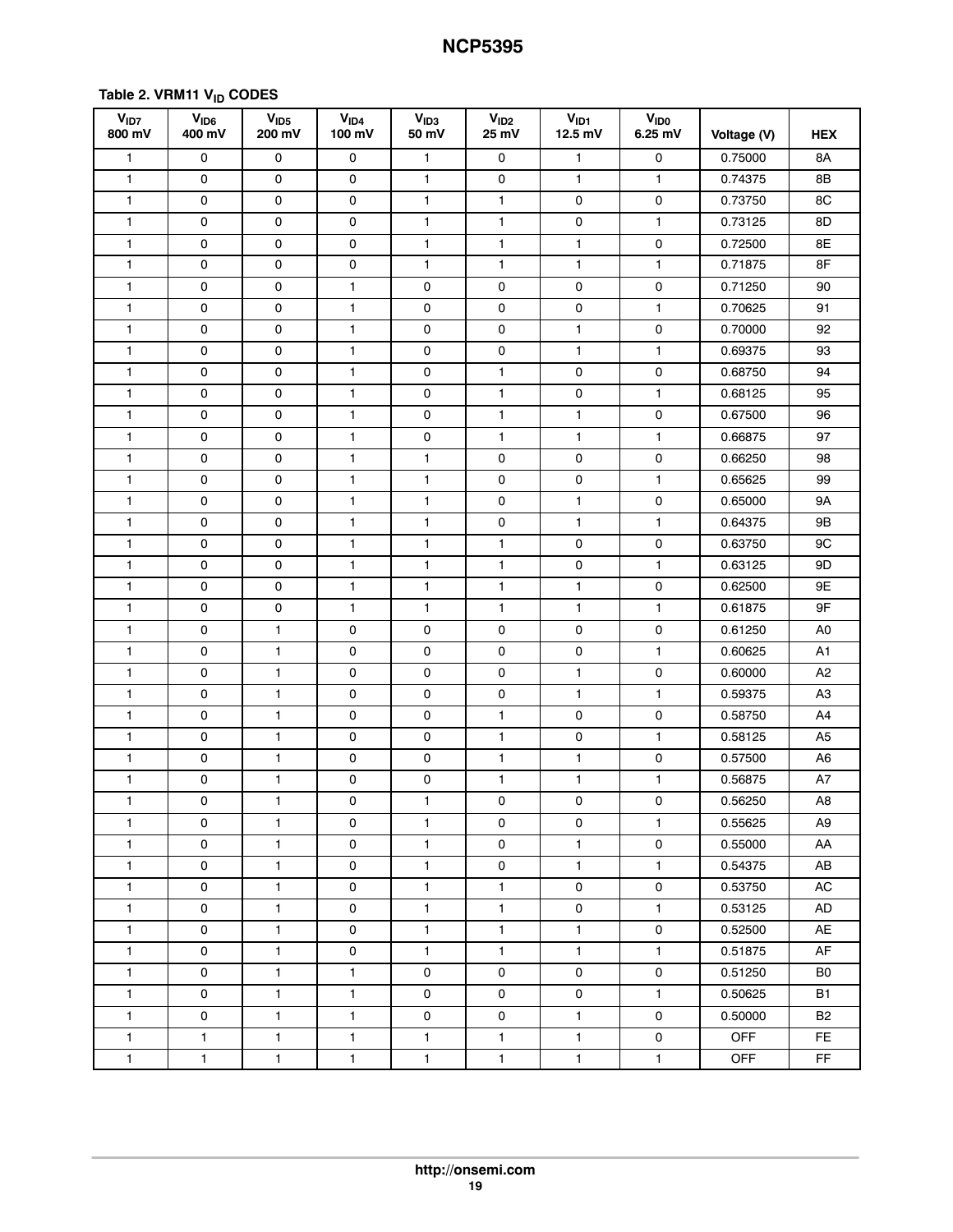| <b>Parameter</b>        | <b>Test Condition</b>   | TYP                      | <b>MAX</b> | Units |
|-------------------------|-------------------------|--------------------------|------------|-------|
| <b>VR10 DAC</b>         |                         |                          |            |       |
| System Voltage Accuracy | $1.0 V <$ DAC $< 1.6 V$ | -                        | ±0.5       | %     |
|                         | 0.83125 V < DAC < 1.0 V | $\overline{\phantom{0}}$ | ±5         | m١    |

8. Internal DAC voltage is centered 19 mV below the listed Voltage. For VR11.1/VR11.0/VR10 No DAC offset is implemented for AMD operation.

| V <sub>ID4</sub><br>400 mV | V <sub>ID3</sub><br>200 mV | V <sub>ID2</sub><br>100 mV | $V_{ID1}$<br>50 mV | <b>V<sub>IDO</sub></b><br>25 mV | V <sub>ID5</sub><br>12.5 mV | V <sub>ID6</sub><br>$6.25$ mV | Voltage (V) |
|----------------------------|----------------------------|----------------------------|--------------------|---------------------------------|-----------------------------|-------------------------------|-------------|
| 0                          | 1                          | 0                          | 1                  | 0                               | $\mathbf{1}$                | 1                             | 1.60000     |
| 0                          | 1                          | 0                          | 1                  | 0                               | 1                           | 0                             | 1.59375     |
| 0                          | 1                          | 0                          | $\mathbf{1}$       | 1                               | 0                           | $\mathbf{1}$                  | 1.58750     |
| 0                          | 1                          | 0                          | 1                  | 1                               | 0                           | 0                             | 1.58125     |
| 0                          | 1                          | 0                          | 1                  | 1                               | 1                           | 1                             | 1.57500     |
| 0                          | 1                          | 0                          | 1                  | 1                               | 1                           | 0                             | 1.56875     |
| 0                          | 1                          | 1                          | 0                  | 0                               | 0                           | 1                             | 1.56250     |
| 0                          | 1                          | 1                          | 0                  | 0                               | 0                           | 0                             | 1.55625     |
| 0                          | 1                          | 1                          | 0                  | 0                               | 1                           | 1                             | 1.55000     |
| 0                          | 1                          | $\mathbf{1}$               | 0                  | 0                               | $\mathbf{1}$                | 0                             | 1.54375     |
| 0                          | 1                          | 1                          | 0                  | 1                               | 0                           | 1                             | 1.53750     |
| 0                          | 1                          | 1                          | 0                  | 1                               | 0                           | 0                             | 1.53125     |
| 0                          | 1                          | 1                          | 0                  | 1                               | 1                           | 1                             | 1.52500     |
| 0                          | 1                          | 1                          | 0                  | 1                               | 1                           | 0                             | 1.51875     |
| 0                          | 1                          | $\mathbf{1}$               | $\mathbf{1}$       | 0                               | 0                           | $\mathbf{1}$                  | 1.51250     |
| 0                          | 1                          | 1                          | 1                  | 0                               | 0                           | 0                             | 1.50625     |
| 0                          | 1                          | 1                          | $\mathbf{1}$       | 0                               | 1                           | $\mathbf{1}$                  | 1.50000     |
| 0                          | 1                          | 1                          | 1                  | 0                               | 1                           | 0                             | 1.49375     |
| 0                          | 1                          | 1                          | 1                  | 1                               | 0                           | 1                             | 1.48750     |
| 0                          | 1                          | 1                          | 1                  | 1                               | 0                           | 0                             | 1.48125     |
| 0                          | 1                          | 1                          | 1                  | 1                               | 1                           | 1                             | 1.47500     |
| 0                          | 1                          | 1                          | $\mathbf{1}$       | 1                               | $\mathbf{1}$                | 0                             | 1.46875     |
| 1                          | 0                          | 0                          | 0                  | 0                               | 0                           | 1                             | 1.46250     |
| 1                          | 0                          | 0                          | 0                  | 0                               | 0                           | 0                             | 1.45625     |
| 1                          | 0                          | 0                          | 0                  | 0                               | 1                           | 1                             | 1.45000     |
| 1                          | 0                          | 0                          | 0                  | 0                               | $\mathbf{1}$                | 0                             | 1.44375     |
| 1                          | 0                          | 0                          | 0                  | 1                               | 0                           | 1                             | 1.43750     |
| 1                          | 0                          | 0                          | 0                  | 1                               | 0                           | 0                             | 1.43125     |
| 1                          | 0                          | 0                          | 0                  | 1                               | 1                           | 1                             | 1.42500     |
| 1                          | 0                          | 0                          | 0                  | $\mathbf{1}$                    | 1                           | 0                             | 1.41875     |
| $\mathbf{1}$               | 0                          | 0                          | $\mathbf{1}$       | 0                               | 0                           | $\mathbf{1}$                  | 1.41250     |
| $\mathbf{1}$               | 0                          | 0                          | $\mathbf{1}$       | 0                               | 0                           | 0                             | 1.40625     |
| 1                          | 0                          | 0                          | $\mathbf{1}$       | 0                               | 1                           | $\mathbf{1}$                  | 1.40000     |
| 1                          | 0                          | 0                          | $\mathbf{1}$       | 0                               | $\mathbf{1}$                | 0                             | 1.39375     |
| 1                          | 0                          | 0                          | $\mathbf{1}$       | 1                               | 0                           | 1                             | 1.38750     |
| 1                          | $\mathsf{O}\xspace$        | 0                          | $\mathbf{1}$       | $\mathbf{1}$                    | 0                           | 0                             | 1.38125     |
| $\mathbf{1}$               | 0                          | 0                          | $\mathbf{1}$       | $\mathbf{1}$                    | 1                           | $\mathbf{1}$                  | 1.37500     |
| 1                          | 0                          | 0                          | $\mathbf{1}$       | $\mathbf{1}$                    | $\mathbf{1}$                | 0                             | 1.36875     |
| 1                          | 0                          | 1                          | 0                  | 0                               | 0                           | $\mathbf{1}$                  | 1.36250     |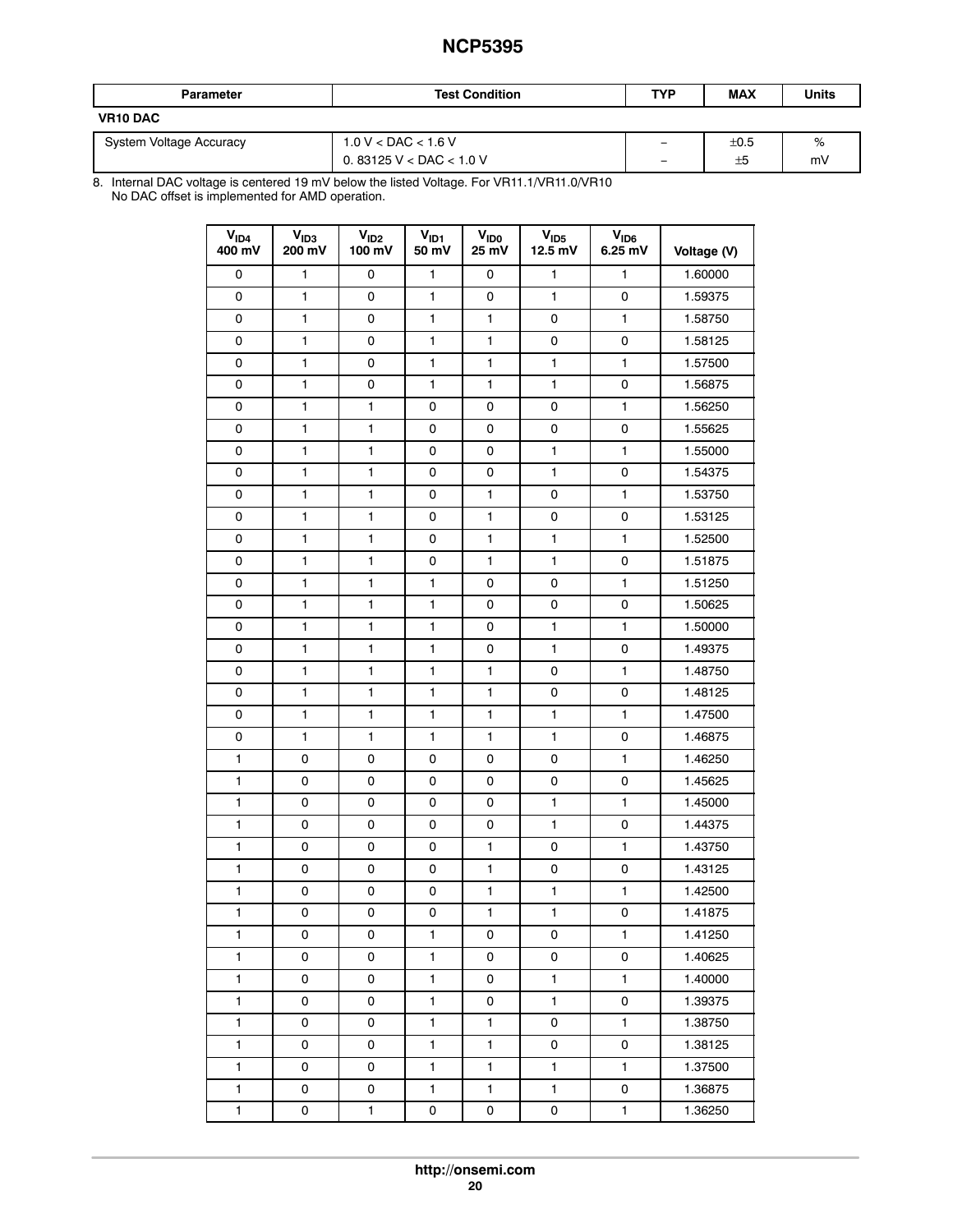<span id="page-20-0"></span>

| V <sub>ID4</sub><br>400 mV | V <sub>ID3</sub><br>200 mV | V <sub>ID2</sub><br>100 mV | $V_{ID1}$<br>50 mV | <b>V<sub>IDO</sub></b><br>25 mV | V <sub>1D5</sub><br>12.5 mV | V <sub>ID6</sub><br>6.25 mV | Voltage (V) |
|----------------------------|----------------------------|----------------------------|--------------------|---------------------------------|-----------------------------|-----------------------------|-------------|
| 1                          | 0                          | 1                          | 0                  | 0                               | 0                           | 0                           | 1.35625     |
| 1                          | 0                          | 1                          | 0                  | 0                               | 1                           | 1                           | 1.35000     |
| 1                          | 0                          | 1                          | 0                  | 0                               | 1                           | 0                           | 1.34375     |
| 1                          | 0                          | 1                          | 0                  | 1                               | 0                           | 1                           | 1.33750     |
| 1                          | 0                          | 1                          | 0                  | 1                               | 0                           | 0                           | 1.33125     |
| 1                          | 0                          | 1                          | 0                  | 1                               | 1                           | 1                           | 1.32500     |
| 1                          | 0                          | 1                          | 0                  | 1                               | 1                           | 0                           | 1.31875     |
| 1                          | 0                          | 1                          | 1                  | 0                               | 0                           | 1                           | 1.31250     |
| 1                          | 0                          | 1                          | 1                  | 0                               | 0                           | 0                           | 1.30625     |
| 1                          | 0                          | 1                          | 1                  | 0                               | $\mathbf{1}$                | 1                           | 1.30000     |
| 1                          | 0                          | 1                          | 1                  | 0                               | $\mathbf{1}$                | 0                           | 1.29375     |
| 1                          | 0                          | 1                          | 1                  | 1                               | 0                           | 1                           | 1.28750     |
| 1                          | 0                          | 1                          | 1                  | 1                               | 0                           | 0                           | 1.28125     |
| 1                          | 0                          | 1                          | 1                  | 1                               | 1                           | 1                           | 1.27500     |
| 1                          | 0                          | 1                          | 1                  | 1                               | 1                           | 0                           | 1.26875     |
| 1                          | 1                          | 0                          | 0                  | 0                               | 0                           | 1                           | 1.26250     |
| 1                          | 1                          | 0                          | 0                  | 0                               | 0                           | 0                           | 1.25625     |
| 1                          | 1                          | 0                          | 0                  | 0                               | 1                           | 1                           | 1.25000     |
| 1                          | 1                          | 0                          | 0                  | 0                               | 1                           | 0                           | 1.24375     |
| 1                          | 1                          | 0                          | 0                  | 1                               | 0                           | 1                           | 1.23750     |
| 1                          | 1                          | 0                          | 0                  | 1                               | 0                           | 0                           | 1.23125     |
| 1                          | 1                          | 0                          | 0                  | 1                               | 1                           | $\mathbf{1}$                | 1.22500     |
| 1                          | 1                          | 0                          | 0                  | 1                               | 1                           | 0                           | 1.21875     |
| 1                          | 1                          | 0                          | 1                  | 0                               | 0                           | 1                           | 1.21250     |
| 1                          | 1                          | 0                          | 1                  | 0                               | 0                           | 0                           | 1.20625     |
| 1                          | $\mathbf{1}$               | 0                          | 1                  | 0                               | 1                           | 1                           | 1.20000     |
| 1                          | 1                          | 0                          | 1                  | 0                               | 1                           | 0                           | 1.19375     |
| 1                          | 1                          | 0                          | 1                  | 1                               | 0                           | 1                           | 1.18750     |
| 1                          | $\mathbf{1}$               | 0                          | 1                  | 1                               | 0                           | 0                           | 1.18125     |
| 1                          | 1                          | 0                          | 1                  | 1                               | 1                           | 1                           | 1.17500     |
| 1                          | 1                          | 0                          | 1                  | 1                               | 1                           | 0                           | 1.16875     |
| $\mathbf{1}$               | $\mathbf{1}$               | $\mathbf{1}$               | 0                  | 0                               | 0                           | 1                           | 1.16250     |
| 1                          | $\mathbf{1}$               | 1                          | 0                  | 0                               | 0                           | 0                           | 1.15625     |
| 1                          | $\mathbf{1}$               | 1                          | 0                  | 0                               | 1                           | 1                           | 1.15000     |
| 1                          | 1                          | $\mathbf{1}$               | 0                  | 0                               | $\mathbf{1}$                | 0                           | 1.14375     |
| 1                          | 1                          | $\mathbf{1}$               | 0                  | $\mathbf{1}$                    | 0                           | $\mathbf{1}$                | 1.13750     |
| 1                          | 1                          | 1                          | 0                  | 1                               | 0                           | 0                           | 1.13125     |
| $\mathbf{1}$               | $\mathbf{1}$               | $\mathbf{1}$               | 0                  | $\mathbf{1}$                    | $\mathbf{1}$                | $\mathbf{1}$                | 1.12500     |
| 1                          | 1                          | $\mathbf{1}$               | 0                  | $\mathbf{1}$                    | $\mathbf{1}$                | 0                           | 1.11875     |
| 1                          | $\mathbf{1}$               | 1                          | 1                  | 0                               | 0                           | 1                           | 1.11250     |
| $\mathbf{1}$               | $\mathbf{1}$               | $\mathbf{1}$               | 1                  | 0                               | 0                           | 0                           | 1.10625     |
| 1                          | 1                          | $\mathbf{1}$               | 1                  | 0                               | $\mathbf{1}$                | 1                           | 1.10000     |
| $\mathbf{1}$               | $\mathbf{1}$               | 1                          | 1                  | 0                               | $\mathbf{1}$                | 0                           | 1.09375     |
| $\mathbf{1}$               | $\mathbf{1}$               | $\mathbf{1}$               | 1                  | $\mathbf{1}$                    | 0                           | $\mathbf{1}$                | <b>OFF</b>  |
| $\mathbf{1}$               | 1                          | 1                          | 1                  | 1                               | 0                           | 0                           | <b>OFF</b>  |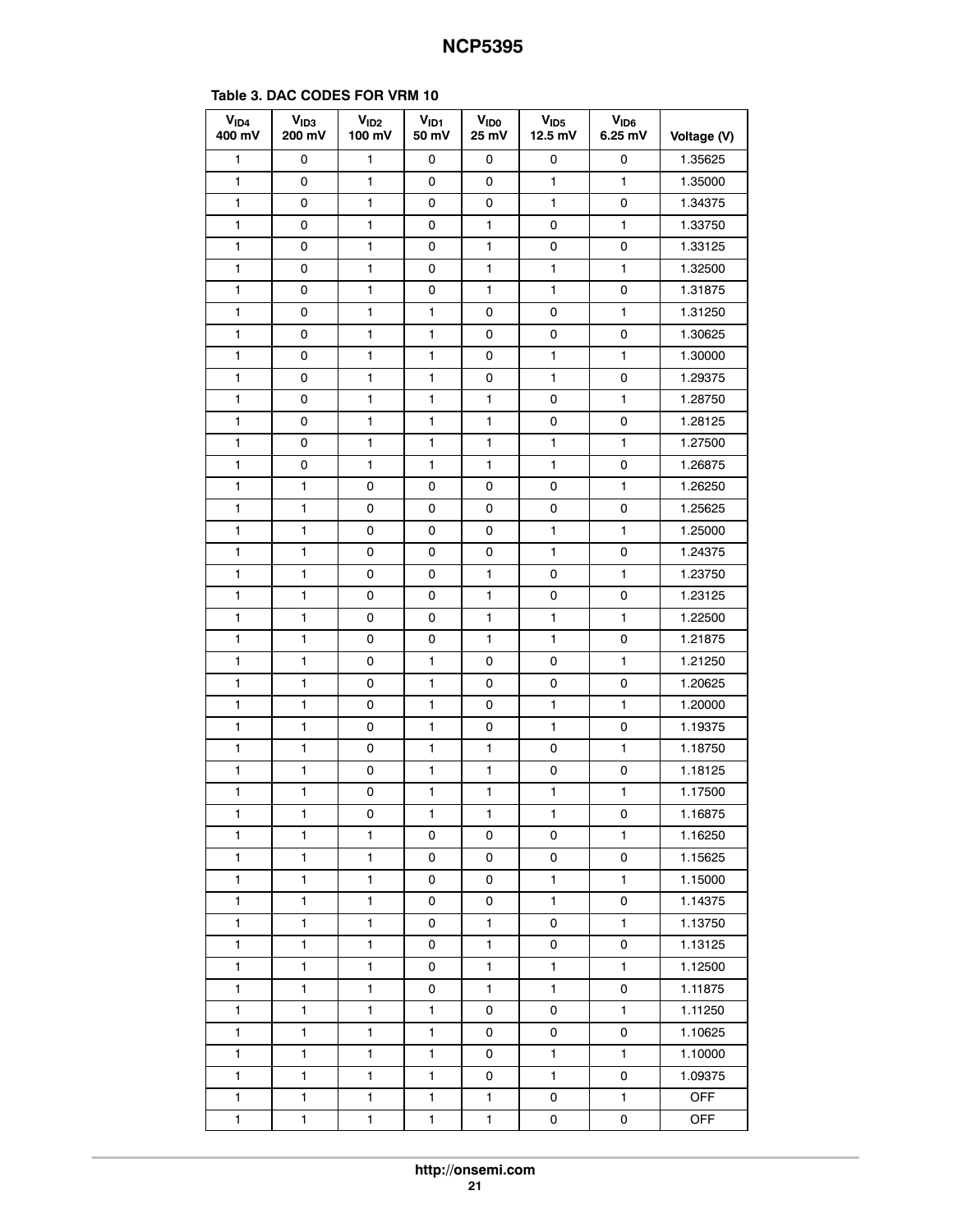|  |  | Table 3. DAC CODES FOR VRM 10 |
|--|--|-------------------------------|
|  |  |                               |

| V <sub>ID4</sub><br>400 mV | $V_{1D3}$<br>200 mV | V <sub>ID2</sub><br>100 mV | $V_{ID1}$<br>50 mV | V <sub>ID0</sub><br>25 mV | V <sub>1D5</sub><br>12.5 mV | V <sub>ID6</sub><br>6.25 mV | Voltage (V) |
|----------------------------|---------------------|----------------------------|--------------------|---------------------------|-----------------------------|-----------------------------|-------------|
| 1                          | 1                   | 1                          | $\mathbf{1}$       | $\mathbf{1}$              | 1                           | 1                           | OFF         |
| 1                          | 1                   | 1                          | 1                  | 1                         | 1                           | 0                           | <b>OFF</b>  |
| 0                          | 0                   | 0                          | 0                  | 0                         | 0                           | 1                           | 1.08750     |
| 0                          | 0                   | 0                          | 0                  | 0                         | 0                           | 0                           | 1.08125     |
| 0                          | 0                   | 0                          | 0                  | 0                         | 1                           | 1                           | 1.07500     |
| 0                          | 0                   | 0                          | 0                  | 0                         | 1                           | 0                           | 1.06875     |
| 0                          | 0                   | 0                          | 0                  | 1                         | 0                           | 1                           | 1.06250     |
| 0                          | 0                   | 0                          | 0                  | 1                         | 0                           | 0                           | 1.05625     |
| 0                          | 0                   | 0                          | 0                  | 1                         | 1                           | 1                           | 1.05000     |
| 0                          | 0                   | 0                          | 0                  | 1                         | 1                           | 0                           | 1.04375     |
| 0                          | 0                   | 0                          | 1                  | 0                         | 0                           | 1                           | 1.03750     |
| 0                          | 0                   | 0                          | 1                  | 0                         | 0                           | 0                           | 1.03125     |
| 0                          | 0                   | 0                          | 1                  | 0                         | 1                           | 1                           | 1.02500     |
| 0                          | 0                   | 0                          | 1                  | 0                         | 1                           | 0                           | 1.01875     |
| 0                          | 0                   | 0                          | 1                  | 1                         | 0                           | 1                           | 1.01250     |
| 0                          | 0                   | 0                          | 1                  | 1                         | 0                           | 0                           | 1.00625     |
| 0                          | 0                   | 0                          | 1                  | 1                         | 1                           | 1                           | 1.00000     |
| 0                          | 0                   | 0                          | 1                  | 1                         | 1                           | 0                           | 0.99375     |
| 0                          | 0                   | 1                          | 0                  | 0                         | 0                           | 1                           | 0.98750     |
| 0                          | 0                   | 1                          | 0                  | 0                         | 0                           | 0                           | 0.98125     |
| 0                          | 0                   | 1                          | 0                  | 0                         | 1                           | 1                           | 0.97500     |
| 0                          | 0                   | 1                          | 0                  | 0                         | 1                           | 0                           | 0.96875     |
| 0                          | 0                   | 1                          | 0                  | 1                         | 0                           | 1                           | 0.96250     |
| 0                          | 0                   | 1                          | 0                  | 1                         | 0                           | 0                           | 0.95625     |
| 0                          | 0                   | 1                          | 0                  | 1                         | 1                           | 1                           | 0.95000     |
| 0                          | 0                   | 1                          | 0                  | 1                         | 1                           | 0                           | 0.94375     |
| 0                          | 0                   | 1                          | 1                  | 0                         | 0                           | 1                           | 0.93750     |
| 0                          | 0                   | 1                          | 1                  | 0                         | 0                           | 0                           | 0.93125     |
| 0                          | 0                   | 1                          | 1                  | 0                         | 1                           | 1                           | 0.92500     |
| 0                          | 0                   | 1                          | 1                  | 0                         | $\mathbf{1}$                | 0                           | 0.91875     |
| 0                          | 0                   | 1                          | 1                  | 1                         | 0                           | 1                           | 0.91250     |
| 0                          | 0                   | $\mathbf{1}$               | 1                  | $\mathbf{1}$              | 0                           | 0                           | 0.90625     |
| 0                          | 0                   | 1                          | $\mathbf{1}$       | 1                         | $\mathbf{1}$                | 1                           | 0.90000     |
| 0                          | 0                   | $\mathbf{1}$               | $\mathbf{1}$       | $\mathbf{1}$              | $\mathbf{1}$                | 0                           | 0.89375     |
| 0                          | $\mathbf{1}$        | 0                          | 0                  | 0                         | 0                           | 1                           | 0.88750     |
| 0                          | 1                   | 0                          | 0                  | 0                         | 0                           | 0                           | 0.88125     |
| 0                          | $\mathbf{1}$        | 0                          | 0                  | 0                         | 1                           | 1                           | 0.87500     |
| 0                          | $\mathbf{1}$        | 0                          | 0                  | 0                         | $\mathbf{1}$                | 0                           | 0.86875     |
| 0                          | 1                   | 0                          | 0                  | 1                         | 0                           | 1                           | 0.86250     |
| 0                          | 1                   | 0                          | 0                  | $\mathbf{1}$              | 0                           | 0                           | 0.85625     |
| 0                          | $\mathbf{1}$        | 0                          | 0                  | $\mathbf{1}$              | $\mathbf{1}$                | $\mathbf{1}$                | 0.85000     |
| 0                          | 1                   | 0                          | 0                  | 1                         | 1                           | 0                           | 0.84375     |
| 0                          | 1                   | 0                          | 1                  | 0                         | 0                           | 1                           | 0.83750     |
| 0                          | $\mathbf{1}$        | 0                          | $\mathbf{1}$       | 0                         | 0                           | 0                           | 0.83125     |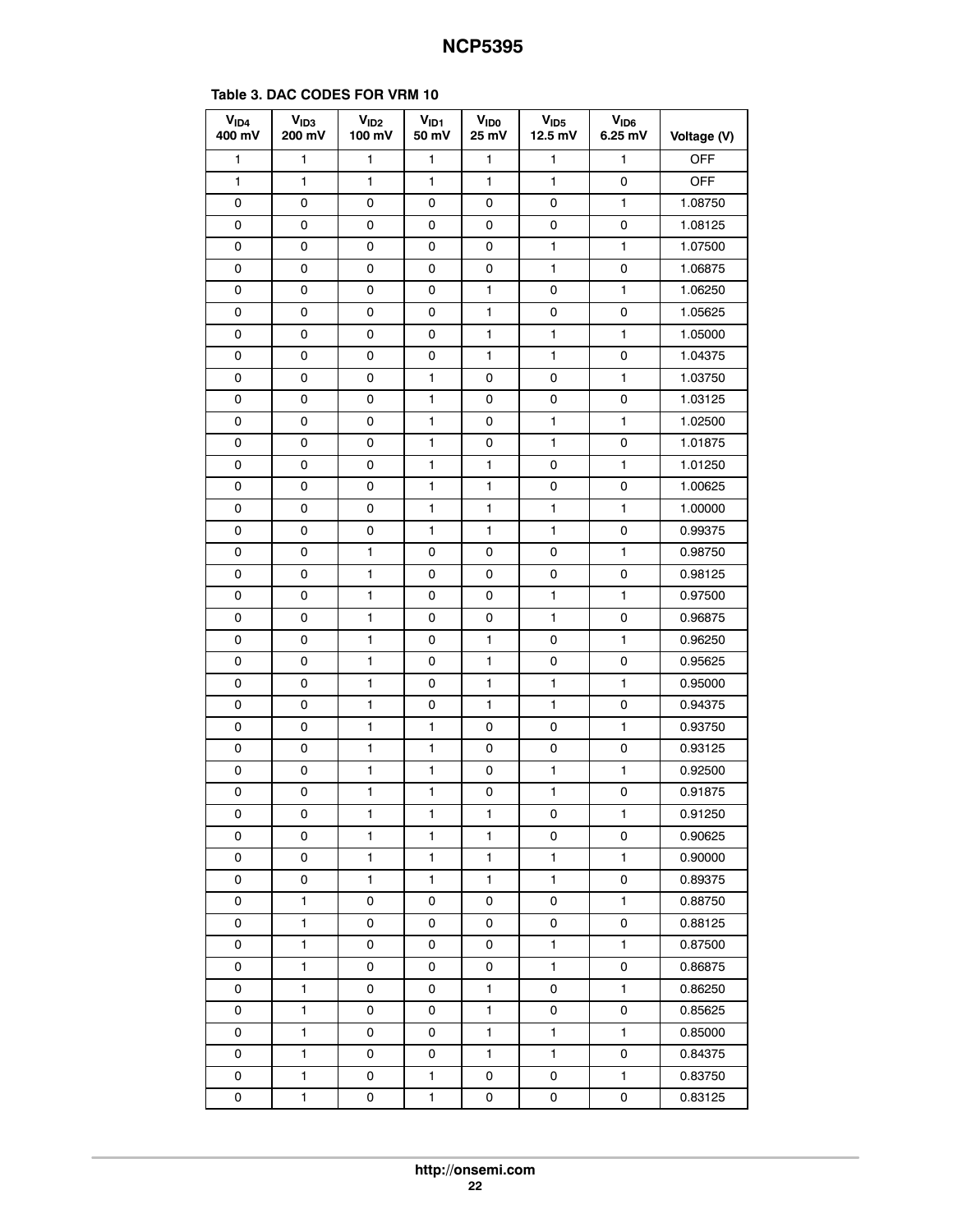<span id="page-22-0"></span>

| <b>Parameter</b>        | <b>Test Condition</b>       | MIN | <b>TYP</b>               | <b>MAX</b> | <b>Units</b> |
|-------------------------|-----------------------------|-----|--------------------------|------------|--------------|
| <b>AMD DAC</b>          |                             |     |                          |            |              |
| System Voltage Accuracy | $1.0 V <$ DAC $<$ 1.55V     |     | -                        | ±0.5       | %            |
|                         | $0.6$ V $\leq$ DAC $<$ 1.0V | -   | -                        | ±1.0       | %            |
|                         | $0.375$ V < DAC < 0.6V      | -   | $\overline{\phantom{0}}$ | ±2.0       | %            |

9. NOTE: No DAC offset is implemented for AMD operation. DAC should be equal to the Nominal  $V_{out}$  shown in the table.

|                  |           |                  | $(V_{ID})$ Codes |           |                  | <b>Nominal</b>   |              |
|------------------|-----------|------------------|------------------|-----------|------------------|------------------|--------------|
| V <sub>ID5</sub> | $V_{ID4}$ | V <sub>ID3</sub> | V <sub>ID2</sub> | $V_{ID1}$ | V <sub>ID0</sub> | $V_{\text{out}}$ | <b>Units</b> |
| 0                | 0         | 0                | 0                | 0         | 0                | 1.550            | $\vee$       |
| 0                | 0         | 0                | 0                | 0         | 1                | 1.525            | V            |
| 0                | 0         | 0                | 0                | 1         | 0                | 1.500            | v            |
| 0                | 0         | 0                | 0                | 1         | 1                | 1.475            | V            |
| 0                | 0         | 0                | 1                | 0         | 0                | 1.450            | V            |
| 0                | 0         | 0                | 1                | 0         | 1                | 1.425            | V            |
| 0                | 0         | 0                | 1                | 1         | 0                | 1.400            | V            |
| 0                | 0         | 0                | 1                | 1         | 1                | 1.375            | V            |
| 0                | 0         | 1                | 0                | 0         | 0                | 1.350            | V            |
| 0                | 0         | 1                | 0                | 0         | 1                | 1.325            | V            |
| 0                | 0         | 1                | 0                | 1         | 0                | 1.300            | V            |
| 0                | 0         | 1                | 0                | 1         | 1                | 1.275            | v            |
| 0                | 0         | 1                | 1                | 0         | 0                | 1.250            | v            |
| 0                | 0         | 1                | 1                | 0         | 1                | 1.225            | V            |
| 0                | 0         | 1                | 1                | 1         | 0                | 1.200            | V            |
| 0                | 0         | 1                | 1                | 1         | 1                | 1.175            | V            |
| 0                | 1         | 0                | 0                | 0         | 0                | 1.150            | V            |
| 0                | 1         | 0                | 0                | 0         | 1                | 1.125            | V            |
| 0                | 1         | 0                | 0                | 1         | 0                | 1.100            | V            |
| 0                | 1         | 0                | 0                | 1         | 1                | 1.075            | V            |
| 0                | 1         | 0                | 1                | 0         | 0                | 1.050            | v            |
| 0                | 1         | 0                | 1                | 0         | 1                | 1.025            | V            |
| 0                | 1         | 0                | 1                | 1         | 0                | 1.000            | v            |
| 0                | 1         | 0                | 1                | 1         | 1                | 0.975            | V            |
| 0                | 1         | 1                | 0                | 0         | 0                | 0.950            | V            |
| 0                | 1         | 1                | 0                | 0         | 1                | 0.925            | V            |
| 0                | 1         | 1                | 0                | 1         | 0                | 0.900            | V            |
| 0                | 1         | 1                | 0                | 1         | 1                | 0.875            | v            |
| 0                | 1         | 1                | 1                | 0         | 0                | 0.850            | v            |
| 0                | 1         | 1                | 1                | 0         | 1                | 0.825            | v            |
| 0                | 1         | 1                | 1                | 1         | 0                | 0.800            | V            |
| 0                | 1         | 1                | 1                | 1         | 1                | 0.775            | v            |
| 1                | 0         | 0                | 0                | 0         | 0                | 0.7625           | V            |
| 1                | 0         | 0                | 0                | 0         | 1                | 0.7500           | V            |

# **Table 4. AMD PROCESSOR 6−BIT VID CODE**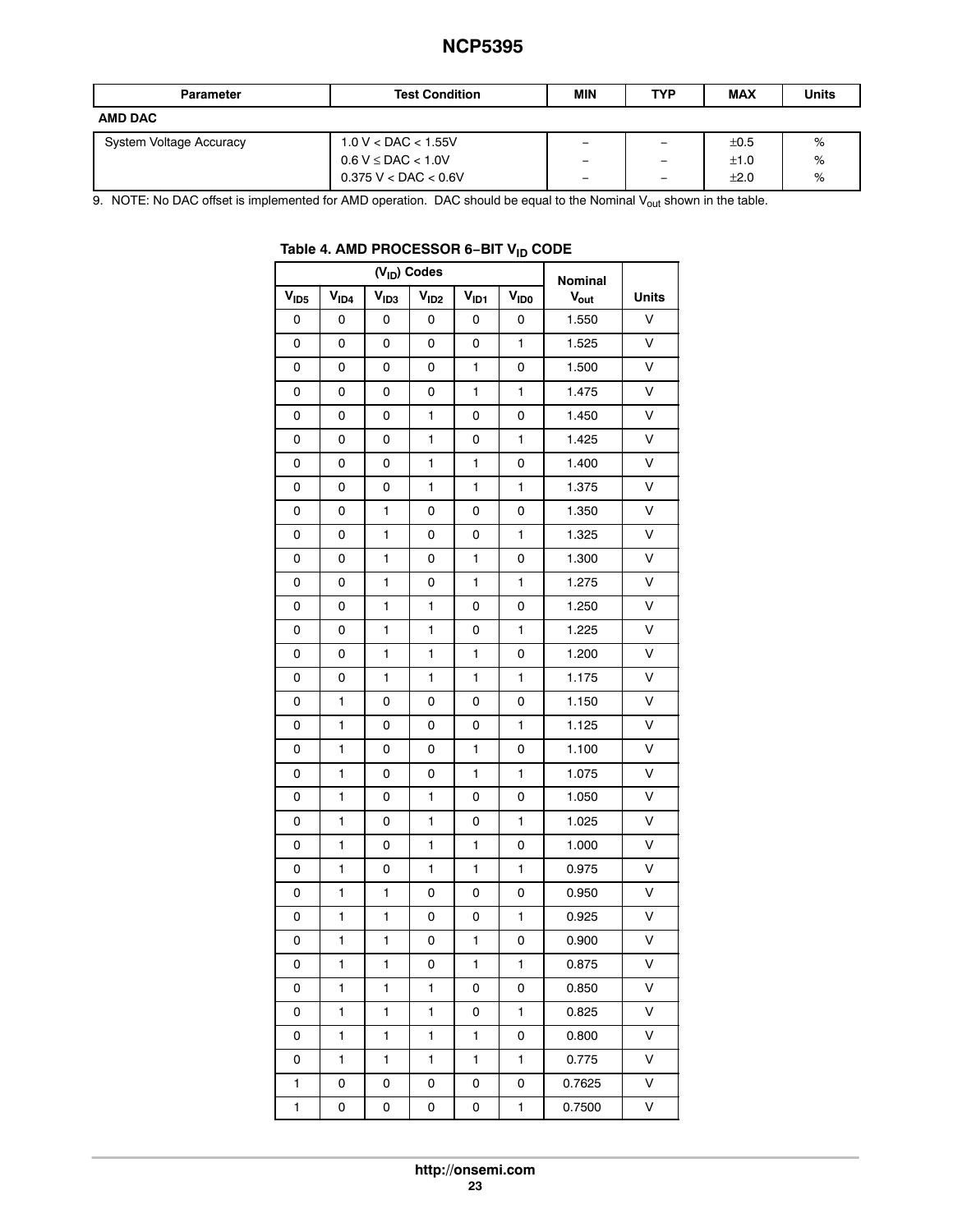| .<br>טוי         |                  |                  |                  |                  |                  |        |        |  |
|------------------|------------------|------------------|------------------|------------------|------------------|--------|--------|--|
|                  |                  | <b>Nominal</b>   |                  |                  |                  |        |        |  |
| V <sub>ID5</sub> | V <sub>ID4</sub> | V <sub>ID3</sub> | V <sub>ID2</sub> | V <sub>ID1</sub> | V <sub>IDO</sub> | Vout   | Units  |  |
| $\mathbf{1}$     | 0                | 0                | 0                | 1                | 0                | 0.7375 | $\vee$ |  |
| $\blacksquare$   | 0                | 0                | 0                | $\blacksquare$   | 1                | 0.7250 | $\vee$ |  |
| 1                | 0                | 0                | 1                | 0                | 0                | 0.7125 | V      |  |
| 1                | 0                | 0                | 1                | 0                | 1                | 0.7000 | V      |  |
| 1                | 0                | 0                | 1                | 1                | 0                | 0.6875 | V      |  |
| 1                | 0                | 0                | 1                | 1                | 1                | 0.6750 | $\vee$ |  |
| 1                | 0                | 1                | 0                | 0                | 0                | 0.6625 | V      |  |
| 1                | 0                | 1                | 0                | 0                | $\blacksquare$   | 0.6500 | V      |  |
| 1                | 0                | 1                | 0                | 1                | 0                | 0.6375 | V      |  |
| 1                | 0                | 1                | 0                | $\mathbf{1}$     | 1                | 0.6250 | V      |  |
| 1                | 0                | 1                | 1                | 0                | 0                | 0.6125 | V      |  |
| 1                | 0                | 1                | 1                | 0                | 1                | 0.6000 | $\vee$ |  |
| 1                | 0                | 1                | 1                | 1                | 0                | 0.5875 | $\vee$ |  |
| 1                | 0                | 1                | 1                | $\mathbf{1}$     | $\mathbf{1}$     | 0.5750 | V      |  |
| 1                | 1                | 0                | 0                | 0                | 0                | 0.5625 | V      |  |
| 1                | 1                | 0                | 0                | 0                | 1                | 0.5500 | $\vee$ |  |
| 1                | 1                | 0                | 0                | $\mathbf{1}$     | 0                | 0.5375 | V      |  |
| 1                | 1                | 0                | 0                | 1                | 1                | 0.5250 | V      |  |
| 1                | 1                | 0                | 1                | 0                | 0                | 0.5125 | $\vee$ |  |
| 1                | 1                | 0                | 1                | 0                | $\mathbf{1}$     | 0.5000 | $\vee$ |  |
| 1                | 1                | 0                | 1                | 1                | 0                | 0.4875 | V      |  |
| 1                | 1                | 0                | 1                | 1                | 1                | 0.4750 | $\vee$ |  |
| 1                | 1                | 1                | 0                | 0                | 0                | 0.4625 | $\vee$ |  |
| 1                | 1                | 1                | 0                | 0                | 1                | 0.4500 | $\vee$ |  |
| 1                | 1                | 1                | 0                | 1                | 0                | 0.4375 | $\vee$ |  |
| 1                | 1                | 1                | 0                | $\blacksquare$   | $\blacksquare$   | 0.4250 | $\vee$ |  |
| 1                | 1                | 1                | 1                | 0                | 0                | 0.4125 | V      |  |
| 1                | 1                | 1                | 1                | 0                | 1                | 0.4000 | V      |  |
| 1                | 1                | 1                | 1                | $\mathbf{1}$     | 0                | 0.3875 | $\vee$ |  |
| 1                | 1                | 1                | 1                | 1                | 1                | 0.3750 | $\vee$ |  |

# **Table [4.](#page-22-0) AMD PROCESSOR 6−BIT VID CODE**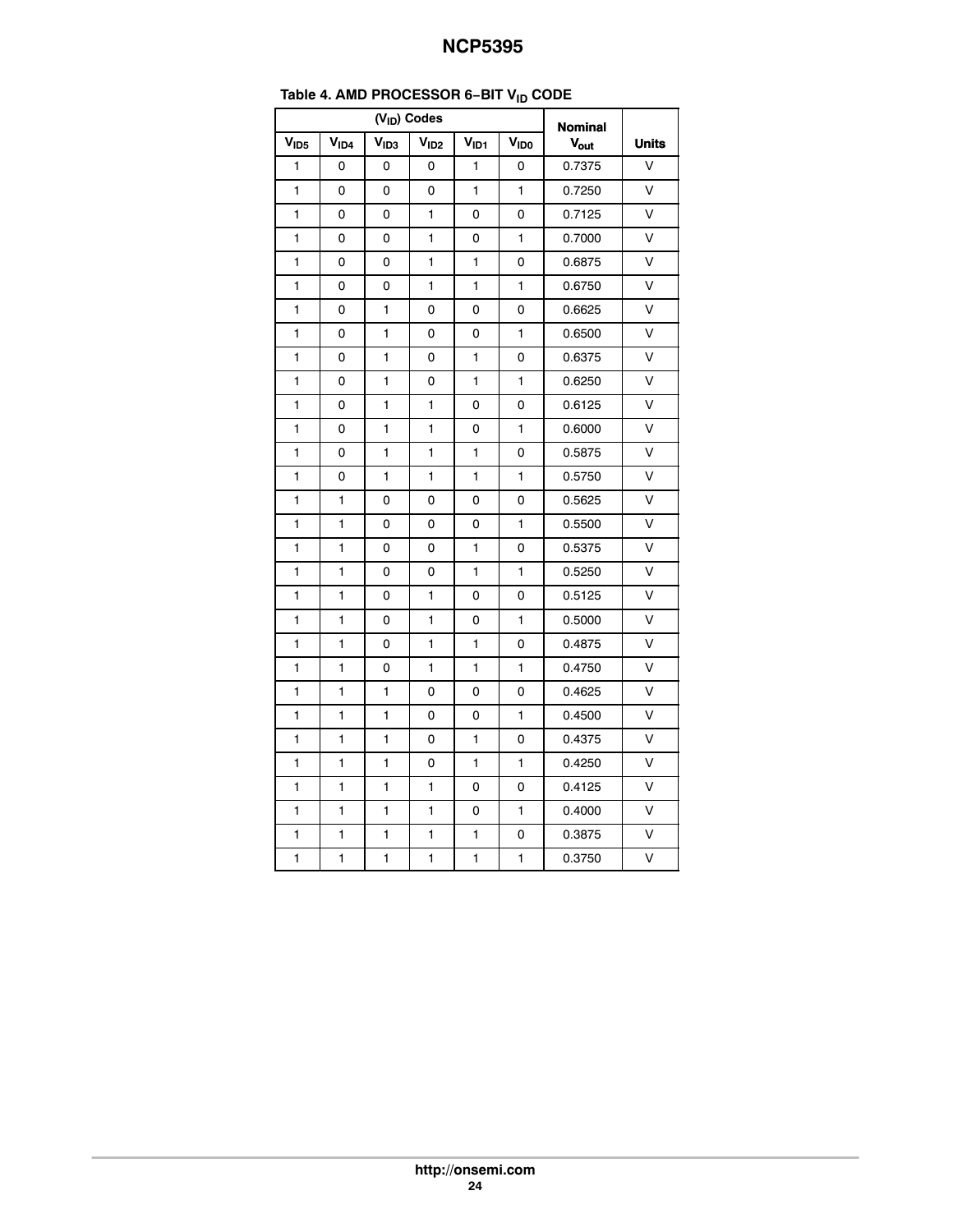### **FUNCTIONAL DESCRIPTIONS**

#### **General**

The NCP5395 dual edge modulated multiphase PWM controller is specifically designed with the necessary features for a high current CPU system. The IC consists of the following blocks: Precision Flexible DAC, Differential Remote Voltage Sense Amplifier, High Performance Voltage Error Amplifier, Differential Current Feedback Amplifiers, Precision Oscillator and Saw−tooth Generator, and PWM Comparators with Hysteresis. The controller also supports power saving mode as per Intel VR11.1 by accurately monitoring the current and switching between multi−phase and single phase operations as requested by the microprocessor system. Protection features include: Undervoltage Lockout, Soft−Start, Overcurrent Protection, Overvoltage Protection, and Power Good Monitor.

#### **Precision Programmable DAC**

A precision flexible DAC is provided. The DAC will conform to 2 different specifications: AMD or VR11.1. The VID7/AMD pin is provided to determine which DAC specification will be used and which soft−start mode the part will use for power up. There are two soft−start modes. If VID7/AMD is above it's threshold the device will soft−start and ramp directly to the DAC code present on the VID inputs. The following truth table describes the functionality:

| VID7/AMD Pin                  | VID7          | Enable<br>Pin Mode              | Soft Start<br>Mode |
|-------------------------------|---------------|---------------------------------|--------------------|
| Above AMD<br>Threshold        | Not<br>active | <b>AMD</b><br>Threshol<br>ds    | Ramp to<br>VID     |
| <b>Below AMD</b><br>Threshold | Active        | <b>VR11.1</b><br>Threshol<br>ds | Ramp to<br>Vboot   |

#### **VID INPUTS**

VID0−VID7 control the target regulation voltage during normal operation. In AMD mode the VID capture is enabled just before soft start. In VR11 mode the VID capture is enabled at the end of the  $V_{\text{BOOT}}$  waiting period. If the VID is valid the DAC will track to it. If an invalid VID occurs it will be ignored for 10 us before the controller shuts down.

#### **Remote Sense Amplifier**

A high performance differential amplifier is provided to accurately sense the output voltage of the regulator. The non−inverting input should be connected to the regulator's output voltage. The inverting input should be connected to the return line of the regulator. Both connection points are intended to be at a remote point so that the most accurate reading of the output voltage can be obtained. The amplifier is configured in a very unique way. First, the gain of the amplifier is internally set to unity. Second, both the inverting and non−inverting inputs of the amplifier are summing nodes. The inverting input sums the output voltage return

voltage with the DAC voltage. The non−inverting input sums the remote output voltage with a 1.3 V reference. The resulting voltage at the output of the remote sense amplifier is:

$$
V_{\text{Diffout}} = V_{\text{out}} + 1.3 V - V_{\text{dac}} - V_{\text{outreturn}}
$$

This signal then goes through a standard compensation circuit and into the inverting input of the error amplifier. The non−inverting input of the error amplifier is also connected to the 1.3 V reference. The 1.3 V reference then is subtracted out and the error signal at the comp pin of the error amplifier is as normally expected:

$$
V_{comp} = V_{dac} - V_{out}
$$

The non−inverting input of the remote sense amplifier is pulled low through a small current sink during a fault condition to prevent accidental charging of the regulator output.

#### **2/3/4 Phase Operation**

The part can be configured to 2−, 3−, or 4−phase mode. In 2− or 3−phase mode, the internal drivers will be used. In 4−phase mode, an external driver must be used to drive phase 4. The NCP5359 driver is suggested to be used with the controller. The input to G4 pin will decide which phase mode the system is in operation. Please refer to the Application Schematics for more information.

#### **High Performance Voltage Error Amplifier**

A high performance voltage error amplifier is provided. The error amplifier's inverting input is VFB and its output is COMP. A standard type 3 compensation circuit is used compensate the system. This involves a 3 pole, 2 zero compensation network. The comp pin is pulled to ground before soft−start for smooth start up.

### **Differential Current Sense**

Four differential amplifiers are provided to sense the output current of each phase. These current sense amplifiers sense the current through the corresponding phase. A voltage is generated across a current sense element such as an inductor or sense resistor. The sense element should be between 0.5 m $\Omega$  and 1.5 m $\Omega$ . It is possible to sense both negative and positive going current. The information is used to create the signal CSSUM and provide feedback for current sharing.

#### **Precision Oscillator**

A programmable precision oscillator is provided. This oscillator is programmed by the summed resistance of an oscillator resistor and a current limit resistor. The output voltage of this pin is used as the reference for the current limit. The oscillator frequency range is 125 KHz/phase to 1000 KHz/phase. The oscillator frequency is proportional to the current drawn out of the OSC pin.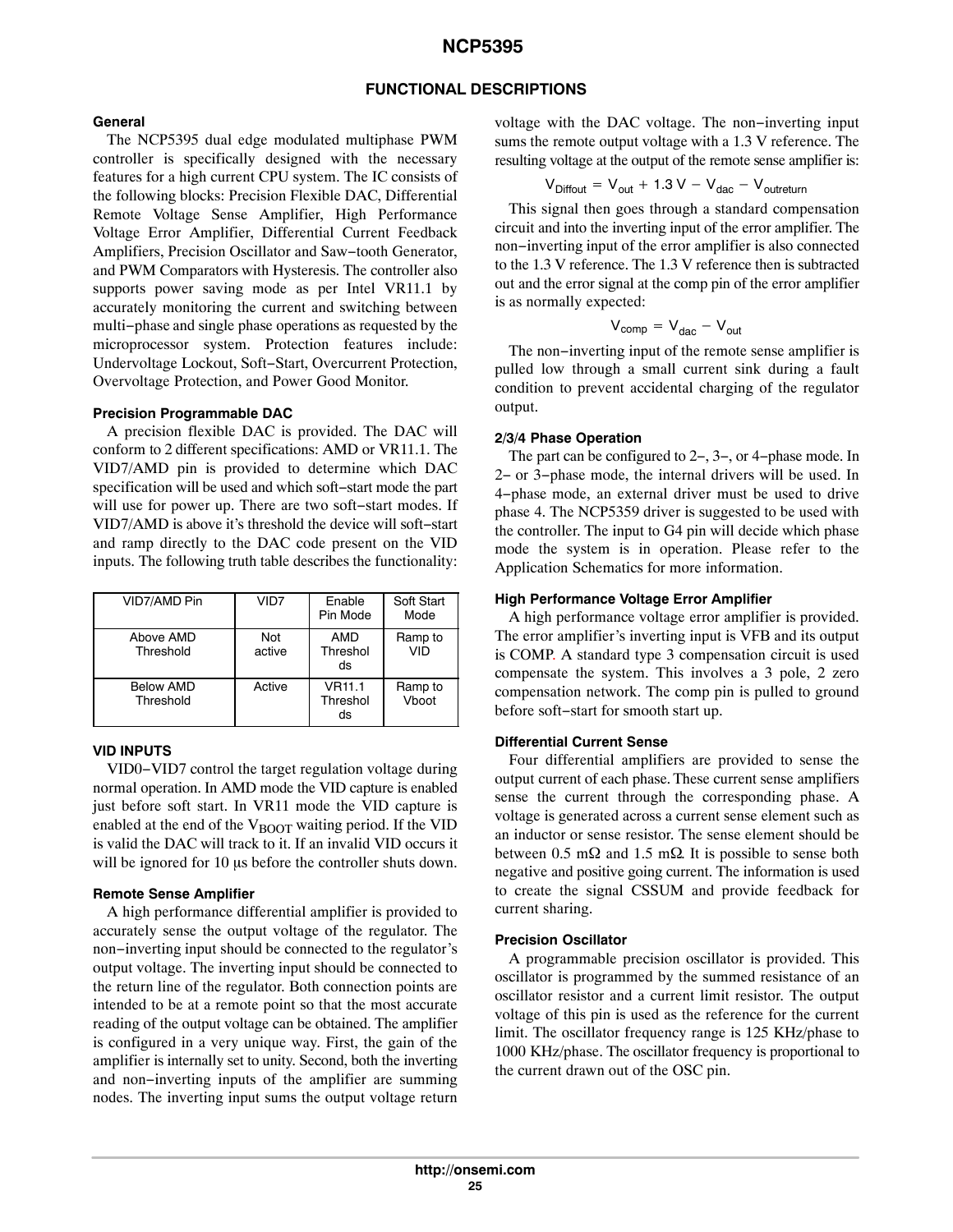### **PWM Comparators**

Four PWM comparators are incorporated within the IC. The non−inverting input of the comparators is connected to the output of the error amplifier. The inverting input is connected to a summed output of the phase current and the oscillator ramp voltage with an offset. The output of the comparator generates the PWM control signals.

During steady state operation, the duty cycle will center on the valley of the saw−tooth waveform. During a transient event, the controller will operate somewhat hysteretic, with the duty cycle climbing along either the down ramp, up ramp, or both.

### **Soft−Start**

Soft−start is implemented internally. A digital counter steps the DAC up from zero to the target voltage based on the predetermined rate in the spec table. There are 2 possible soft start modes: VR11 and AMD. AMD mode simply ramps  $V_{\text{core}}$  from 0 V directly to the DAC setting. The VR11 mode ramps DAC to  $1.1$  V, pauses for 500  $\mu$ s, reads the DAC setting, then ramps to the final DAC setting.

### **Digital Slew Rate Limiter / Soft Start Block**

The slew rate limiter and the soft−start block are to be implemented with a digital up/down counter controlled by an oscillator that is synchronized to VID line changes. During soft start the DAC will ramp at the soft−start rate, after soft start is complete the ramp rate will follow either the Intel or the AMD slew rate depending on the mode.

### **Under Voltage Lockouts**

An under voltage circuit senses the  $V_{CC}$  input of the controller and the  $V_{CCP}$  input of the driver. During power up the input voltage to the controller is monitored. The PWM outputs and the soft start circuit are disabled until the input voltage exceeds the threshold voltage of the comparators. Hysteresis is incorporated within the comparators.

The DRVON is held low until  $V_{CCP}$  reaches the start threshold during startup. If  $V_{CCP}$  decreases below the stop threshold, the output gate will be forced low unit input voltage  $V_{CCP}$  rises above the startup threshold.

### **Over Current Latch**

A programmable over current latch is incorporated within the IC. The oscillator pin provides the reference voltage for this pin. A resistor divider from the OSC pin generates the ILIM voltage. The latch is set when the current information on  $V_{\text{drop}}$  exceeds the programmed voltage plus a 1.3 V offset. DRVON is immediately set low. To recover the part must be reset by the EN pin or by cycling  $V_{CC}$ .

### **UVLO Monitor**

If the output voltage falls greater than 300 mV below the DAC voltage for more than 5 us the UVLO comparator will trip sending the VR\_RDY signal low.

#### **Over Voltage Protection**

The output voltage is monitored at the input of the differential amplifier. During normal operation, if the output voltage exceeds the DAC voltage by 185 mV, or 285 mV if in AMD mode, the VR\_RDY flag will transition low the high side gate drivers set to low, and the low side gate drivers are all brought to high until the voltage falls below the OVP threshold. If the over voltage trip 8 times the output voltage will shut down. The OVP will not shut down the controller if it occurs during soft−start. This is to allow the controller to pull the output down to the DAC voltage and start up into a pre−charged output.

### **V<sub>CCP</sub> Power ON Reset OVP**

The  $V_{CCP}$  power on reset OVP feature is used to protect the CPU during start up. When  $V_{CCP}$  is higher than 3.2 V, the gate driver will monitor the switching node SW pin. If SWNx pin higher than 1.9 V, the bottom gate will be forced to high for discharge of the output capacitor. This works best if the 5 volt standby is diode OR'ed into  $V_{CCP}$  with the 12 V rail. The fault mode will be latched and the DRVON pin will be forced to low, unless  $V_{CCP}$  is reduced below the UVLO threshold.

### **Power Saving Mode**

The controller is designed to allow power saving mode to maintain a maximum efficiency. When a low PSI signal from microcontroller is received, the controller will keep one phase operating while shedding other phases. The active one phase will operate in diode emulation mode, minimizing power losses in light load. When the low PSI signal is de−asserted, the dropped phases will be pulled back in to be ready for heavy load.

#### **Adaptive Non−overlap**

The non−overlap dead time control is used to avoid shoot through damage to the power MOSFETs. When the PWM signal pull high, DRVL will go low after a propagation delay, the controller monitors the switching node (SWN) pin voltage and the gate voltage of the MOSFET to know the status of the MOSFET. When the low side MOSFET status is off an internal timer will delay turn on of the high–side MOSFET. When the PWM pull low, gate DRVH will go low after the propagation delay (tpdDRVH). The time to turn off the high side MOSFET is depending on the total gate charge of the high−side MOSFET. A timer will be triggered once the high side MOSFET is turn off to delay the turn on the low−side MOSFET.

### **Layout Guidelines**

Layout is very important thing for design a DC−DC converter. Bootstrap capacitor and V<sub>in</sub> capacitor are most critical items, it should be placed as close as to the controller IC. Another item is using a GND plane. Ground plane can provide a good return path for gate drives for reducing the ground noise. Therefore GND pin should be directly connected to the ground plane and close to the low−side MOSFET source pin. Also, the gate drive trace should be considered. The gate drives has a high di/dt when switching, therefore a minimized gate drives trace can reduce the di/dv, raise and fall time for reduce the switching loss.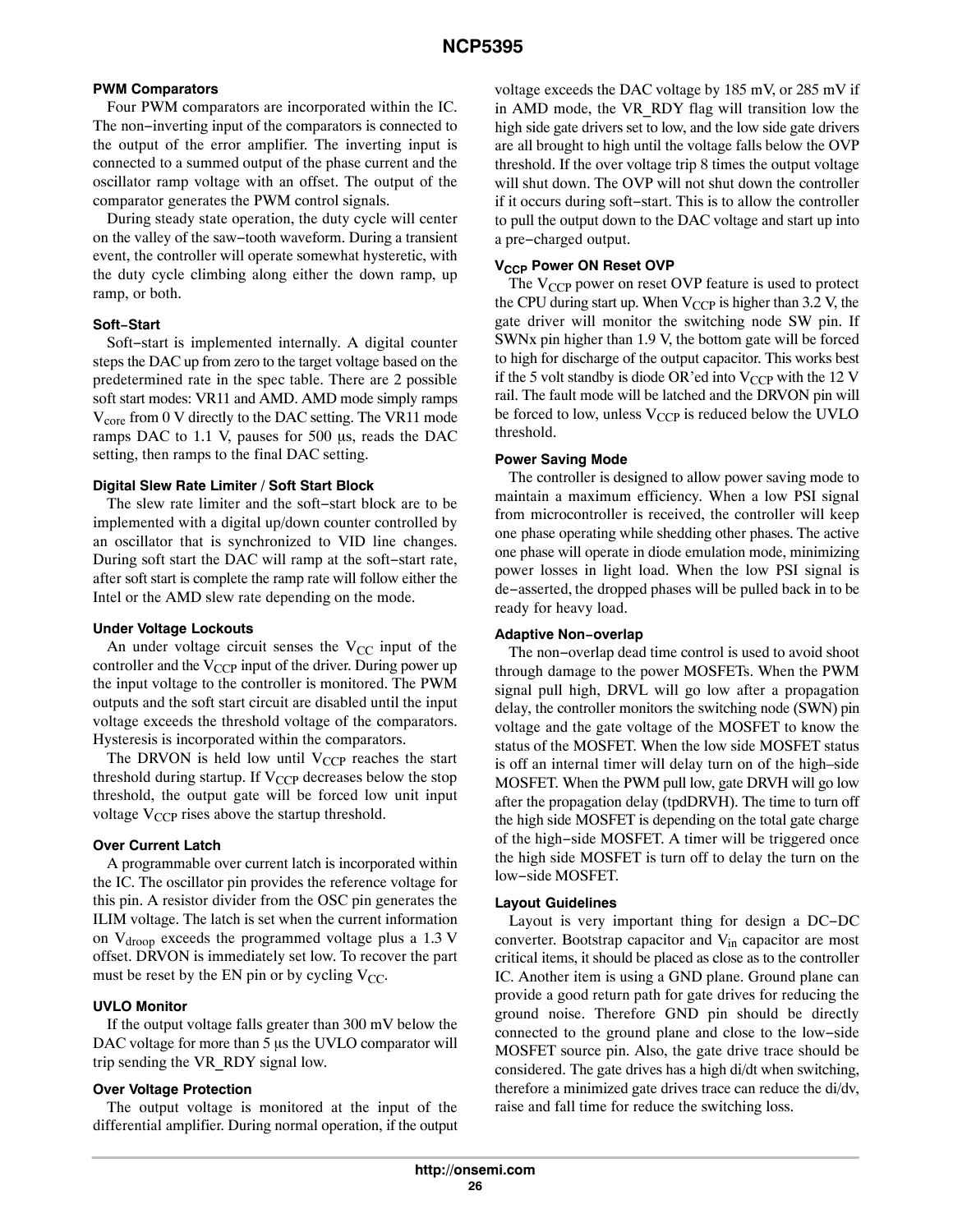

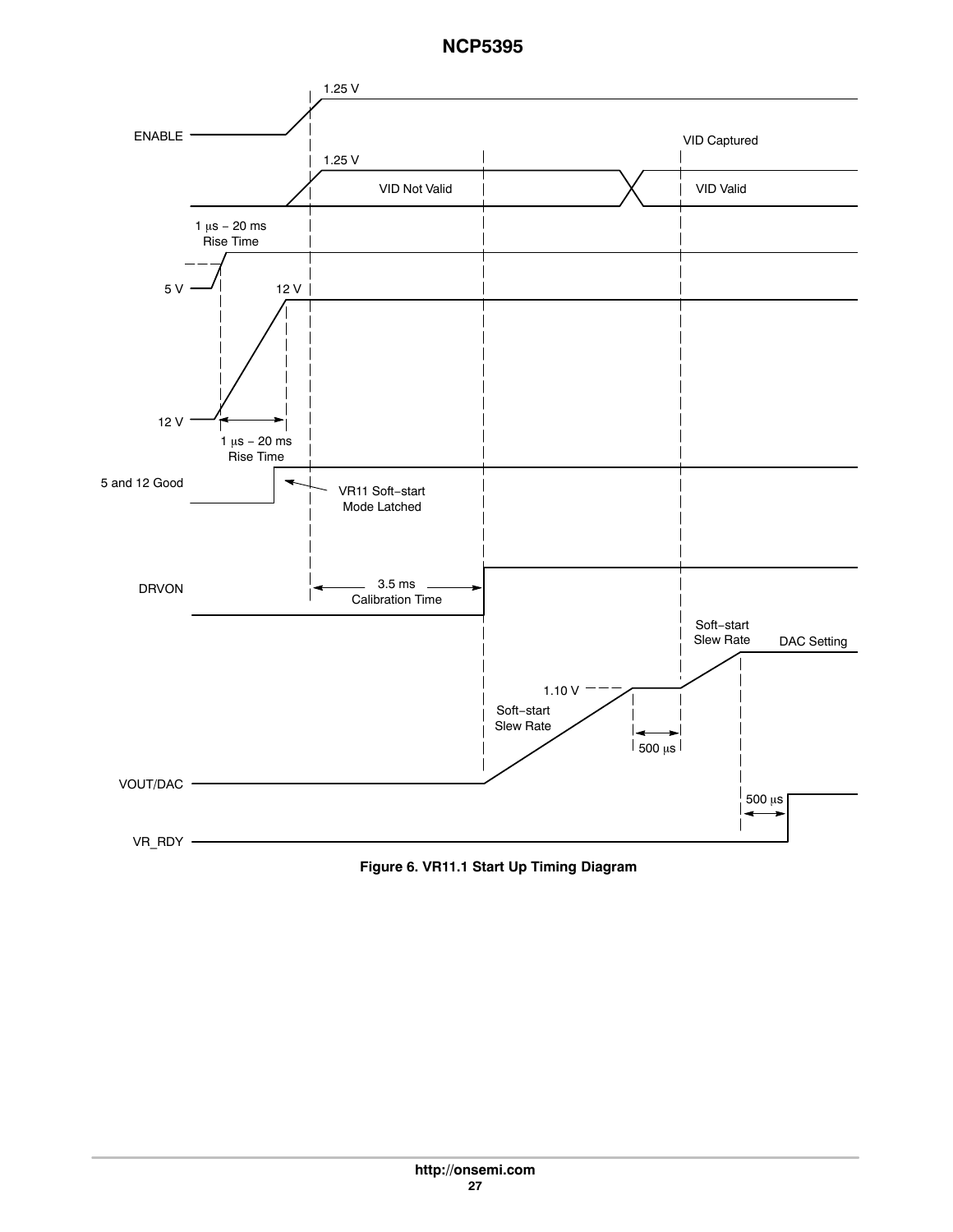

**Figure 7. AMD / Legacy Start Up Timing Diagram**